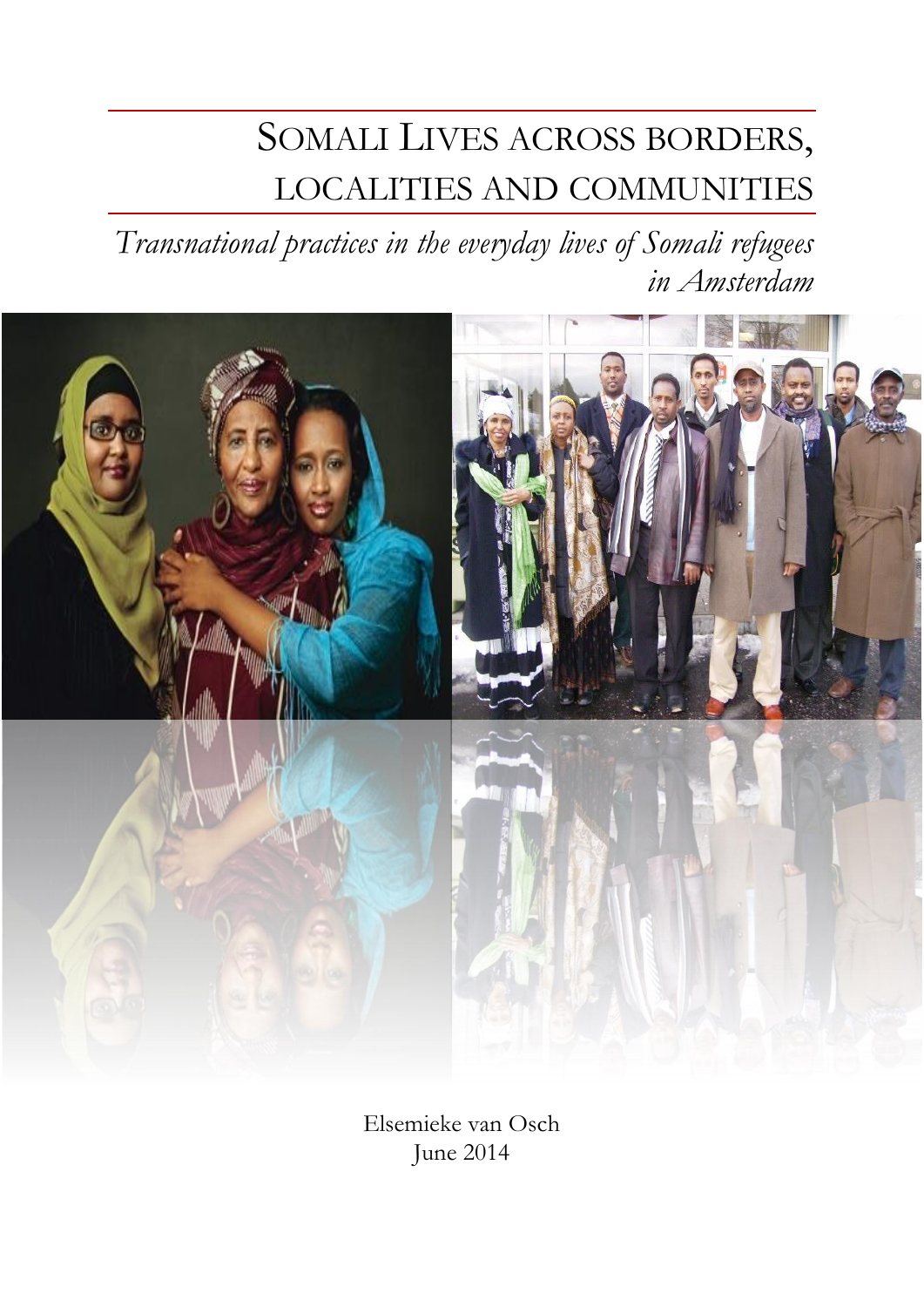Bachelor Thesis Human Geography & Planning Utrecht University



Supervisor: Murtah Read, MSc.

Author: Elsemieke van Osch Student of Liberal Arts and Sciences Stud. No. 3644693

June 2014

© Photographs on the front page are retrieved from: Vital Voices Global Partnerships – *Crisis in Somali, on woman's response.* [ww.vitalvoices.org/get-involved/events/crisis-somalia-one-woman%E2%80%99s-response](http://sww.vitalvoices.org/get-involved/events/crisis-somalia-one-woman%E2%80%99s-response) & Skyscraper – Thread: *Brain Gain – Somali Diaspora returning in significant numbers as investors, skilled personnel and employers.* [www.skyscrapercity.com/showthread.php?t=1513365](http://www.skyscrapercity.com/showthread.php?t=1513365)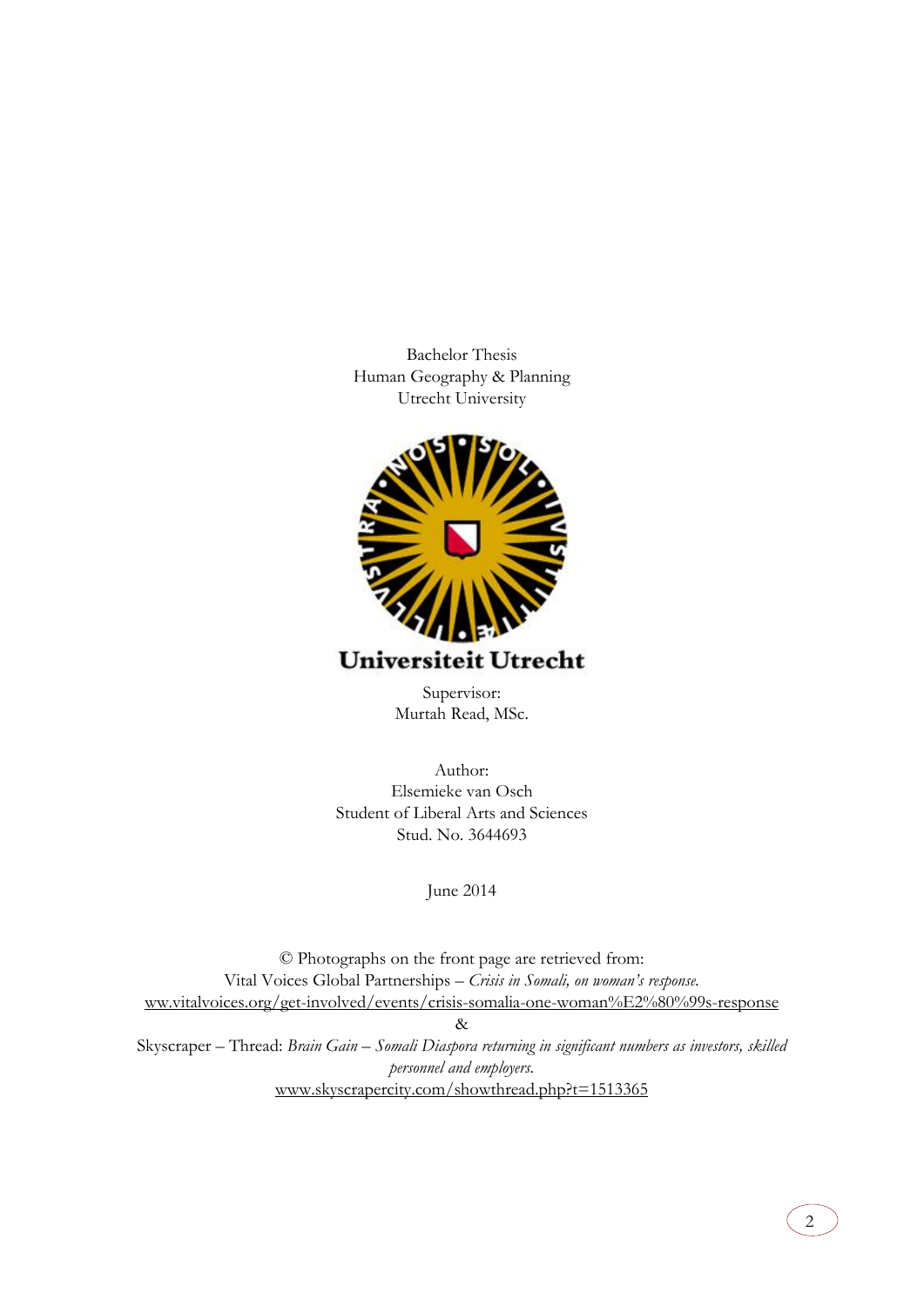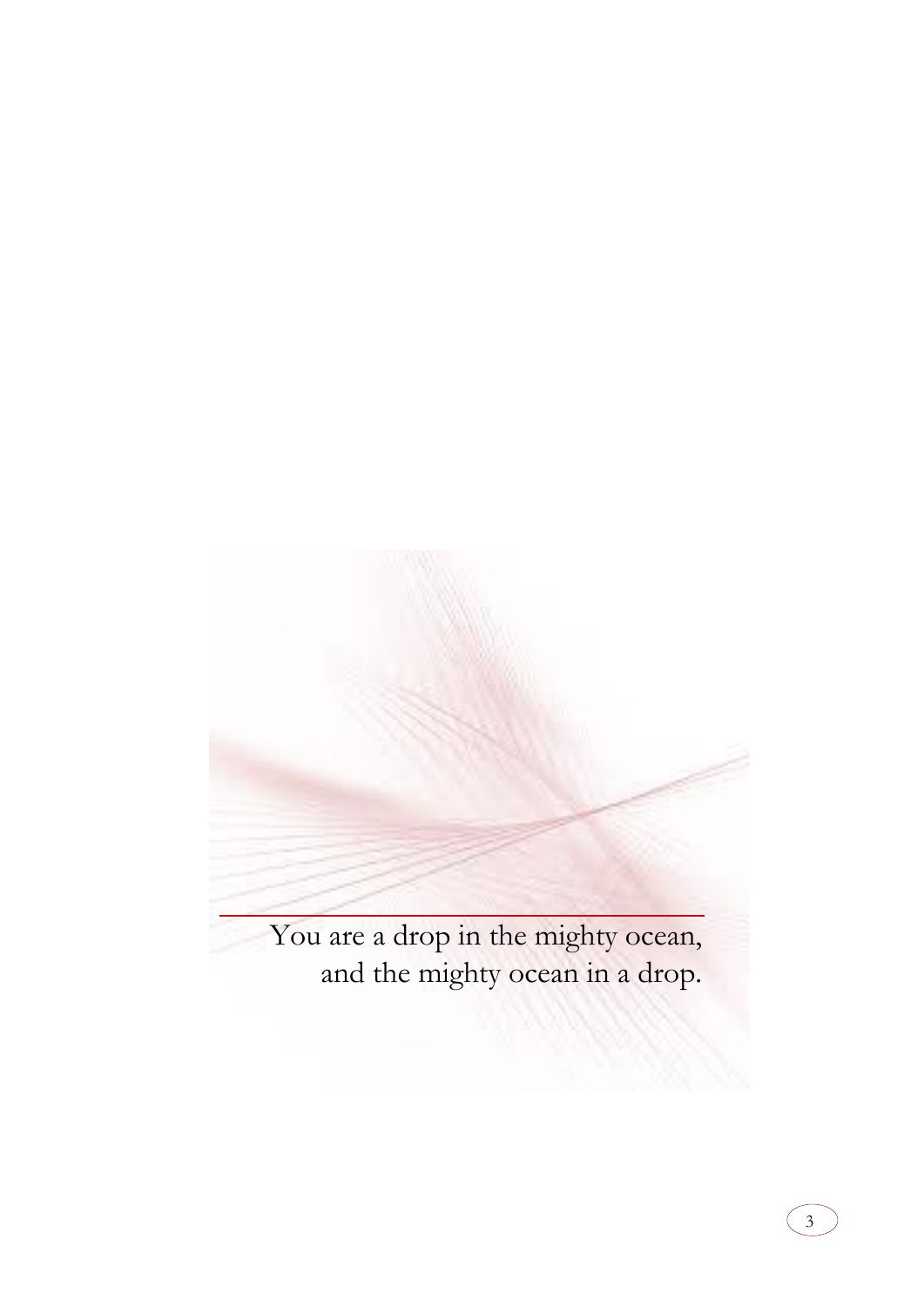Where becomes man How fares a soul When may the heart speak Is there a heaven and Who has ever seen it And could live to tell The wind carries us to new places Rain washes away our illusions Our desert is an empty station The steppe a schoolyard A high-rise flat: savannah

The best you can become is yourself But whom will I become if I can't be who I am What creates my existence Who will talk to me if I should not exist I am not a news item

> My name is not 'media report' I am a history and a future I am not my country I am not my passport, my identity I am a promise A cloud full of opportunities A heart, a love A lawn with the promise Of flowers in the spring A summer with rain so soft With people dancing in the park

I can love this country Like I once loved my origin I am progress Because I continued When I thought of better The best is yet to come With that thought I started my journey

© This poem is written by Melle Dotinga, made for and part of the movie '*We Are Here'* produced by Melle Dotinga & Jaap Stahlie which they made for undocumented refugees: http://vimeo.com/jaapstahlie/we-are-here.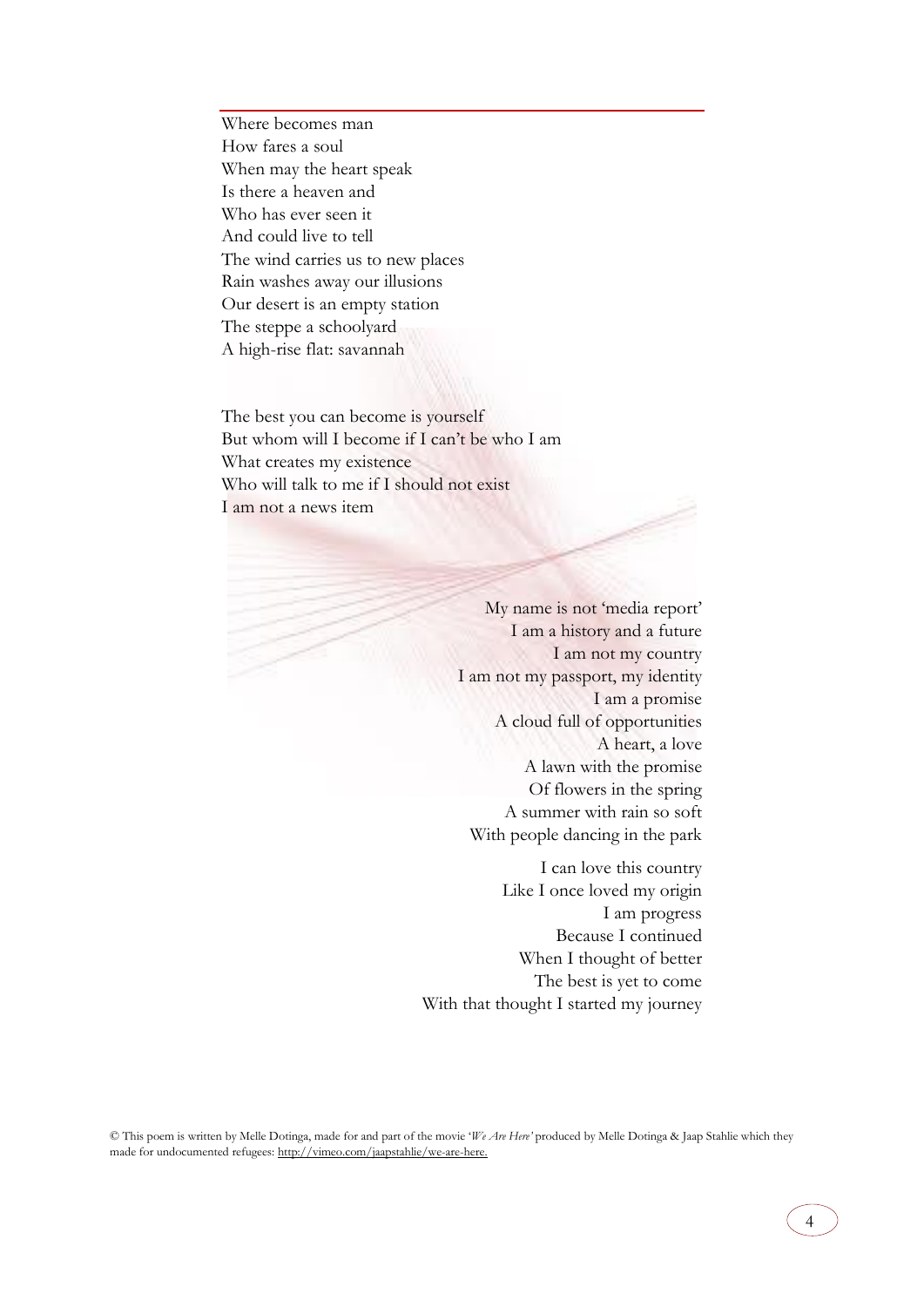## Table of Contents

| Single-sited research on a transnationally located phenomenon                                         |  |
|-------------------------------------------------------------------------------------------------------|--|
| Operationalization                                                                                    |  |
| Selection criteria for interlocutors                                                                  |  |
|                                                                                                       |  |
| Chapter 1 - Leaving home, ending up in Amsterdam - experiences of arriving, asylum and acceptance  29 |  |
|                                                                                                       |  |
|                                                                                                       |  |
|                                                                                                       |  |
|                                                                                                       |  |
|                                                                                                       |  |
|                                                                                                       |  |
|                                                                                                       |  |
|                                                                                                       |  |
|                                                                                                       |  |
| Chapter 3 – Living in the local reality of Amsterdam - <i>obligations, constraints and capital</i> 40 |  |
|                                                                                                       |  |
|                                                                                                       |  |
|                                                                                                       |  |
|                                                                                                       |  |
|                                                                                                       |  |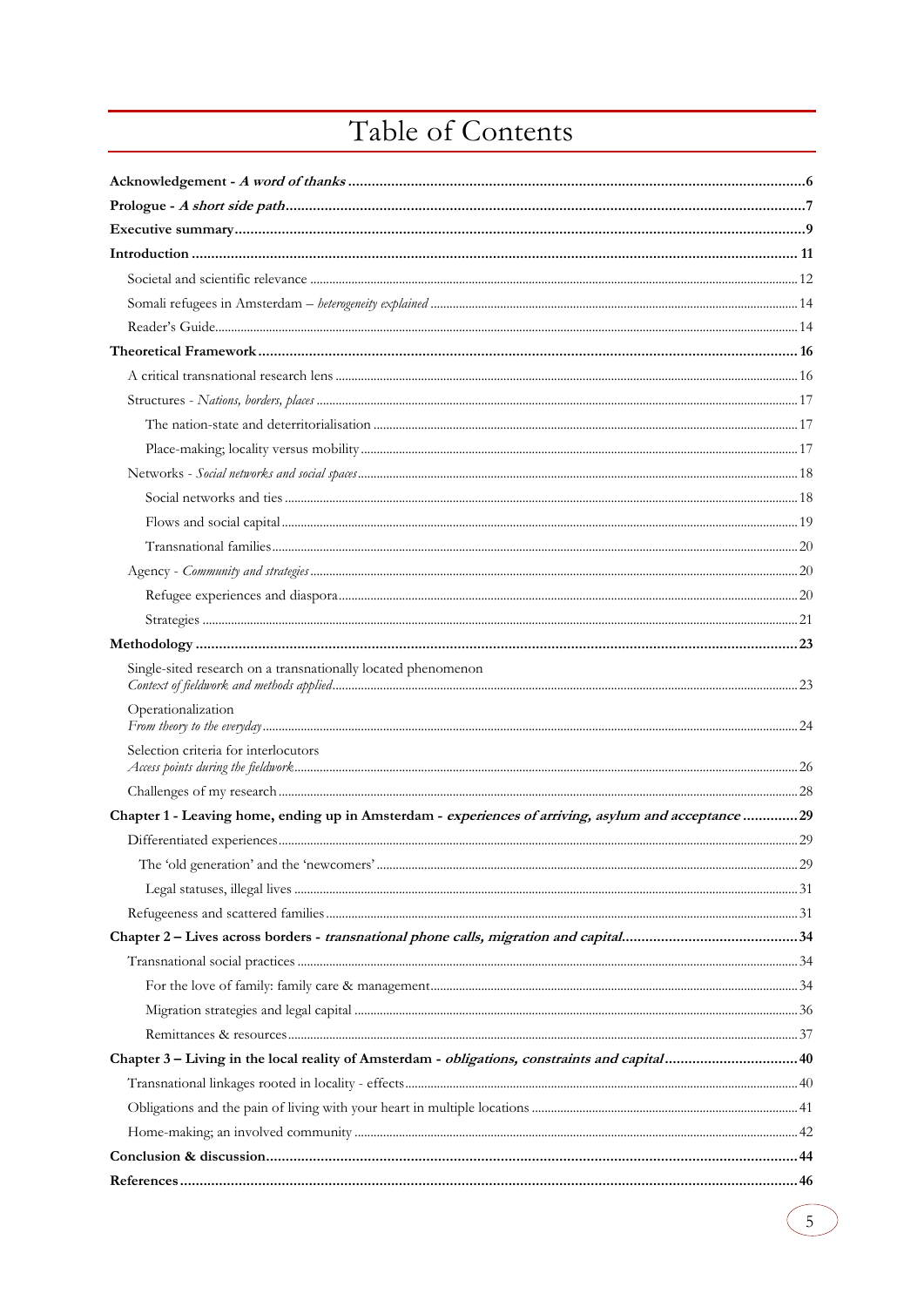## Acknowledgement *A word of thanks*

<span id="page-5-0"></span>This thesis would not have been what it is without the contributions of some wonderful persons. First of all, I would like to thank all the people I spoke to, for taking the time to share your experiences and gave me insights into some very intimate, private episodes in your life courses. I had a really nice time while talking to you and I am very grateful for the way you made me familiar with Somali values like hospitality. Then, I would like to thank Anne, whose beautiful, intimate and nuanced ethnographic research among undocumented refugees in Amsterdam has been my *guiding light* on the path I followed during this thesis. You were an example to me both in the way you carried out your anthropological fieldwork as well as the analytical words you wrote down afterwards, which were so much able to grasp – with passion and nuance - an unbelievable reality, sketching both the harsh reality of living in-between borders and the strength of individuals able to build a community in a place of non-recognition. The enormous ability to have empathy and get a nuanced understand of people with different worldviews is what I most admire in you. Ultimately, I would like to thank Mohamed, my beautiful friend and love. It was amazing to follow your lead through a community that is so hard to fathom. You so openly established contacts, started conversations, made me familiar with Somali values and was so involved with my thesis throughout the whole process. It is fitting to open this thesis with you, for you generosity and support, but also because you very much exemplify what I wish to document in this study: living across borders - with both the beautiful strength and constant pain that comes with it. That makes this thesis not only a search for answers to my research questions, but also a search for understanding the experiences lying behind your eyes. Thank you for giving me these insights in your world that – no matter how close our hearts are - is so different from my own.

June 2014

6

| شكر وتقدير <sup>1</sup> |  |
|-------------------------|--|
| كلمة شكر                |  |

أن هذه الأطر وحة لم تكن ما هي عليه دون اشتر اكات بعض الأشخاص الر ائعة. قبل كل شيء، أريد شكر جميع الناس الذين تحدثت معهم، لأخذ الوقت لتبادل تجارب خاصة بهم، و اعطاء نظرة ثاقبة في بعض الحلقات الخاصة و الحميمة جدا في حياتهم. لقد استمتعت اتحدث معكم و أنا ، التي قامت بعديد األبحاث اإلثنوغرافية بين Anne شاكرة للطريقة التي اعترفت بها للقيم الصومالية مثل كرم الضيافة. ثم، أود أن أشكر اللاجئين غير الشرعيين في أمستردام. هذه الأبحاث الجميلة والحميمية كانت النور المرشد خلال هذه الأطروحة. كنت مثالا لي سواء في الطريقة التي نفذتي فيها العمل الميداني األنثروبولوجي الخاص بك وكذلك في الكلمات التحليلية التي كتبتها بعد ذلك، والتي كانت كثيرة القدرة على تفهيم واقع لا يصدق، بكل عاطفة و وضوح، راسمة كل من الواقع القاسي الذي يعرفه من يعيش بين الحدود وقوة الأفراد القادرة على بناء مجتمع في .مكان عدم الاعتراف. قدرتك الهائلة على التعاطف والحصول على دقة فهم من ناس ذو وجهات نظر عالمية مختلفة هو ما أنا معجبة به الأكثر

وفي نهاية المطاف، أريد أن أشكر محمد، سدصص وحبيبي. كان من المدهش تتبع قيادتك الخاصة عبر مجتمع من الصعب جدا فهمه. فلقد انشأت اإلتصال بكل صراحة، بدأت التحدث معي، جعلتني متعرفة على القيم الصومالية وشاركت بهذه الطريقة في األطروحة في جميع أنحاءها. ومن المناسب فتح هذه الاطروحة معك، شكراً لكرامتك ودعمك، ولكن أيضًا لأنك تجسد كثيرا ما أود أن اوثق في هذه الدراسة: الذين يعيشون بين الحدود - بكل من القوة الجميلة والألم المستمر التي تأتي مع هذه الظروف. هذا يجعل هذه الرسالة ليس فقط بحث عن أجوبة على الأسئلة بحثي، ولكن أيضا بحث لفهم الخبرات الكامنة وراء عينيك. شكرا لكم لمنحي هذه الأفكار على العالم الذي تعيشون فيه أنه - بغض النظر عن مدى قرب .قلوبنا - يختلف كثيرا عن عالمي

-

<sup>1</sup> For the Arab translation I am very grateful to Skander Jaibi.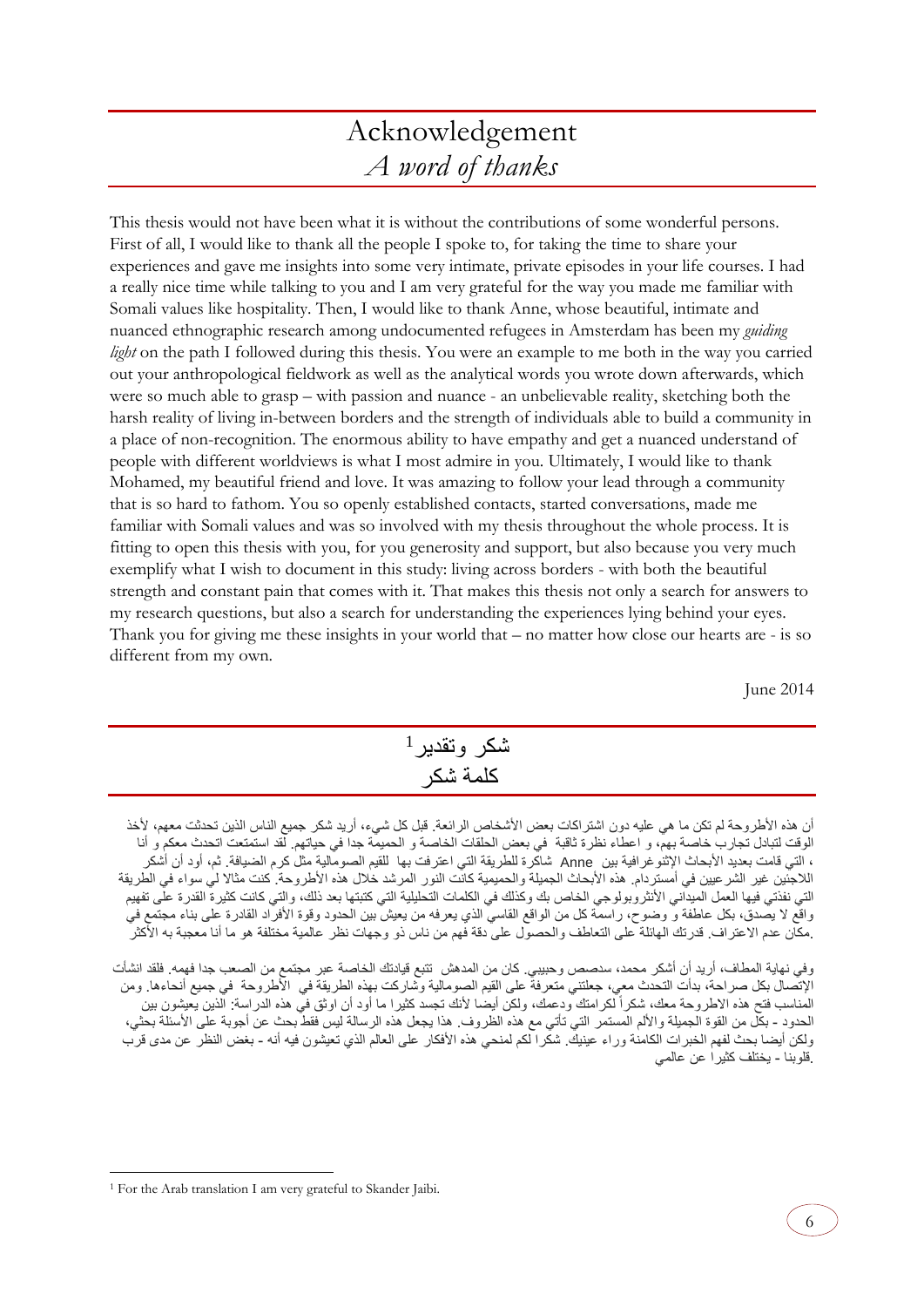## Prologue *A short side path*

<span id="page-6-0"></span>This thesis<sup>2</sup> symbolises a search for understanding lives across borders, in societies in which you may have ended up by chance, in which you may or may not have been welcomed or may not feel accepted in. It reflects on the experiences of the people living their lives in Amsterdam, while having their hearts in multiple places which are not nationally bordered and are not solely enterable by possessing a piece of paper, which indicates where in this world you belong. According to me, the refugee problem is a topic deeply related to humanity, mutual recognition and opening the door of your warm, safe house for others. A deeper understanding of the meaningful experiences of those who are not born in the privileged position of having citizenship of a European country is fruitful for achieving this sense of humanity and recognition.

During the writing of this thesis, the refugees of We Are Here, who have gathered in Amsterdam since September 2012 and have already been standing on the borders of our society for several years, were in doubt whether or not they were able to stay in the place where they found shelter. Saturday the  $31<sup>st</sup>$  of May the inhabitants of the Vluchthaven<sup>3</sup> – an old prison in the midst of the prosperous southern centre area of Amsterdam – were packing their bags again; this was the fourth time in nearly two years that the municipality of Amsterdam decided they were not permitted to stay in their temporary "haven" and had to cooperate to return to their countries of origin. However, for all those men and women from Somalia who haven't been able to get a residence permit, illegality in Amsterdam is chosen over returning to the insecurity of living in the midst of violence.

Although this research does not focus on Dutch asylum politics and problematic European border policies, I would like to take a short side path to make my readers aware of the extensive consequences these policies have for refugees who are "out of procedure" (*uitgeprocedeerd*), but unable to return to their countries of origins, due to resistance of the home country to provide travel documents or due to fear of insecurity. As thoroughly described by Anne Wonders (2013) in her beautifully intimate, meaningful research within this particular community of refugees, borders are "chasing" these refugees in almost all dimensions of their lives. Every step they take, they are reminded of their reduced identity as an 'illegal alien'. As Anne stated, the binary oppositions in our understanding of borders as open/closed is not nuanced enough to fully understand the complexity of borders. Every border creates a frontier area in which actors of different background meet each other and where they engage in new forms of community. As this particular group of refugees stayed together, they challenge existing structures of asylum; staying together is a demonstration in itself to reveal the malfunctioning of closing borders.

Many of the truths of fleeing one's country disappear in unsung deeds, unrecorded acts and untold stories, which to me seem the consequence of a widespread bureaucratic fear among refugees; the fear for unrecognition by the Dutch state, the fear for deportation or illegality, and the fear that all has been for nothing, that fleeing was worthless for you did not arrive somewhere safe. It are these unrecorded acts and unsung deeds that move on with the wind and disappear as a refugee becomes a mere 'intruder in our society' that must integrate as soon as possible. And yet these untold stories are necessary to achieve humanity, recognition and an understanding of this Other.

One of my undocumented friends and an interlocutor of this thesis told me a story, full of

-

<sup>2</sup> I take full responsibility for the content of this thesis, including for any errors, misinterpretations or misrepresentations.

<sup>3</sup> From December until June the municipality of Amsterdam decided to finally provide the group of around 120 undocumented refugees gathered among the name We Are Here with food and shelter. This was the unavoidable step the municipality had to take after the group made themselves visible, moving from a tent camp, to an empty church and to empty office buildings. Besides, a decision of the European Council for Social Rights stating the responsibility of the Dutch government to provide these refugees with food and shelter was crucial here.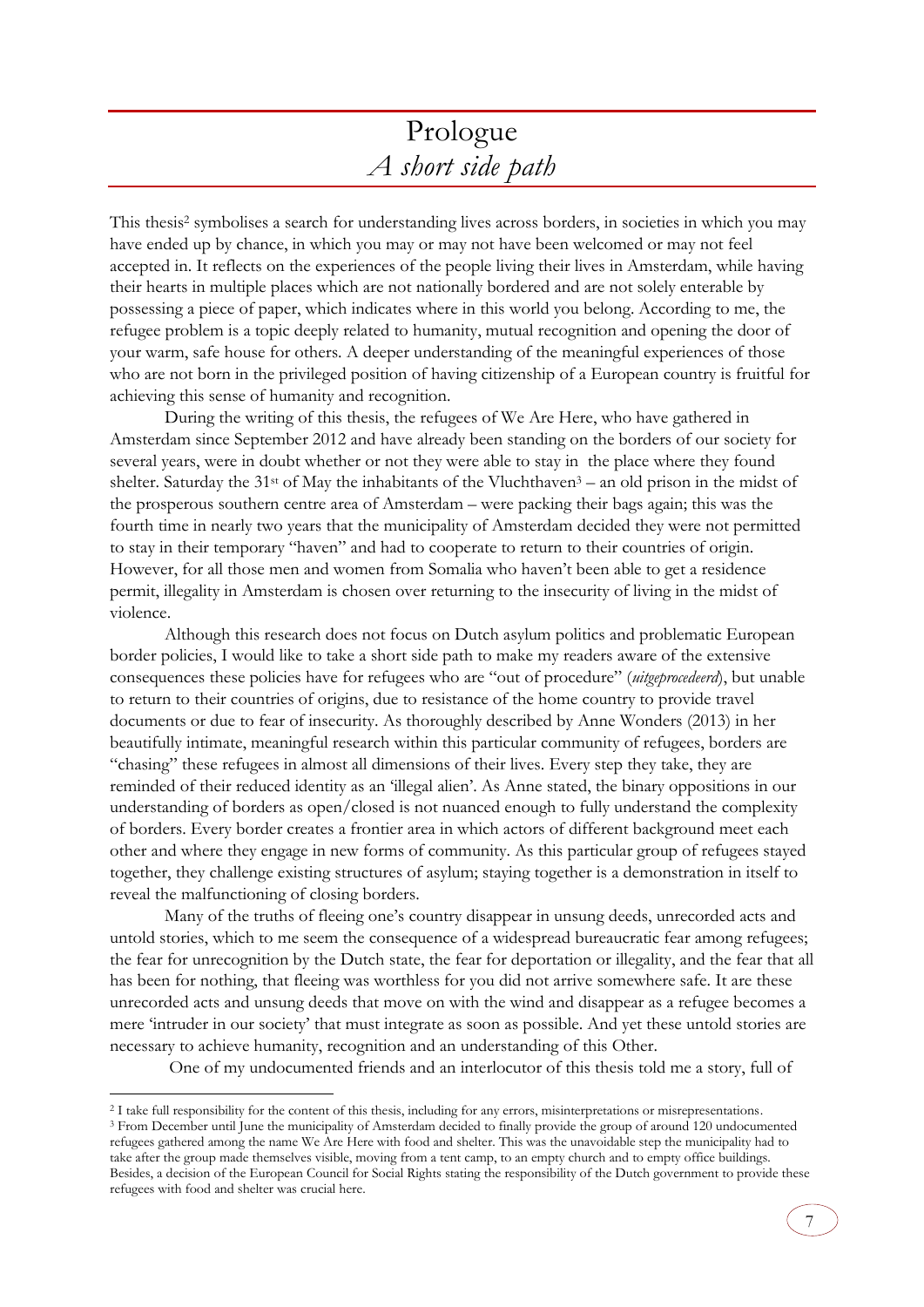hope and expectations for a better future for his country and his people. Standing in the midst of the old prison – ironically, the temporary "haven" of illegality - he told me:

"Last week I saw on the television a professor in the US, who was explaining that Somalia is in pain and has nothing left. He said it can only be the educated and young people from Europe who will go back with strength and rebuild Somalia." - "But do you think you will go back after settling here in Europe?" "Yes, I am sure we will go back, but first we have to start a normal life and stop this endless 'waiting' ".

With this story I want to start my thesis, as it provides the transnationally located hope and prospects of a young generation living in a no-man's land, while being geographically located in the most prosperous region of the world - where freedom is paradoxically retrieved from a piece of paper. Social ties with the homeland and integration should be regarded as mutually reinforcing forces. Discouraging refugees to stay and already at their arrival preparing them that they once have to return, is not effective. Instead, I argue that welcoming people is the most effective way to establish meaningful, non-arbitrary linkages between places. Settling nowhere, not arriving, makes establishing meaningful relations difficult and symbolically creates free-floating people living in the loopholes of our system of nations. However, when welcomed and able to start a live, people can better invest in and make use of their transnational social networks. And yet then, it are precisely these loopholes of nation-states that could be used strategically by creating transnational social spaces that link – instead of disconnects - different localities, different worlds full of unshared experiences and different communities with stories that otherwise are left untold.

8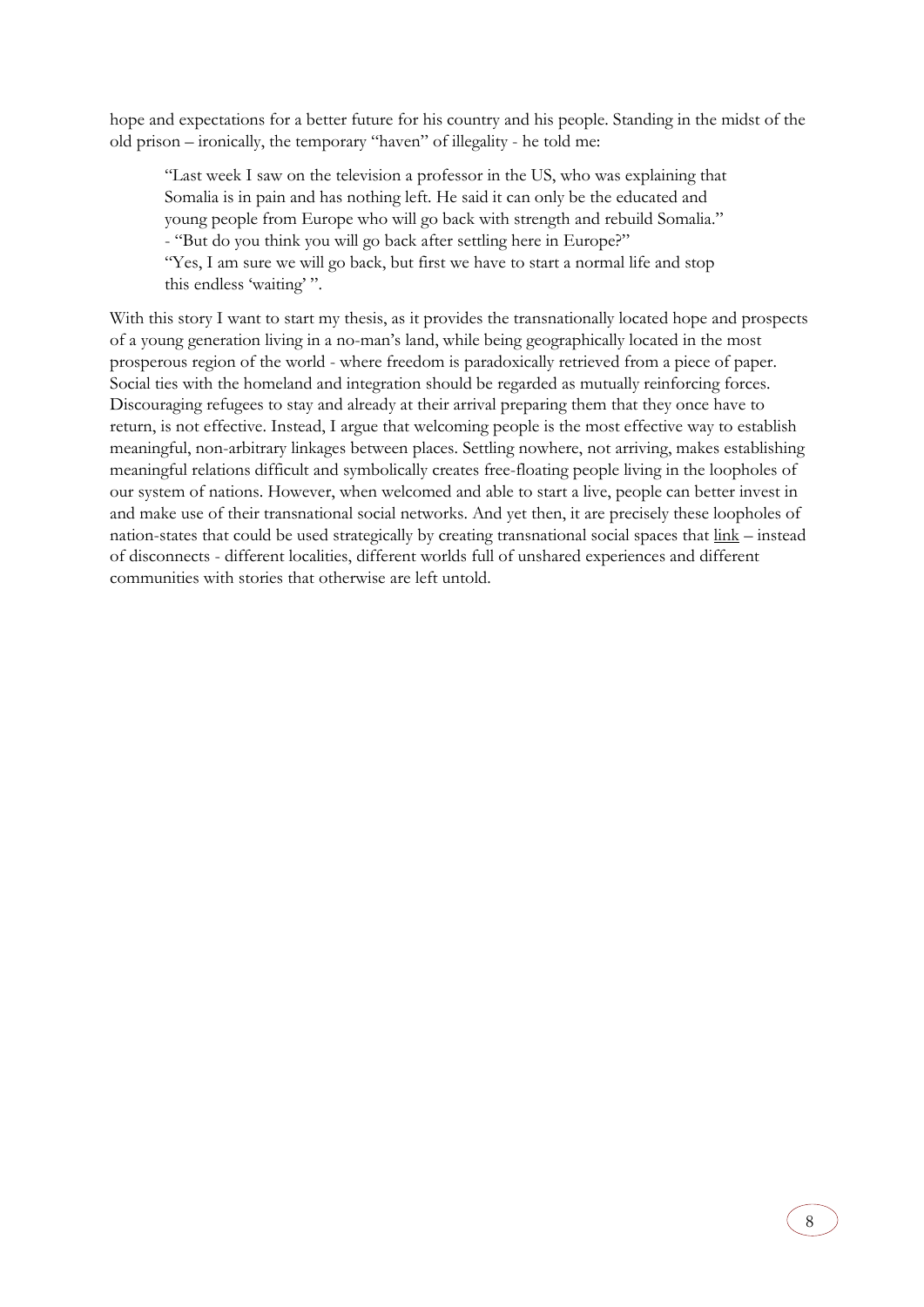## Executive summary

<span id="page-8-0"></span>This study seeks to get a better understanding of transnational practices undertaken by Somali refugees and their family members in the pursuit of asylum, meaningful family relations, livelihood and opportunities for a better life. By focusing on the everyday experiences of Somalis in Amsterdam, the interplay between mobility and locality within overarching social networks that characterize their lives becomes visible. Researching the extent to which refugees' experiences are characterised by strategies of self-reliance and social security mechanisms, creates understanding of lives lived both in and beyond the Dutch welfare state. The notion of transnational linkages and integration as a zerosum game is rejected, which enables paying attention to both border-crossing practices as well as local structures of inequality and institutionalization.

The notion of a world of fixed nation-states is increasingly challenged by migration and its continuous flow of people, goods, money and ideas. In a context of intensified politicization of asylum, in Europe as well as in the Netherlands, migrants are perceived as a 'problem to be solved'. Instead of following this discourse, this thesis aims at getting a deeper understanding of lives lived across border, thereby striving for a sense of humanity.

Being one of the most voluminous and most recent refugees groups within the Netherlands, Somalis occupy a difficult socio-economic position (Van Klaver et al., 2010). Not being able to fully take part within the Dutch welfare state means living both within and beyond borders of society. The social spaces Somalis occupy do not seem to overlap with territorial spaces. Questioning the relevance and centrality of transnational social ties reveals patterns of mobility and locality in the spheres of everyday.

This question is theoretically studied from a critical transnational research lens, for this takes into account constraints of the nation-state and deterritorialisation (*structure*), while focussing on circuits and flows within networks, and perceives these circuits and flows as human accomplishments (*agency*). Incorporating these three levels of analysis creates a better understanding of the complex and dynamic processes of transnational social networks in the context of seeking asylum and family life at-distance.

Thirteen in-depth interviews, conducted between March 2014 and May 2014 are at the heart of this thesis. To capture the untold, these interviews are supplemented by observations and informal conversations. Stories, narratives, conversations and platforms of communication which are meaningful for the Somali community in Amsterdam are central. By paying attention to these meaningful practices a better understanding of how different transnational practices manifest themselves in daily-lives and how local and mobile social practices can reinforce of contradict each other is gained. Because it implied a constant interaction between data and theory with a thematic analysis of meaningful transnational practices, *qualitative data gathering* was required.

Taking into account the heterogeneous nature of the community, I describe transnational practices often undertaken by Somali refugees living in Amsterdam and their extended families. Three categories of transnational practices could be distinguished: 1) family care & management; 2) migration strategies and; 3) remittance. In addition to experiences of fleeing and the transnational practices*, local reality* is stated to be of importance. Several forms of *capital* are retrieved from the transnational family network to create a better situation within the locality of Amsterdam. This gives Somalis a sense of agency which they otherwise might not have possessed, because of the socioeconomic position in which they find themselves. Besides, I argue that there is an involved community in Amsterdam which is also crucial as a social safety net.

Transnational practices play a significant role in the lives of refugees in Amsterdam. Family networks are a central support system that Somali refugees and their families depend on. However, mobility and local dynamics must be seen as a constant interplay. Besides, differentiated experiences are important to take into consideration, as Somalis in Amsterdam are a highly heterogeneous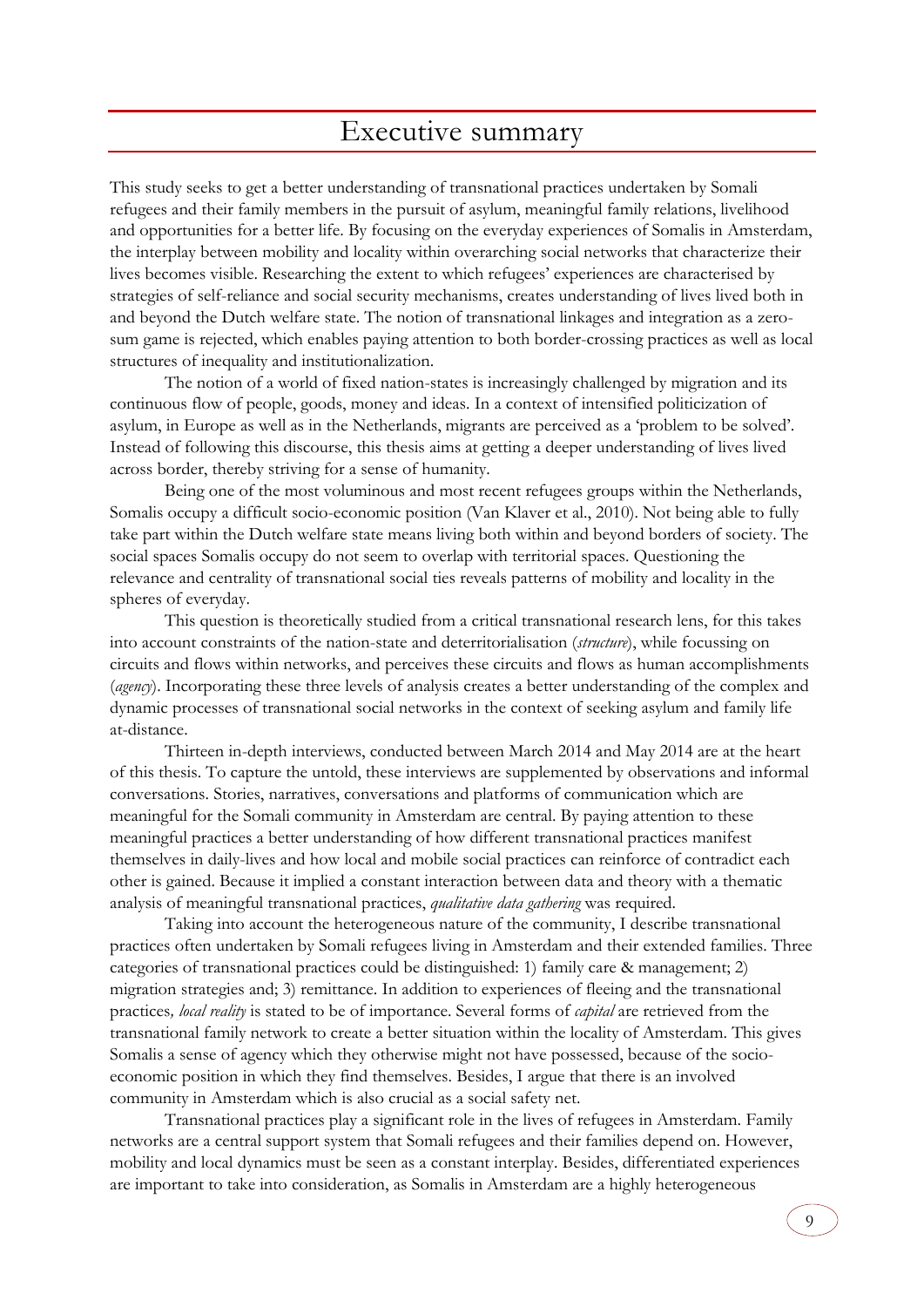community. This study describes how Somali refugees are keeping their heads up. Living between borders is often not a choice, but a *must* to ensure livelihood, meaningful family relations and opportunities for a better life; a life in dignity.

Creating a deeper understanding of the lives lived in the spaces in-between borders is useful in European society experiencing cultural diversity and social tensions. Transnational linkages and integration are not a zero-sum game. Settling in a certain locality might contribute to invest in transnational networks and thereby in establishing non-arbitrary, meaningful linkages between places. In the current context of migration meaningful linkages are more productive then border protection.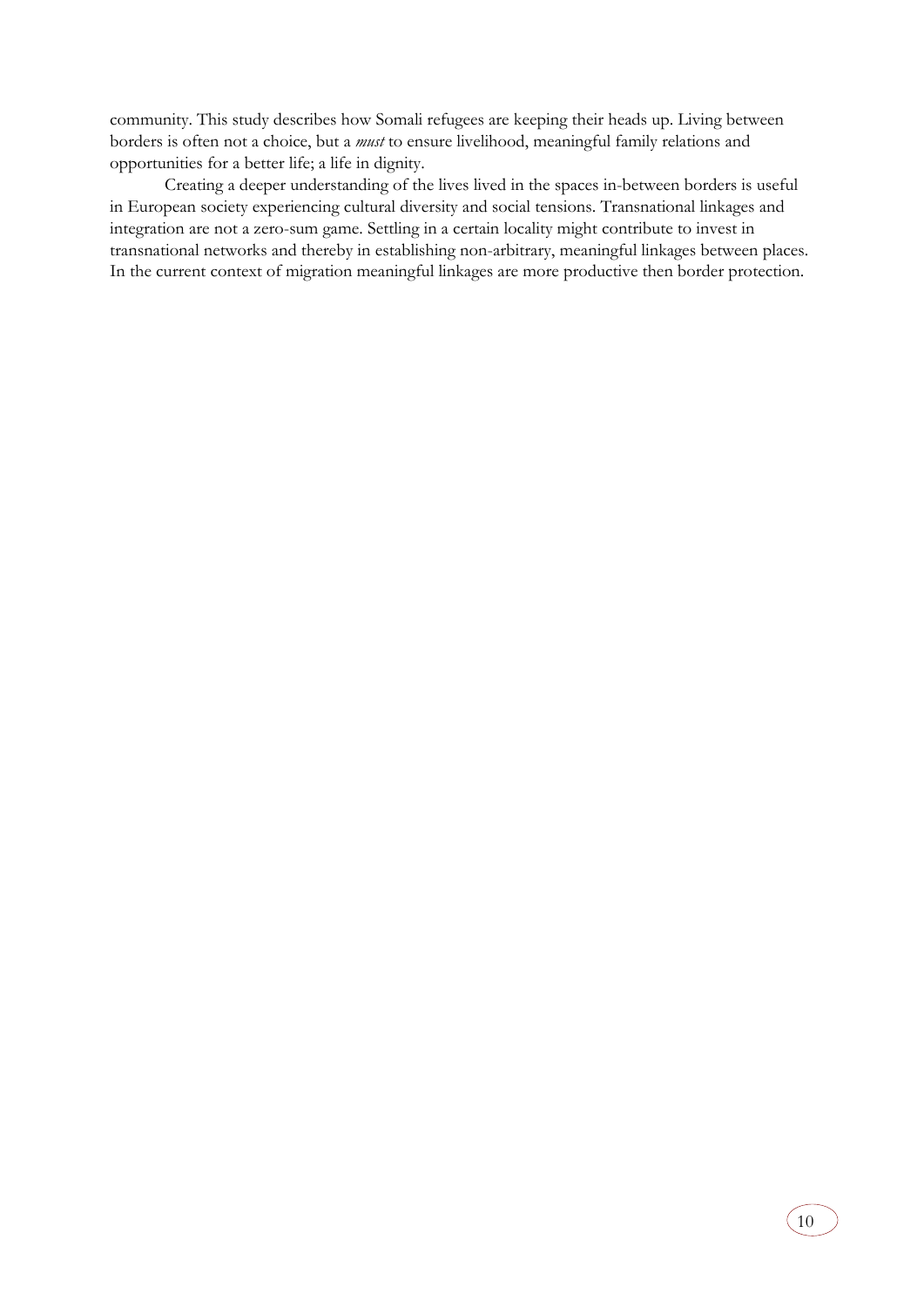<span id="page-10-0"></span>*When chaos and violence broke out in Syria, I was informed about the situation of nine family members living there: my sister and her children, three cousins and my brothers children who are living with one of them. There was no time to hesitate, I had to send money to assist them and arrange their escape. I borrowed a sum of money and helped them cross the Syrian-Turkish border. Most of my relatives decided to go back to Somalia, because they were just tired of being sojourners, refugees. But, most of the money I borrowed I spend on arrange for two nephews to come to Europe. They had no other option. So I helped them escape to Turkey, then in Turkey I transferred another amount of money to them, for that was more safe. From Turkey they came to Greece by boat and then continued onto the Netherlands through Bulgaria on land. It was my decision to let them apply for asylum here, and not in another European country, for here we could assist each other and be together, which is always better for family members. At that time, I had to borrow the money and it was a large amount, but I had no time to think about it: assisting your family is the most important cultural value of being a Somali. -* Maryam, 44 years old, married and mother of 3 children<sup>4</sup>

The dark contours of the nation sketch our juridical and political understanding of the contemporary world; a world incontestably divided in unambiguous nation-states with an imagined and political inherent sovereignty (Anderson, 1991). As nations suffer and crumble under the banners of modernity and the weight of violence, each person shapes his or her own story of survival indifferent of the rigid lines of the state. One of the places where individual stories of survival coalesce on the symbolic margins of our world and challenge our notion of a world of nation-states is in the Somali community in the Netherlands; a community that lives across borders. Having fled a country that has been in war for over twenty years, in search for cooler ground, Somalis left behind a physical place, but are often said to 'carry home on their backs' (Andaldúa, 1987). As the story of Maria above describes, scattered families maintain linkages that still play a vital role in people's livelihoods, both in securing physical survival and in maintaining one of the most central features of Somali culture: a strong kin-based obligation to assist the ones in need.

By focussing on the everyday experiences of Somalis in Amsterdam, this study aims to understand the lives lived in these spaces in-between. The notion of a world of fixed nation-states is increasingly challenged by migration, associated with a continuous flow of people, goods, money and ideas that transgress national boundaries (Horst, 2006, p. 31). As agents of this transnational phenomenon, refugees connect different physical, social, economic and political space (Mazzucato et al., 2004) and are "anchored in and transcending one or more nation-states" (Horst, 2006, p. 31). Although literature on transnationalism within the academic realm has grown to incorporate a large scope of activities, social formations and political mobilisations (Vertovec, 2009), abstract notions are missing a direct linkages to everyday experiences. As one of the most voluminous and most recent refugee groups within the Netherlands, Somalis occupy a problematic socio-economic position, even in comparison to other immigrant groups (Klaver et al., 2010; SCP, 2014; Van Liempt & Nijenhuis, 2014, 2014). Not being able to fully take part within the Dutch society means living both within and beyond the borders of society, thereby creating social spaces comprised of linkages with contacts in multiple nations that are not congruent with territorial spaces.

It is often argued that the Somali community finds itself in a favourable position to benefit from transnational linkages (Horst, 2006, p.29). Strong social networks are still present after decades of war and often play a vital role in people's lives (Horst, 2006, p. 29; Al-Sharmani, 2010). As the wider social and symbolic landscape in Europe in general and in the Netherlands in particular has increasingly been drawn by the multiple colours of diversity, there no longer exists a neat overlap

-

<sup>4</sup> My interlocutors are anonymized to increase the changes that neither the person nor the place will be identified. All names in this thesis are fictitious and biographical information and life-course description might also be modified. Especially for the undocumented refugees I spoke to, this was necessary to protect them . However, these changes do not have influence on the contents and context of statements, descriptions and practices.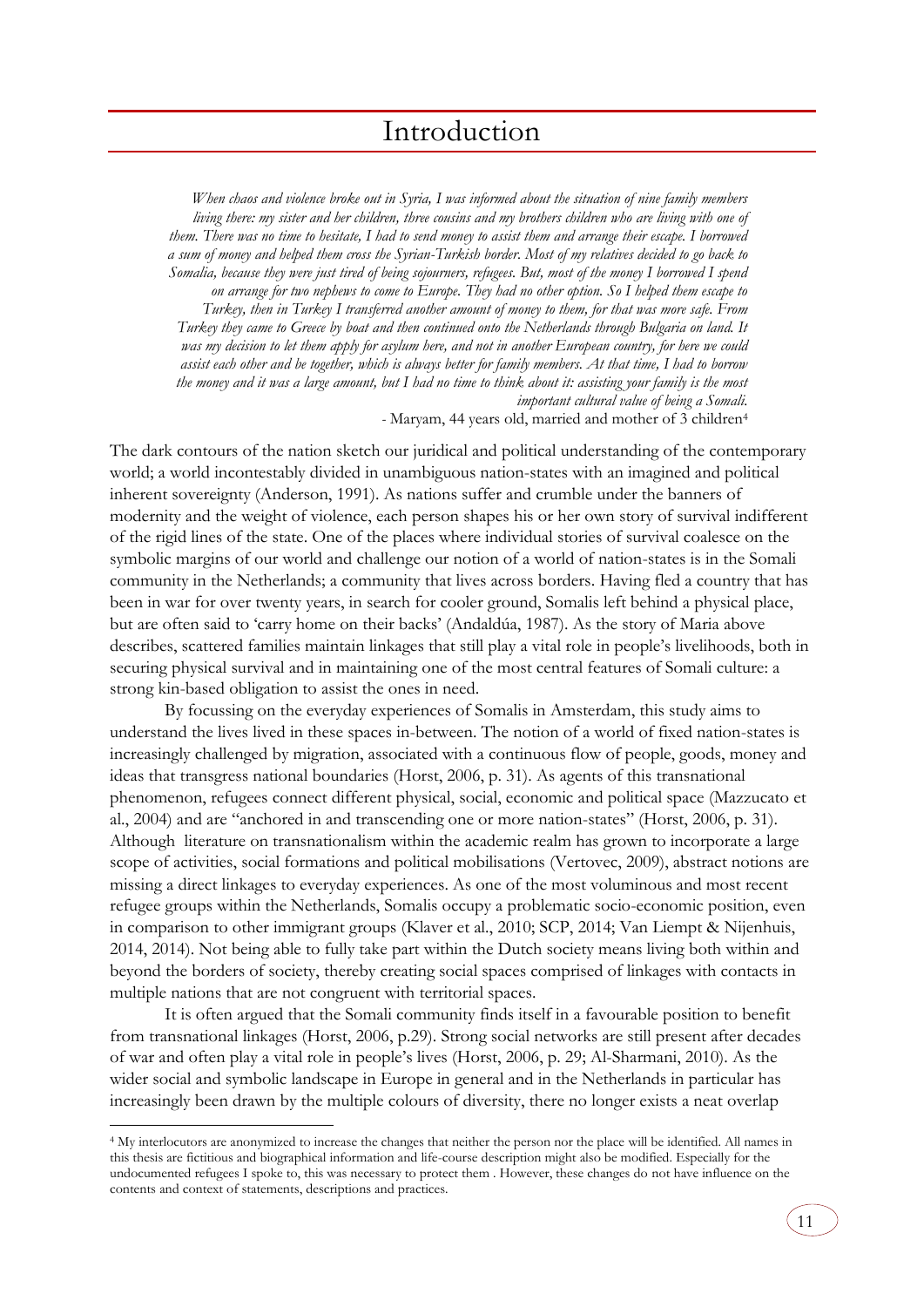between territorial spaces on the one hand and social, symbolic and cultural ones on the other. The *embeddedness* of ties in a particular locality has been overshadowed by the multiple transnational social spaces in which ties and relationship between people in different geographical locations coalesce (Faist, 2004, p.4). Starting with the premise that the lives of Somali refugees in Amsterdam are as much affected by, on the hand, home orientation, transnational linkages and a shared imagination about what constitutes 'Somaliness', as, on the other hand, the social, economic and political context in their new homes in the Netherlands, this study describes the constant interplay of mobility and locality and the overarching social networks - both here and there - that so strongly shape their lives. It seeks an empirically based understanding of the extent to which transnational practices are undertaken by Somali refugees and their family members in the pursuit of asylum, meaningful family relations, livelihood and opportunities for a better life.

The research question to address these aspects of refugees' transnational social ties is:

## *How do transnational social practices affect the everyday lives of Somali refugees in Amsterdam?*

The aim of this study is to give a nuanced view of the perception, utilisation and maintenance of transnational social practices from the point of view of refugees in resettlement countries, by focussing on Somali refugees in Amsterdam. Hereby, it wonders how the Somali community, by using their skills, talents and (social) capital, enacts on these transnational flows and how central transnational social ties are in their everyday life. Besides, this bottom-up approach centralises agency and hopes to build bridges between the theoretical concept of *transnationalism* and the daily experiences of refugees, which avoids the homogenisation of this highly differentiated community. Not regarding transnational networks and integration as a zero-sum game enables a description of both transnational practices as well as local structures of inequality and institutionalisation, revealing differentiated experiences of Somali refugees living in Amsterdam.

This study approaches Somali refugees' daily lives through the notion of *transnational social ties,*  using a working definition elaborated by Boccagni (2010), which implies "any social relationship and practice 'at distance' (along with the identity orientations they build on) that allows immigrants to exert relevant influence on the social lives of those left behind and vice versa […]" (p.186). Studying transnational ties from the perspective of the everyday experiences of refugees themselves comprises a provocative approach from which to start the study of migration, for it articulates the tensions, irresolutions and contradictions that are characteristic of refugee lives.

## Societal and scientific relevance

<span id="page-11-0"></span>This question has a particular societal relevance, for it sheds light on a wide variety of political, economic, social and cultural transnational practices, which take place both at individual and communal level in European societies receiving refugees. In the contemporary world, characterised by increased mobility and large movements of people, refugees have proven an ambiguous and highly politicised category of people (Malkki, 1995). The intensified politicisation of asylum in the current geopolitical climate - more and more visible in Europe's border protection - led to the production of a discourse on immigrants that starts with the premise that immigrants are a 'problem'. Striking is the fact that this problem is located *not* in the political and economic oppression of violence that produces massive displacements and movements of people, but within the bodies and minds of the refugees themselves (Espiritu, 2003, p.6). However, this thesis aims to challenge former research<sup>5</sup> (see for examples Harrell-Bond, 1986; Zetter 1988; Ager, 1999) that is merely on the 'problematized' refugee – in a humanitarian or juridical sense - and instead tries to catch their everyday experiences and wonder to what extent these experiences are characterised by strategies of self-reliance and social

-

<sup>5</sup> Former research within refugee studies has known several mainstream conceptualisations of refugees. Mostly, these conceptualisations consider refugees a problematic category within the *juridical* order (the bureaucratic administration of refugees and the labelling theory which criticises this approach (Harrell-Bond, 1986; Zetter, 1988) or as a *humanitarian* victim, converted victim by the 'refugee experience' (Ager, 1999), striped of its political, cultural and historical context (Malkki, 1995).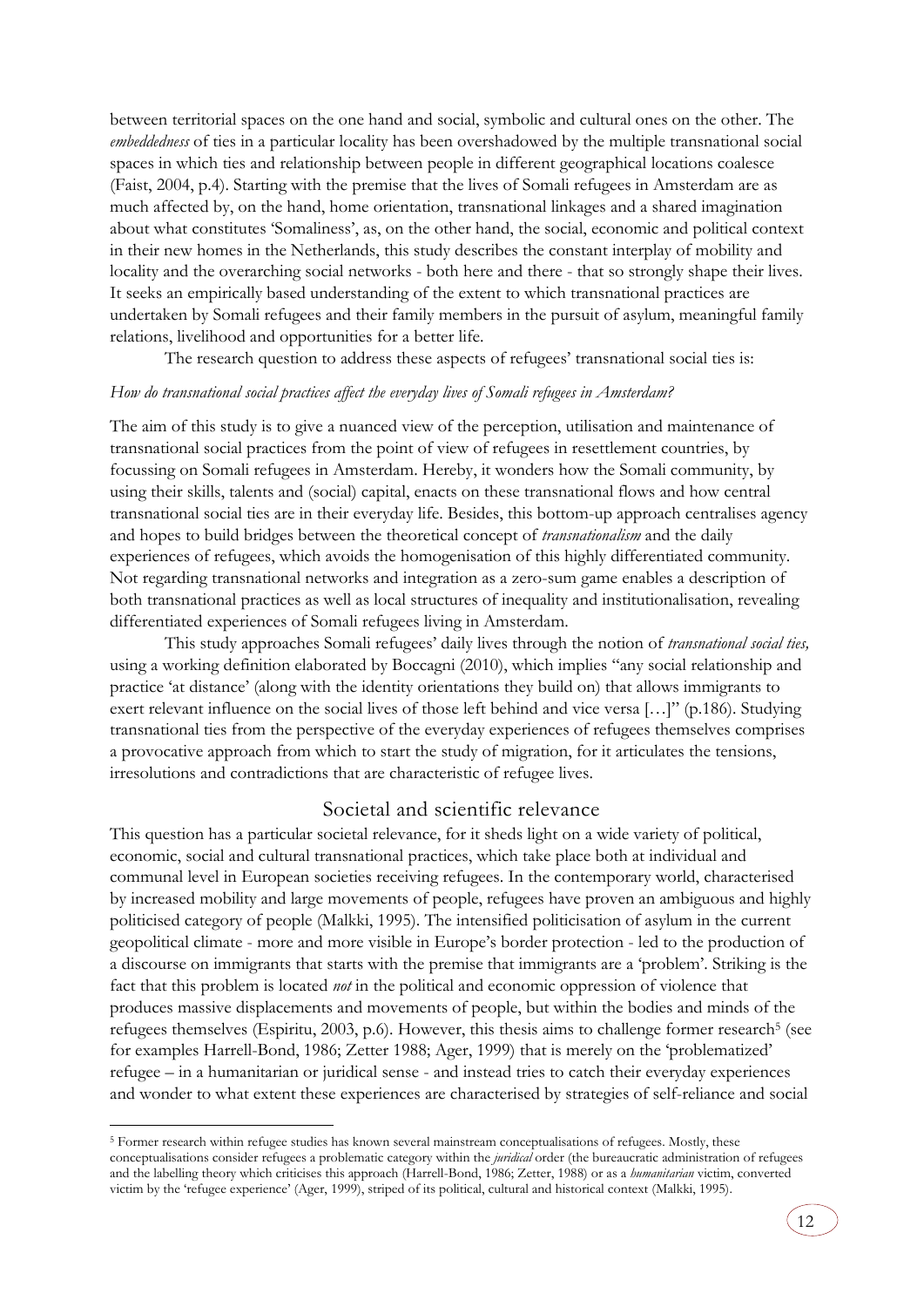security mechanisms, taking into account that their worldview is moulded by scattered family linkages and social relationships across continents from which to pursue social capital.

The abstract concept of transnationalism as a general theoretical category is widely applied in social science research, mainly pointing at the impact these transnational mobilised diaspora have on homeland politics and conflict (Kleist, 2008), remittance sending (Ahmed, 2000; Horst, 2004; 2008) and development initiatives (see for example: Sheikh and Healy, 2009; Zoomers and Nijenhuis, 2012). Besides, most of these studies focus on the UK, being one of the largest receiving countries regarding Somali refugees (Griffiths, 2002; Harris, 2004). The literature that exists on Somalis in the Netherlands merely focusses on the moving of a large proportion of these refugees towards the UK as a consequence of the Schengen agreement (Lindley and Van Hear, 2007; Van Liempt, 2011). Recently, as part of a comparative research series, a broad research called *Somalis in Amsterdam* has been published, exploring the Somali community by focusing on five areas of local policy – employment, education, health, political participation, and policing – as well as themes like belonging and identity (Van Liempt & Nijenhuis, 2014, 2014). Describing the large array of integration challenges faced by this relatively new community in Amsterdam, the focus is on a problematic adaptation to society, not so much on the border crossing practices that they engage in to actively fight their problematic socio-economic position.

As an essential contribution to the current debate on multiculturalism and migration within European societies, the question is raised in what way transnational networks are able to create a level of agency that the socio-economic position of these refugees might otherwise have not allowed. The integration of Somalis in the Netherlands current is problematic, both socio-cultural and economic (Klaver et al., 2010). There is a need to understand their social networks and the potential social security strategies implied in these networks in order to fully understand their lives, lived both within and beyond the Dutch welfare state. It is relevant to analyse how Somalis navigate within Dutch society and enrich this by insights on their practices beyond Dutch borders. Knowledge on transnational livelihoods of refugees might be used to design policy on integration topics and get a better understanding of what it means to be a refugee within the borders of the EU in a context of strict border protection and forced deportation.

A scientific relevance is found in taking both a meso- and a micro-perspective that comes with studying transnational ties from the perspective of the everyday experiences of refugees through a critical transnational lens. This approach provokes thinking about the limits of the nation-state, for in the current age of globalisation, the boundaries of the nation-state seldom correspond to the transnational social, cultural, economic and political spaces of daily life (Smith, 1994, p.44). Shifting the focus of refugee studies from a geographically fixed dichotomous division between home- and host country to a more scattered approach towards the notion of space, it provokes thinking about spaces not only as specific geographic sites, but also as circuits and networks (Espiritu, 2003, p.4) and highlights the flows within these networks as human accomplishments (Horst, 2006).

In contradiction to globalisation theory, transnationalism emphasises human agency in an age of globalisation and other processes that are easily interpreted as reducing the power of individual decision-making (Al-Ali, 2001, p.100). By analysing how salient these networks are in the everyday lives of refugees in the locality of Amsterdam, this thesis produces qualitative knowledge on social relations that transcends borders by creating connections between certain geographical, social and political spaces. Combining a meso- and micro-perspectives in a single research locality avoids homogenising refugees by incorporating issues of structural inequality, such as class, ethnicity, gender and religion within national borders that refugees face.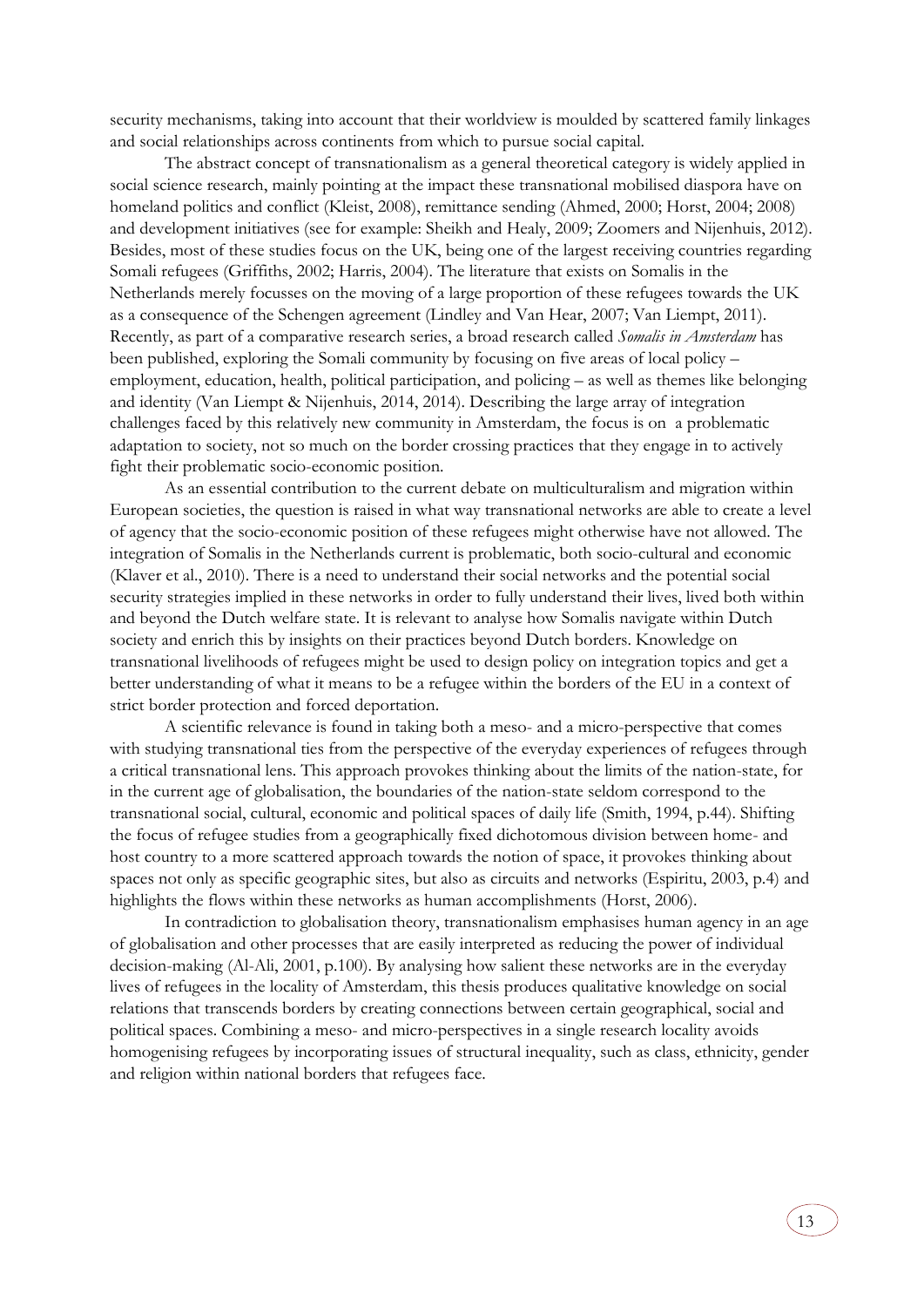### SOMALI REFUGEES IN AMSTERDAM – HETEROGENEITY EXPLAINED

<span id="page-13-0"></span>Although in theoretical debate there is a fierce distinction between refugee studies and migration studies, in line with Horst (2006: 209), this study is built on the premise that this is not a relevant distinction. This distinction based on legal recognition aims at categorizing individual lives and migration motives in dualistic terms like forced versus voluntary or political versus economic, but thereby simplifies the socio-economic and security dynamics that are often blurredly implied in fleeing ones country. Therefore, following Griffiths (2002: 9), throughout this study, the term 'refugee' is used in a broader and more inclusive manner than the narrow legal definition, to refer to all those who define themselves and seek protections as refugees regardless of the papers they possess.

However, distinguishing between illegal-legal is more relevant in the context of Amsterdam, for the difference between having or not having a residence document are huge; it implies the difference between a disenfranchised waiting in the boundaries of Dutch society or participating within the Dutch welfare state, thereby enjoying all the rights that come with citizenship to a EU country.

In answering this question, it is relevant to sketch the juridical and bureaucratic heterogeneity within the Somali refugee population in Amsterdam. Analytically, three groups of refugees could be distinguished: 1) refugees who are living the Netherlands for a longer period of time  $(> 10 \text{ years})$ , the 'old generation'; 2) refugees who recently arrived in the Netherlands (<10 years), the 'newcomers'; and 3) undocumented refugees who did not receive a legal status as a refugee and are thus considered 'illegal' in Dutch society. Years of residence in the Netherlands for these undocumented refugees can vary widely; I met some who stayed here more than 10 years and are still "living on the streets".<sup>6</sup>

## READER'S GUIDE

<span id="page-13-1"></span>This introduction opened my thesis with a description of the objectives of the study. After this Introduction, the research question will be embedded in a solid Theoretical Framework, giving an overview of relevant theoretical concepts. To highlight how refugees' experiences are as much shaped by the larger context as by their strategic actions, the Theoretical Framework consists of three levels of analysis, *structures, networks* and *agency.* The first level will sketch the broader structures in which transnational practices take place by explaining concepts surrounding the nation-state and placemaking in a world where borders, on the one hand, seem to have lost their importance, while on the other hand being constantly reinforced. Then, the chapter will take a meso-perspective for analysing social networks, social capital and the flows involved in these transactions. The Theoretical Framework will end with relevant theories on *agency,* explaining how refugees' strategies and decisionmaking are ways of actively shaping experiences.

After this theoretical framework the Methodology will thoroughly explain the methods applied, the circumstances of fieldwork, the operationalization of theoretical concept and the challenges encountered during fieldwork.

Then, Chapter 1 - *Leaving home, ending up in Amsterdam; experiences of arriving, asylum and acceptance*  – will sketch the heterogeneity of experiences within the Somali population in Amsterdam. First, it will explain this heterogeneity by paying attention to the differentiated experiences of Somalis who arrived in the early 90s and those who only recently entered the Netherlands. Then, a second factor contributing to different experiences of live in Amsterdam is whether or not the refugee received a legal status or not. Finally, the chapter will move on to explain how being a refugee has consequences for the relation with the homeland, family lives at distance and life within an involved community in Amsterdam.

-

<sup>6</sup> Although most undocumented refugees have a relatives or friends to stay with, or find shelter together in empty buildings, they do not have legal access to housing. They themselves often refer to their situation as "living on the streets".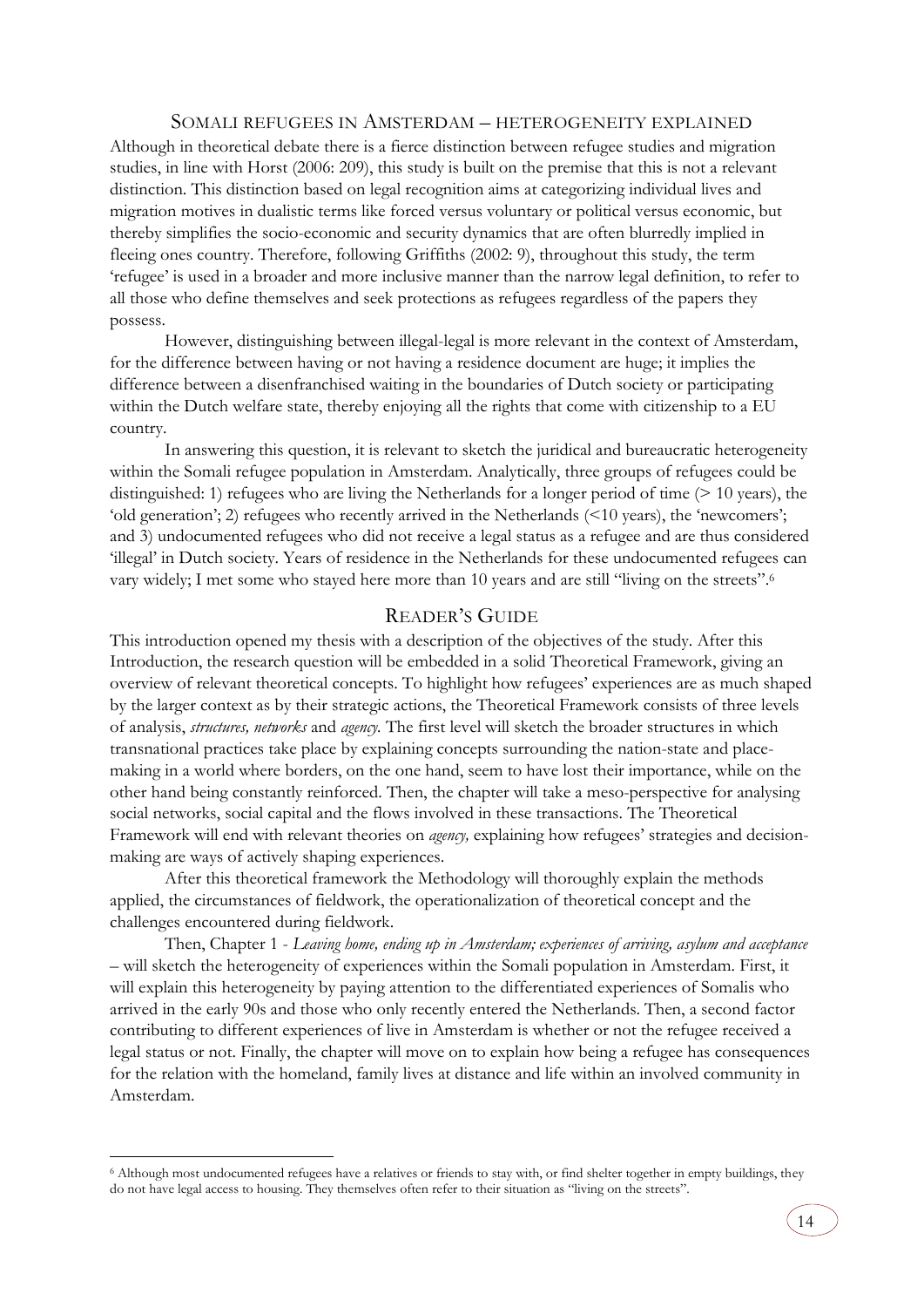After which Chapter 2 – *Lives across borders; transnational phone-calls, marriages and migrations* - will deal with the importance of cross-border practices in the lives of Somalis in Amsterdam. It seeks to describe these practices, actions and the larger transnational social framework in which these actions take place. By using a transnational perspective, three categories of practices as elaborated by Al-Sharmani (2010) will be dealt with: *migration strategies, family care and management* and *remittances and resources.*

Chapter 3 - *Living in the local reality of Amsterdam; obligations, constraints and capitals* – will analyse in what way these border crossing strategies are of influence in the daily lives of Somalis in the locality of Amsterdam. Hereby, it claims that, in contrast to the enforced homelessness and practices across borders described in the previous chapters, the local reality is of importance. Firstly, it will deal with obligations and constraints that come with the transnational family network. Then it will further elaborate on the capitals that are extracted from this network and how these capitals could be used in the context of Amsterdam, thereby referring to the differentiated experiences of both the 'old generation' and the 'newcomers, as well as the legally recognised and the undocumented refugees.

Finally, in the Conclusion & Discussion the findings will be summarised and discussed thoroughly. The main features of the Somali population in Amsterdam and its heterogeneity will be, of the transnational practices these Somalis engage in and, of the effects these transnational practices have on their daily lives will be recapitulated. It will sketch the interplay that exist between both structure and agency as well as local and mobile factors. In the midst of this interplay, family networks form a central support system for Somali refugees living in Amsterdam.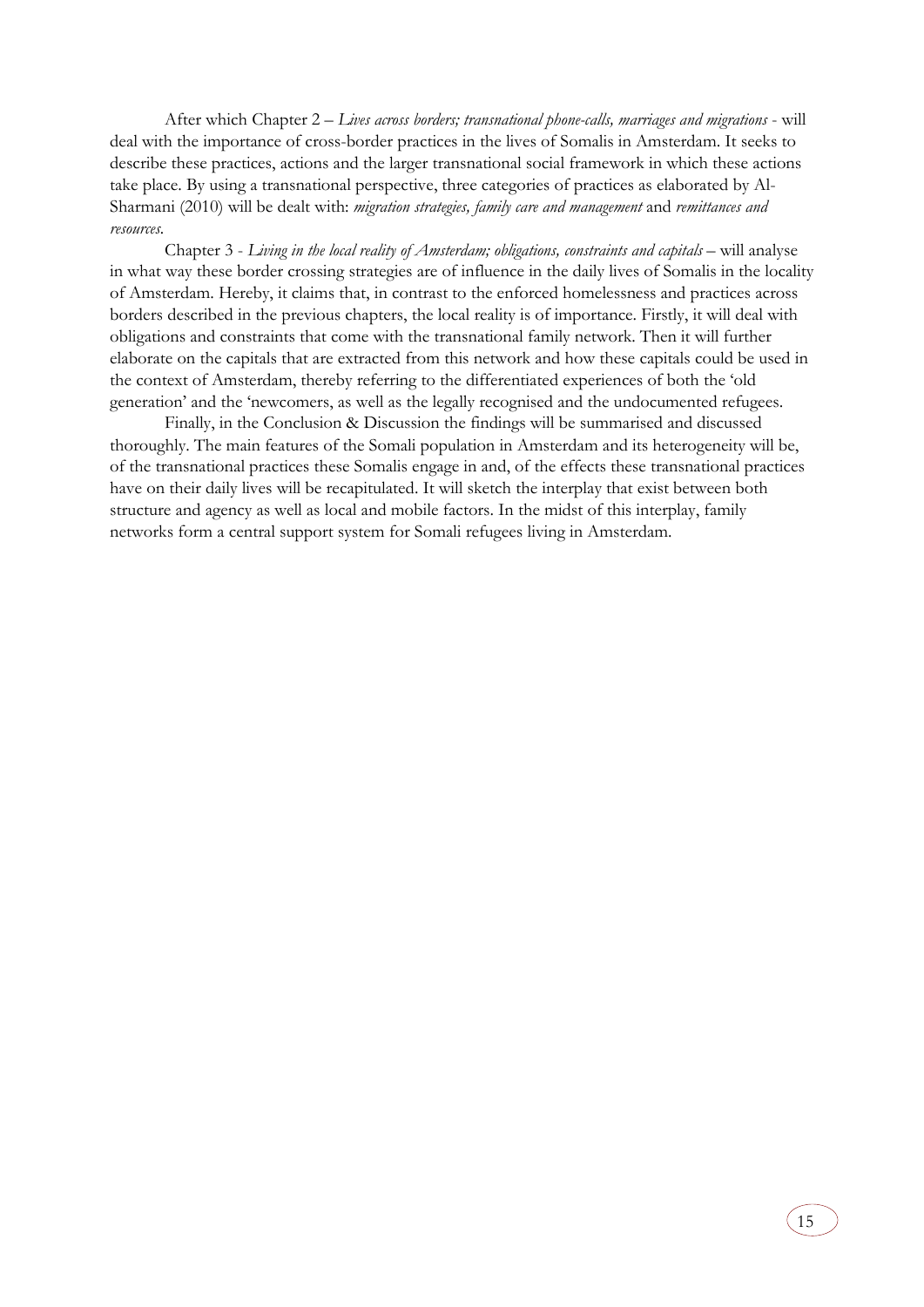## Theoretical Framework

<span id="page-15-0"></span>The Theoretical Framework contains three levels of analysis. First, it will sketch the broader *structures* in which transnational practice take place. This macro-perspective implies explanations on concepts surrounding the nation-state, deterritorialisation and place-making, which will bring forward the inherent ambiguity between mobility and locality. The second part will take a more meso-perspective while analysing social *networks*, social ties being the smallest analytical unit in these networks. Finally, it deals with *agency*, explaining how refugees' strategies and decision-making are ways of actively shaping experiences. However, the Theoretical Framework starts with explaining the transnational research lens, for this takes into account constraints of the nation-state and deterritorialisation (*structure*), while focussing on circuits and flows within networks, and perceives these circuits and flows as human accomplishments (*agency*). Incorporating these three levels of analysis creates a better understanding of the complex and dynamic processes of transnational social networks in the context of seeking asylum and family life at-distance.

## A CRITICAL TRANSNATIONAL RESEARCH LENS

<span id="page-15-1"></span>Over the past decades, the concept of transnationalism has served as a prominent conceptual lens through which to research international migration and state borders. As several academics have pointed out, in the 1970s and 1980s transnationalism arose as an alternative to the dominant approach in migration studies; an approach that limited itself to two possible conceptualisations of the migrant: either as someone completely adapted to the receiving culture or as a temporary sojourner who eventually returns home (Espiritu, 2003; Horst, 2006; Griffiths, 2002). Introducing a renewed path, transnationalism's main contribution to the debate included broadening up the exclusive, narrow focus on the motivations for migration, which are often blurred and impossible to categorise in dualistic terms like forced versus voluntary or political versus economic (Horst, 2006, p.209). Instead, transnationalism regards migration as a continuous flow of people, goods, money and ideas that transgresses national boundaries and in so doing connects different physical, social, economic and political spaces (Mazzucato et al., 2004).

A transnational focus will be engaged in this research for several reasons. Firstly, in sharp contrast to theories of globalisation, transnationalism has a more agential, geographically bounded scope (Horst, 2006, p.26). Where globalization views processes as decentred from specific national territories and as taking place in a borderless, global space, practices become more impersonal and less intentional processes, occurring without reference to nations (Kearney, 1995). Transnationalism, on the contrary, takes into account both flows and locality, thereby emphasising the flow within these networks s as human accomplishments (Horst, 2006, p.26). Secondly, transnationalism incorporate spaces not solely as a geographically fixed, dichotomous division between home- and host country, but also presumes a more scattered approach to the notion of place. It provokes thinking about space not only as specific physical sites, but also as circuits and networks (Espiritu, 2002, p.4).

However, incorporating transnationalism as a lens through which to regard refugees' everyday experiences, does not suggest that Somalis are per definition leading 'transnational lives' (Al-Sharmani, 2010, p.499). Indeed, it is presumed that transnational studies – although it forms a highly fragmented and broad field of study – has overemphasized transnational networks and understated the permanency of immigrant settlement (Espiritu, 2002, p.3).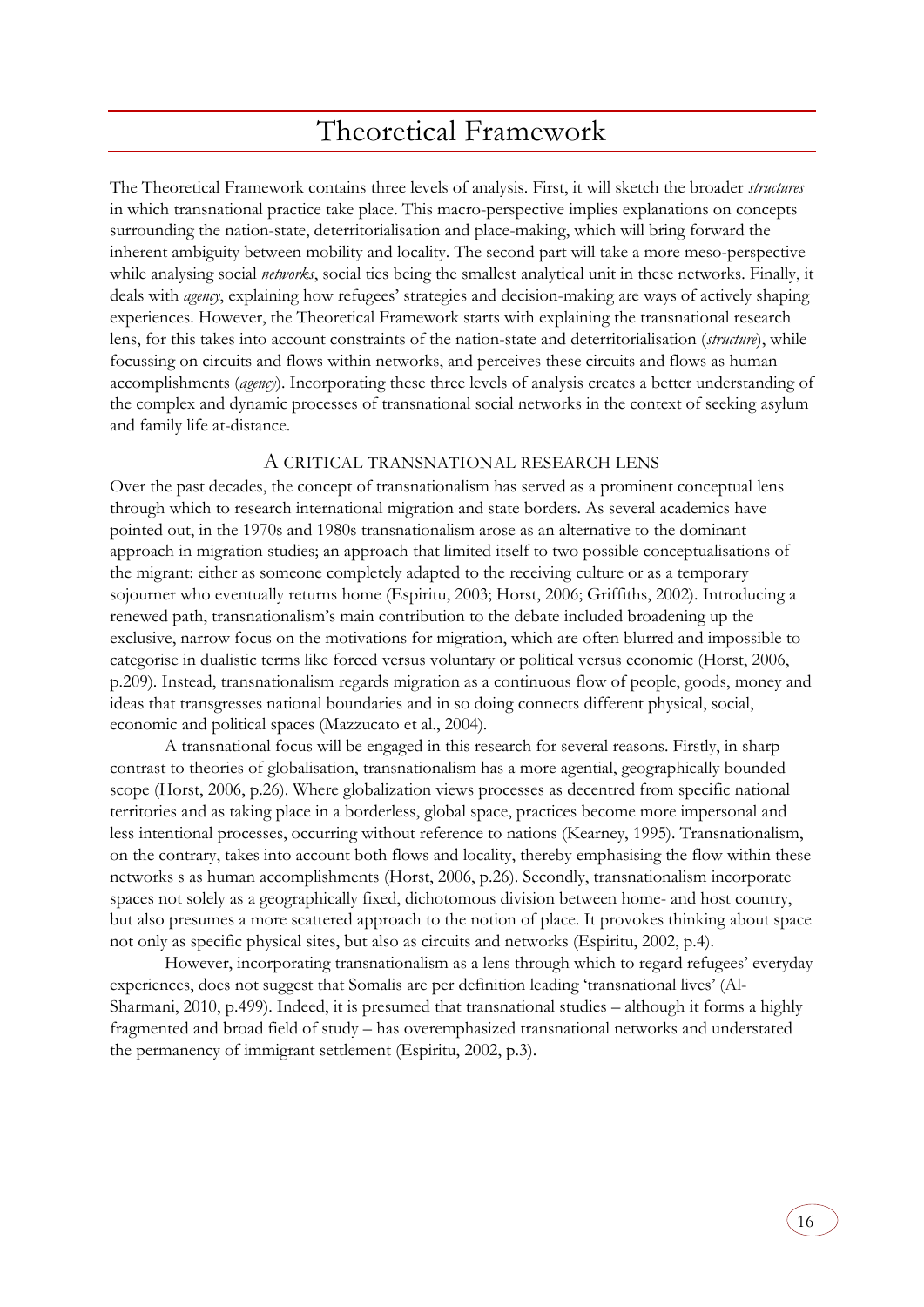## **STRUCTURES** *NATIONS, BORDERS, PLACES*

## <span id="page-16-1"></span><span id="page-16-0"></span>**THE NATION-STATE AND DETERRITORIALISATION**

Transnational literature in the social sciences has been produced parallel to the growth of scientific interests in globalisation (Guillén, 2001). Linkages between the two phenomenon are multiple, however, the most important one includes the increase in transnational connections between social groups represent a key manifestation of the process of globalisation (Vertovec, 2009).

The globalisation of labour, capital and cultures challenged former assumptions of the nationstate. The classic model of the nation as a sovereign, homogeneous entity with fixed borders has been increasingly characterised by a phenomenon described by Appadurai as *deterritorialisation*, which refers to the undermining of territorially bounded entities which are culturally homogeneous (1996, p.48). In this age of highly interconnected relations that cut across national boundaries, the borders of the nation-state are rarely congruent with the transnational social, cultural, economic and political spaces of daily life (Smith, 1994, p.16). Using the notion of the 'ethnoscape', Appadurai emphasises the cultural significance of globalisations:

"By 'ethnoscape', I mean the landscape of persons who constitute the shifting world in which we live: tourists, immigrants, refugees, exiles, guest workers and other moving groups and persons constitute an essential feature of the world, and appear to affect the politics of and between nations to a hitherto unprecedented degree" (1990, p. 297).

According to Appadurai, this global 'ethnoscape is a central feature of the global landscape and led to the emergence of 'deterritorialised ethnicities', such as diaspora communities. The Somali diaspora is a particularly interesting diaspora, as they haven't had a proper nation-state for years (Horst, 2006, p.34). Some authors even argue they never had one (Brons, 2001), as the civil war was merely the collapse of a malfunctioning post-colonial state (Griffiths, 2002, p.27).

Here, transnationalism faces a several challenge of moving beyond notions of nationalism – which implies the "assumption that the nation/state/society is the natural social and political form of the modern world" (Vertovec, 2009, p.20) – while at the same time recognizing the continuing centrality of nation-states in conditioning modes of migration (Faist, 2007, p.16). This implies regarding social relations not as confined within borders - but merely as relationships over and beyond, rather than between or in nation-states - without disregarding the importance of borders. It is fruitful to keep recognising that refugees remain structured by the nation politics and national culture of their host country (Espiritu, 2002, p.11), given that in the current world-order - no matter how much challenged by globalisation - the political, territorially fixed nation-states remains the main organising principle.

In the case of refugees, the prevalent influence of the nation-state particularly visible in the fact that their activities - from the moment that they leave Somali - are shaped by the overarching political-juridical frameworks of receiving states and the EU. This does not merely affect destination choice, but also the story told, the ease of being granted asylum, choices in marital and reproductive activities (Fleiser, 2011, p.3) and opportunities to participate in the receiving society.

## <span id="page-16-2"></span>**PLACE-MAKING; LOCALITY VERSUS MOBILITY**

Within the debate concerning transnationalism, the notion of translocality has become increasingly important, as it is perceived as a 'grounded' and situated alternative to former deterritorialised notions of transnationalism (Brickell and Datta, 2011). Instead, of regarding refugees as free-floating individuals within a globalised order (Espiritu, 2003 p.10), it "insists on viewing such processes and identities as place-based rather than exclusively mobile, up-rooted and travelling" (Oakes and Schein, 2006, p.20). Translocality emphasises both the mobility and locality through paying attention to the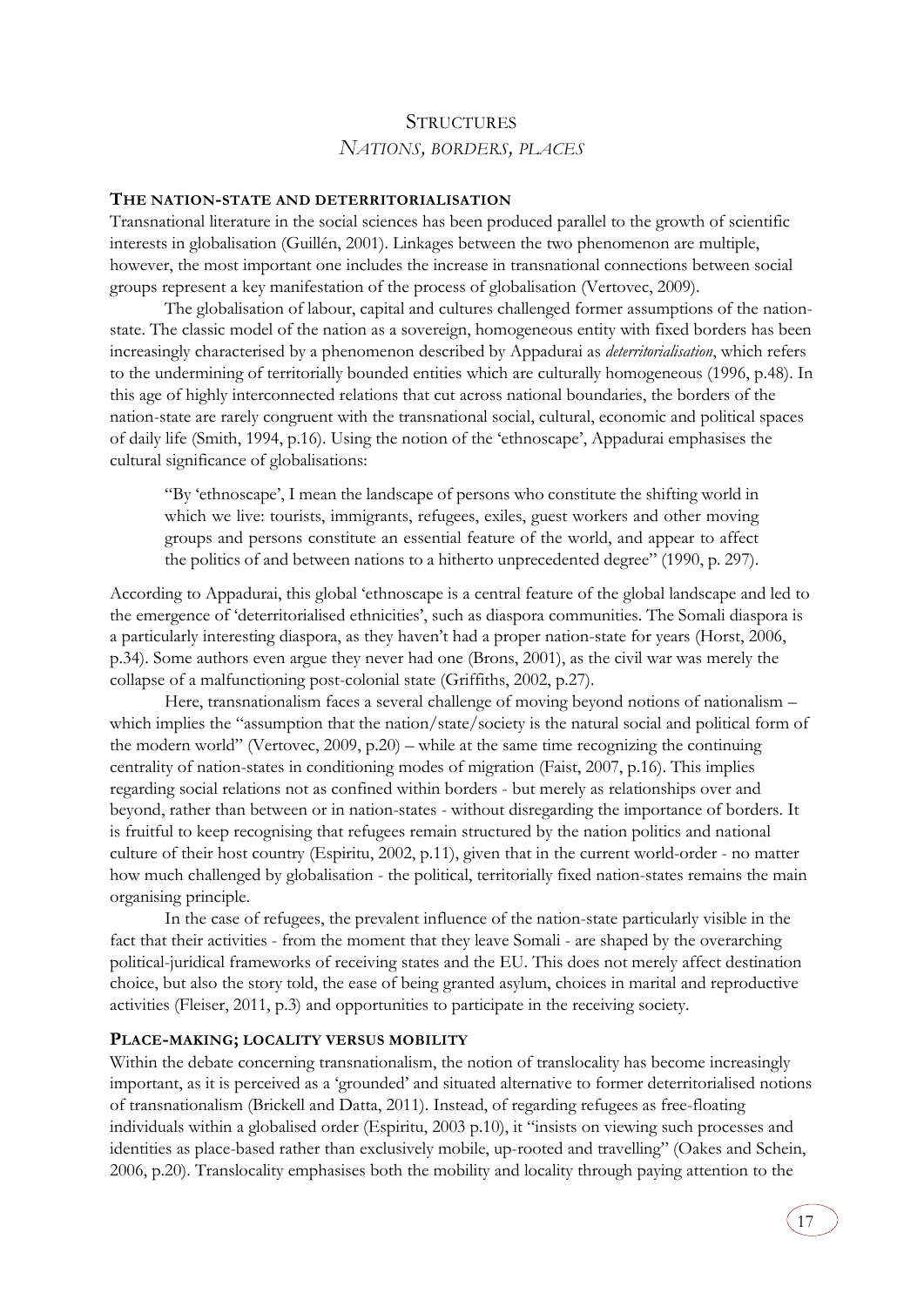localities in which social networks are maintained, sustained and negotiated in the everyday life (Brickell and Datta, 2011, p.1). By connecting processes of transnational migration to local geographies, the importance of local-local connections in migration is emphasised. Simultaneously linking space, place and social networks, translocality is the most productive theoretical tool to study the ways in which everyday spaces and place acquire meaning and salience through migration.

By highlighting place-making in a context of locality and mobility, this study hopes to clarify the theoretical relationship between territorial and social spaces. From a transnational perspective, societal spaces cannot be regarded as equivalent to territorial spaces (Faist, 2010, p.31). In general, a transnational approach emphasises a constructivist view on territorial space, which implies that transnational social formations and networks cross and overlap territories of national states. Regarding space as "the cultural, economic and political practices of individual and collective actors within territories or places", it comprises an analytical category differentiated from place, which solely refers to one specific location (Faist, 2004, p.4). A constructivist notion here helps us to understand spaces as circuits and networks in sharp contrast to bounded social science concepts, such as community and culture (Espiritu, 2003, p.10).

Although the symbolic power of the nation has diminished, geographical places still play an important role in determining people's activities. moreover, locality remains an important factor in the creation of spaces. As Espiritu (2003, p.12), notions of deterritorialisation and globalisation as stated by Appendurai undervalue the "enduring importance of local spaces, memories, and practices, [...] and implies a formation that is not structured by domestic and global power relations nor shaped by differences in culture, class, gender, race and national origin". No matter how scatter their lives are across borders, nations and communities, Somalis are not deterritorialised, free-floating people (Glick Schiller et al., 1992, p.15). As such, in line with Espritu, in the context of this research place-making will imply "a process of local meaning-making, territorial specificity, juridical control, and economic development, however complexly articulated these localities become in transnational economic, political and cultural flows" (2003, p.12).

Being at the same time "spatially mobile and spatially bounded" (Espiritu, 2003, p.10), this study will emphasise the inherent ambiguities between locality and mobility; while living across unequal borders and in transnationally imagined communities, refugees find themselves in a certain locality which bounds them with economic and political power and regulating institutions. Mobility is defined here as "the physical movement of people in transnational space" (Dahinden, 2010, p.53), while geographical propinquity could be referred to as its counterpart; the embeddedness of ties in a locality (Faist, 2004) or "being rooted or anchored – socially, economically or politically – in the country of immigration and/or having a set of social relations at specific places" (Dahinden, 2010, p.53).

Specifically the undocumented group of refugees have conflicting relationship to their locality. As in international politics, the border area is defined as a non-place (Augé, 1995) – a space in which people are only passing by  $-$  they are stuck in between two symbolic realities: their home country and the country in which they arrived. Fighting both binary opposition of legal/illegal and in/out the nation-state, undocumented refugees challenge the notion of the border as a *non-place* by actively creating meaningful places and social linkages while standing on the border. This could also be seen as a process of *place*-*making* (Nordstrom, 2004, p.36).

## **NETWORKS**

## *SOCIAL NETWORKS AND SOCIAL SPACES*

## <span id="page-17-1"></span><span id="page-17-0"></span>**SOCIAL NETWORKS AND TIES**

Taking social ties as an analytical perspective from which to study transnationalism in the everyday life, the concept of social spaces and (transnational) social networks are simultaneously incorporated. Firstly, social ties are the smallest analytical units of social spaces, for these space are constituted out of practices and relationships between individuals and collective actors (Faist, 2004, p.4) These ties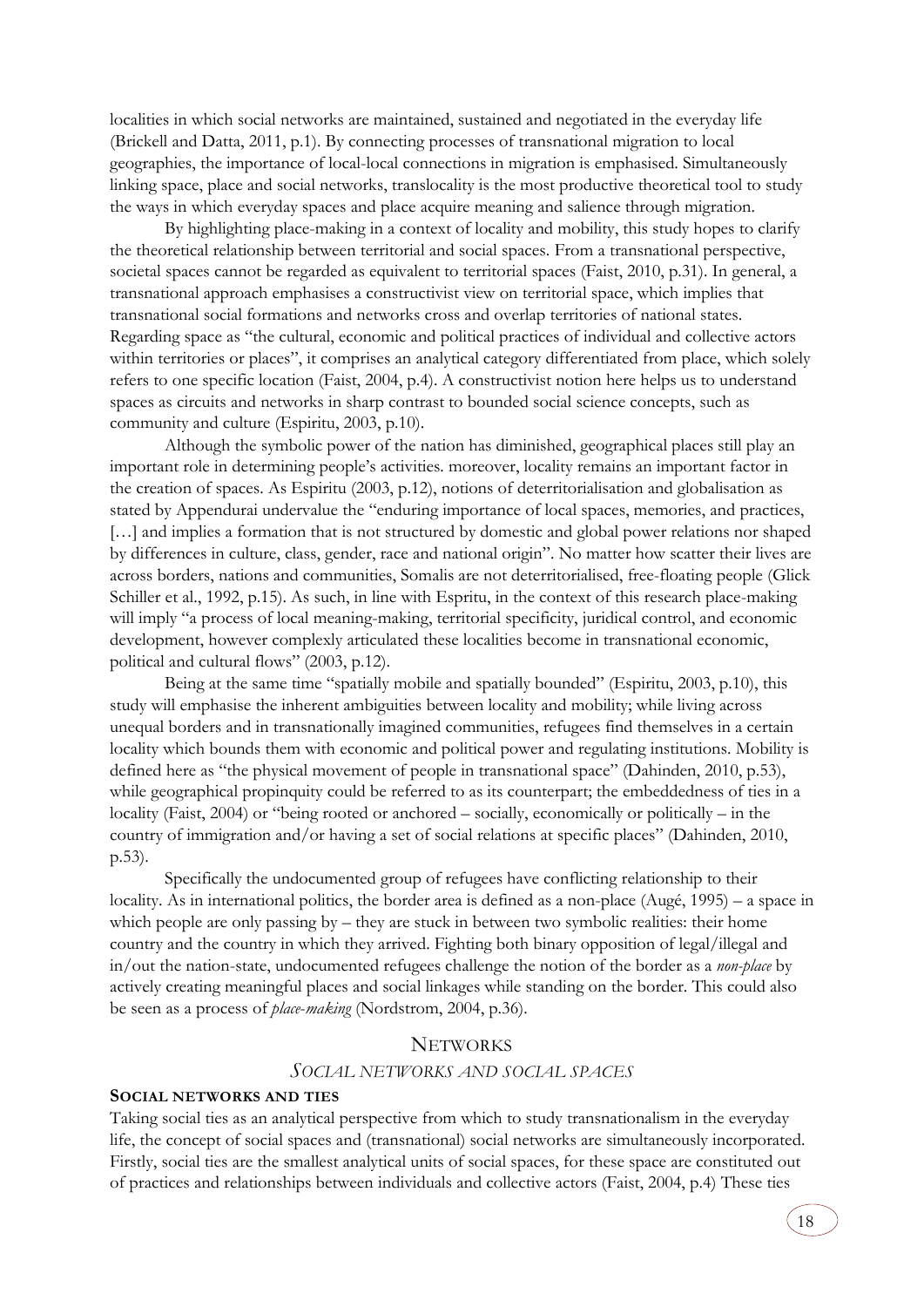can have a social or a symbolic nature and are characterised by the "ascription of common interest, obligation, expectations and norms" (Faist, 2000, p.4). Spaces are linked to ties by the spatial organisation of these social and symbolic relations. Analysing ties in terms of their extensity, intensity, infrastructure, institutionalisation and impact is what visualises social spaces.

Secondly, linking together social ties reveals a complex social network that transcends national boundaries. A network makes visible the social ties that cut across institutions and social unities, such as the family, neighbourhood, class or clan (Vertovec, 2009, p.33). This social network consists of complex human relations in which individuals negotiate power positions and in which a multiplicity of social relationships is present along which goods, money and service could be provided (Benda-Beckmann and Benda-Beckmann, 1994). An important notion here is that social ties are not stable, fixed entities. Rather, these ties are being reproduced and networks are constantly being socially produced and challenged by their members (Nohria, 1992).

Castells (1996) gives a complete description of what characterises networks in the current context of the global information economy:

"The components of the network are both autonomous and dependent vis-à-vis the network, and may be a part of other networks and therefore of other systems of means aimed at other goals. The performance of a given network will then depend on two fundamental attributes of the network, its *connectedness*, that is its structural ability to facilitate noise-free communication between its components; its *consistency*, that is the extent to which there is sharing of interests between the network's goals and the goals of its components." (p.171)

Highlighting both the *connectedness* and the *consistency,* Castells indicates the autonomy as well as the dependency of different social ties within a certain network. Social ties are thus fairly differentiated, however, connected in a network which intertwines them in a singular social space.

## <span id="page-18-0"></span>**FLOWS AND SOCIAL CAPITAL**

Social capital, a concept closely related to social networks, is defined by Portes (1995, p.12) as: "the capacity of individuals to command scarce resources by virtue of their membership in networks or broader social structures. […] [T]he resources themselves are *not* social capital; the concept refers instead to the individual's *ability* to mobilise them on demand". This makes social capital not a possession of an individual, but rather a resources that could be drawn from personals social ties and relationships (Vertovec, 2009, p.36).

Bourdieu (1986) has done extensive research on social capital and emphasises two important aspects: group membership and social networks. Firstly, in order to be able to access social capital, it is necessary to belong to certain group, which could be the family, an association, or another form of group (Fleiser, 2010, p.91). Membership in a group causes solidarity between individuals belonging to that group. Group members mostly share a sense of common identification and thus are expected to share values and norms (Bourdieu, 1986). Secondly, as a consequence of the reciprocity that comes with belong to a group, a network of social relations is created between members of that group (ibidem). However, reciprocity is always theoretical, and there is no guarantee that an individual can actually rely on social ties. Thus, according to Bourdieu (1986, p.249), social capital includes obligations and responsibilities, but also benefits, improvement of power positions within the network and accumulation of support and trust.

There is an extensive academic debate on the relation between social capital and other forms of capital, such as financial, cultural and human. Social capital, as the ability to enact on a person's web of relationship, could be converted into other forms of capital, when retrieving resources from the social network. This is described by Bourdieu as the 'multiplication effect' of social capital (Bourdieu, 1986). Social capital merely serves as a facilitator in accessing and mobilising other forms of capital (Faist, 2000, p.118).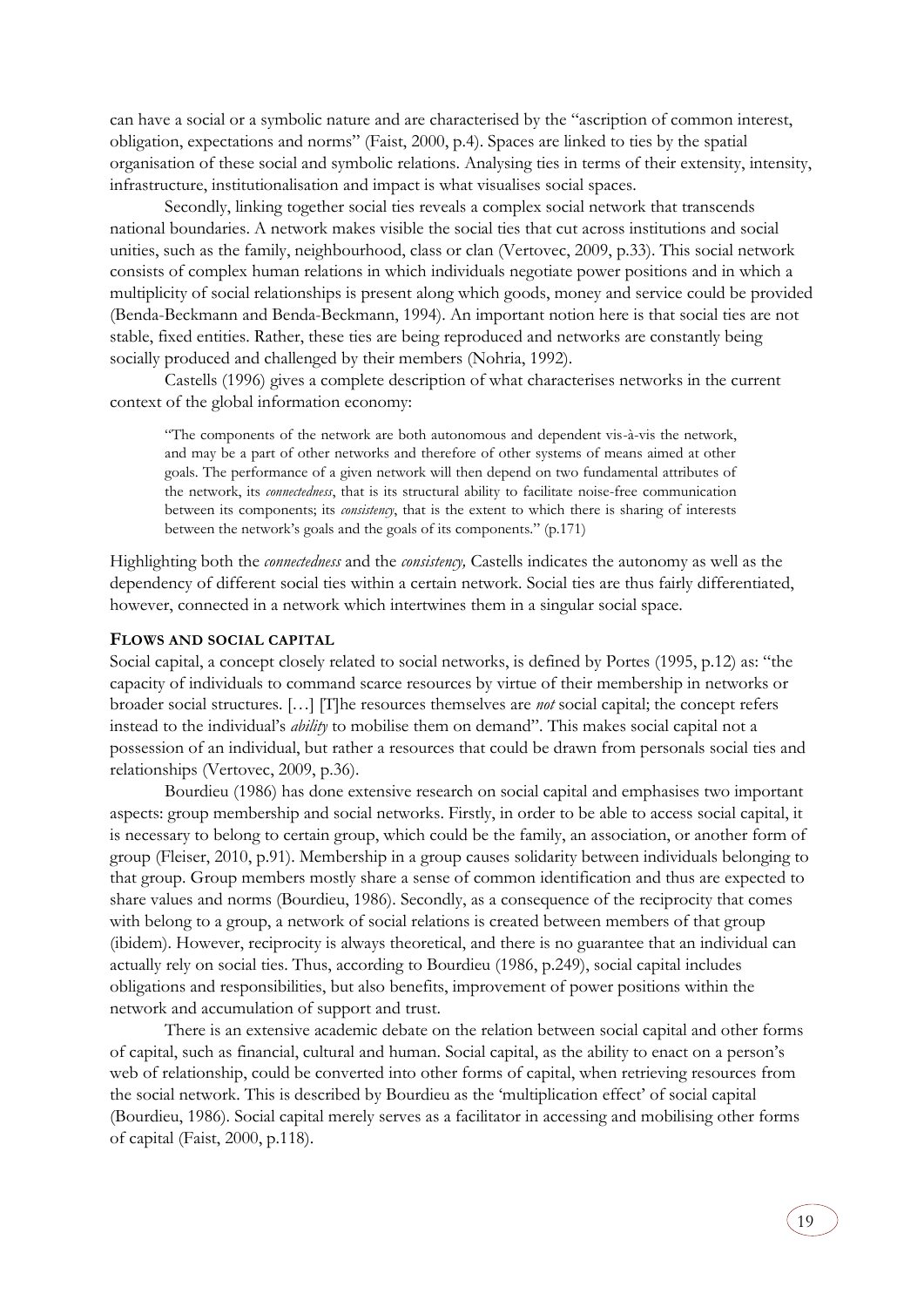### <span id="page-19-0"></span>**TRANSNATIONAL FAMILIES**

As described earlier, one of the most important conditions for accessing social capital implies group membership. Being one of the most important groups to which all individuals implicitly belong, I will here discuss the family as a social network. According to Bourdieu (1996, p.22) belonging to a family implies sharing a "family feeling"; emotional and loving social ties between different family members, but also between non-biological relatives. This "family feeling" forms the basis for cohesion within a group. Examples of sources of common identification as family within a group are sharing a family name or growing up in the same village (Fleiser, 2010, p.91).

"Family feelings" are an important factor that connect members to the group and creates feelings of belonging. As stated earlier, membership to a group also brings along responsibilities and obligations (Bourdieu, 1996), as related to the social capital that is accessible through group membership. The role each individual has within the family network depends highly on power relations and the hierarchical structure implied in family relations (such as the relationship between parents and their children) (Bourdieu, 1996). However, these positions are not fixed and power positions could be challenged or at times switched (Benda-Beckmann and Benda-Beckmann, 1994).

Family ties are characterised by a "solidarity of interests – both by capital and for capital" (Bourdieu, 1996, p.24). According to Bourdieu, the family is one of the most important ways to accumulate capital, as a consequence of the multiplication effect of social capital.

However, family relations at-distance must be clarified in a different fashion, for "family life has been extensively modified in light of transnational practices" (Vertovec, 2009, p.61). Although the family remains one of the main ways through which to pursue social capital for Somali refugees (Al-Sharmani, 2007), both means and ends through which to maintain social ties have changed. Firstly, the means through which to maintain relationships has been facilitated by technological developments that enabled transnational flows over large distances with much greater frequency, speed and regularity, thus affecting a much wider group of people (Castells, 2001). Secondly, signifying the ends or purposes of maintaining transnational family ties I will make use of the four dimension described by Al-Sharmani (2007, p.2-12). These dimensions include: 1) sharing resources, remittances; 2) transnational family care and management; 3) reproduction of family and community and; 4) politics of movement (referring to facilitating migration of family members). These dimension are productive in determining the utilisation of transnational ties in Somalis' everyday relationship with family members.

## **AGENCY**

## *COMMUNITY AND STRATEGIES*

### <span id="page-19-2"></span><span id="page-19-1"></span>**REFUGEE EXPERIENCES AND DIASPORA**

-

*A community diaspora first comes into being and then lives on owing to whatsoever in a given place forges a bond between those who want to group together and maintain, from afar, relations with other groups which, although settled elsewhere, invoke a common identity. Bruneau, 2010, p.35*

Historically, refugee studies have largely focussed on what was called the 'refugee experience' in the social sciences. According to Stein (1986, p.6) this implied that "the refugee category is defined by the trauma and stress, persecution and danger, losses and isolation, uprooting and change […]". Malkki (1995) has challenged this manner of approaching refugees by analysing the constant categorisation of refugees as *dehistorized* and *depoliticized*. She shows that this constant victimisation of refugees serves the 'national order of things', because it attempts to categorize people who are unclassifiable according to the principle of nation-state; the stateless people<sup>7</sup> (p.7). As already stated by Hannah Arendt (1968) is that refugees as a category cause blurring of

<sup>7</sup> The Universal Declaration of Human Rights has been composed in 1948 to protect people and secure a life in dignity. In the world system made up of nation-state, every has a particular nationality. The nation-state has a role in guaranteeing human rights or its citizens. Already in the 1950s Hanna Arendt (1967) described the paradoxical situation of people who lose their nationality as a consequence of fleeing and thus lose the protection of belonging to a nation-state. When being legally recognized as a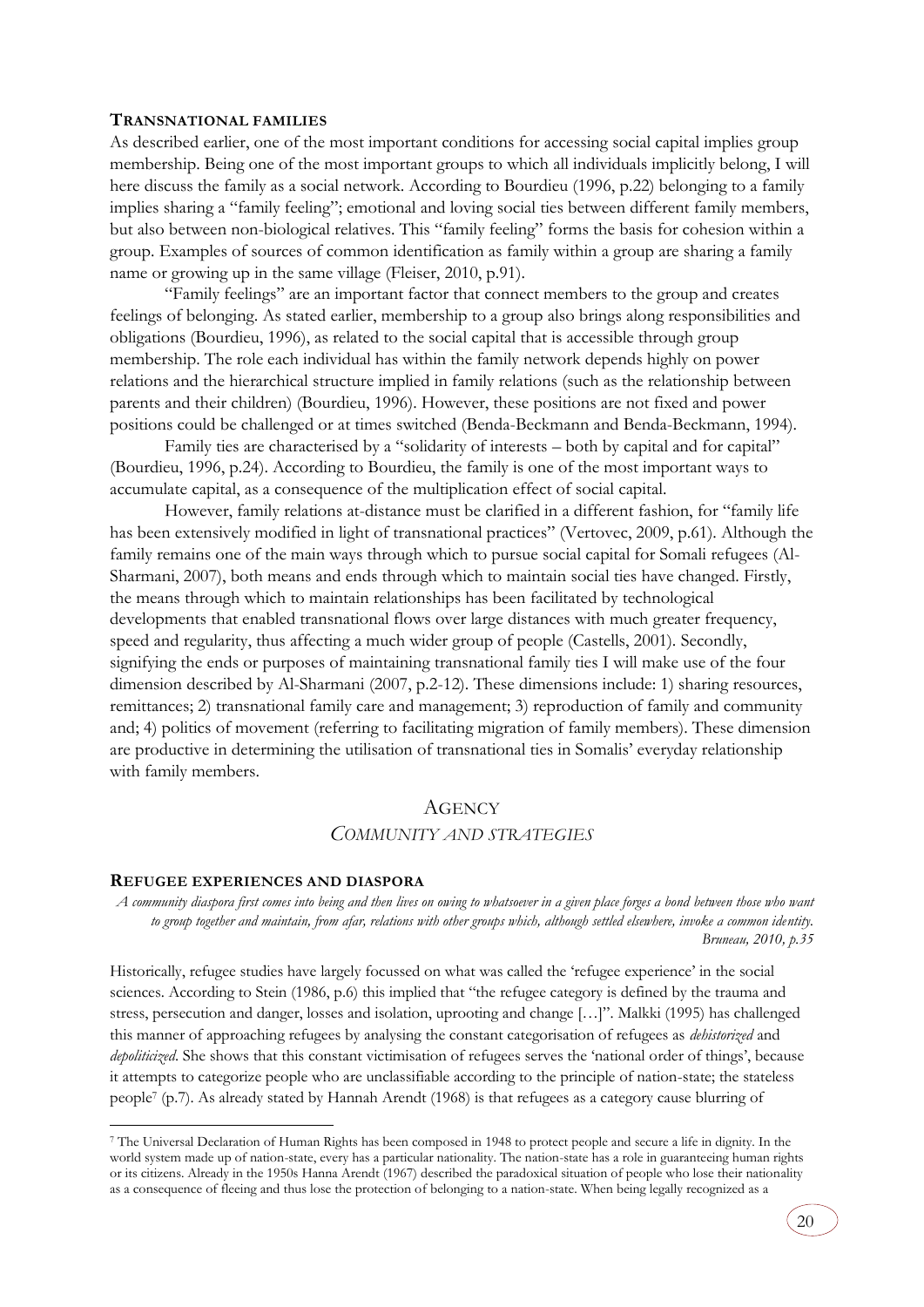national boundaries and challenge "time-honoured distinctions between nationals and foreigners" (p.286).

Refugees have been forced to move and leave their 'homes' as a consequence of human suffering in the homeland. In her article 'Transforming Trust: Dispossession and Empowerment among Palestinian Refugees' Peteet (1995) refers to *refugeeness as* "a framework for experiencing, interpreting, and acting on the world, giving location to self and community in an immediate socio-political order and in an international community" (170). Understanding the concept of refugeeness as a framework for experiences, it is important to elaborate on the context in which to understand this framework: "In the age of the nation-state and its accoutrements such as passports, citizenship, and diplomatic representation, the stateless are exceedingly vulnerable and face the world with circumscribed options"(170).

Here, the concept of diaspora comes into being. As stated by Al-Sharmani: "I argue that Somali refugees […] are 'diasporic' because they are part of a dispersed national group who share a particular history and heritage; engage in construction and contestation of collective Somali identities […]; and maintain regular and significant ties with family members living in the home country as well as other countries" (2010, p.500).

Although the relation between the concept of diaspora and transnationalism is problematic and difficult to clarify (see for example Faist, 2010), it is most common to state that a diaspora is a particular form of a transnational social organisation or community (Horst, 2006; Vertovec, 2009). In theory, concepts of place and space, roots and routes are often linked. However, the main difference between diaspora and transnational communities is the shared sense of belonging or "the extent to which people's roots are stressed" (Horst, 2006, p.34). As a dispersed population with no per se a global reach, diasporas are said to have a triadic relationship towards space. This relationships contains 1) global dispersal, but maintain a collectively self-identified ethnic group 2) a tie with territorial states and context where groups reside and; 3) maintain ties with the motherland states and context where they or their forebears came from (as in Sheffer, 1986; Safran, 1991; Cohen, 1997). This triadic relationship highlights the spatial organisation of the community, which transgresses national borders while maintaining embedded in localities. Home as both an *actual* and an *imagined* geography (Espiritu, 2003, p.2) is what binds the Somali diaspora.

## <span id="page-20-0"></span>**STRATEGIES**

-

Despite structural factors that constrain individual decision-making, strategic individual practices are able to positively affect the livelihoods of refugees and their families. In literature strategies are explained as a series of activities undertaken to get access to required resources and to mobilize these resources (Jacobsen, 2002, p.100). As several anthropologist have explained in ethnographies on people in fragile situations of violence or a lack of opportunities, these strategies might be 'coping mechanism' (Allen & Turton, 1996, p.10) or 'social security strategies' (Horst, 2006).

Strategies can be undertaken in two distinct domains: the legal and the non-legal. Non-legal ways are not by definition illegal, however, they take place beyond the juridical defined areas of the state. As a large proportion of the population researched are considered illegal in the Dutch state, non-legal ways of coping with the situation are used widespread. Illegality must be considered as a socio-political position with specific strategies to cope with this situation characterized by a lack of human rights. This means the creation of 'cloudy' social structures which the state cannot possibly control – *structures from below* – is an effective strategy to still pursue a livelihood (Van der Leun, 2003), referring to a broad scale of strategies aimed at improving circumstances of life in illegality (Engbersen et al., 2002, p.97). As Allen and Turton claim: "And yet these very strategies, […] by which they seek to maintain some degree of control over their lives, are likely to be classified by 'the

refugee, another state will take over the responsibility for your human rights. However, being an unrecognized, undocumented refugee, you find yourself in a gap between the borders of nation-states; a *stateless* individual for whom no single nation takes the responsibility (Khosravi, 2011, p.321). The notion of *statelessness* must not be confused with the juridical concept; getting a legally acknowledge status as such is only possible when your state of nationality does not exist (as is the case for Palestinians).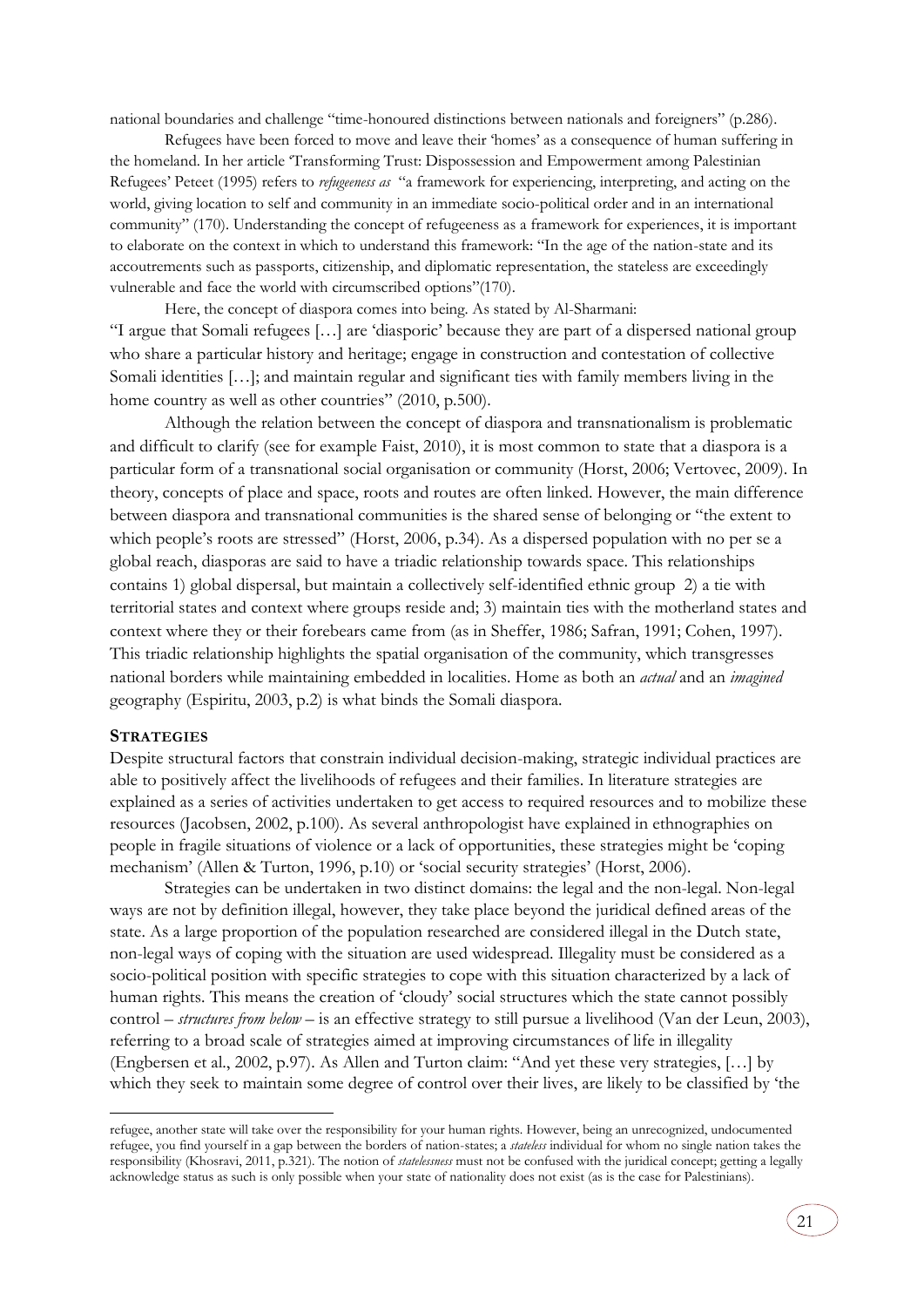system' as inappropriate and undesirable" (1996, p.10). As Jacobsen concludes in her article on livelihood strategies employed by refugees in refugee camps in Kenya, refugees are able to effectively move between these two domains, while securing capital in both and, accordingly, mix their strategies (2002, p.100).

As indicated by several researchers, refugees and migrants very much rely on family-based networks as a strategy to improve their current situation (Van Liempt, 2009; Al-Sharmani, 2010). The kin-based network is often an essential coping mechanism to deal with unemployment, urban poverty and failed welfare policies (Stack, 1975). Especially for the undocumented refugees, but also for refugees who face troubles integrating and finding a job, network practices, such as the exchange of goods and share care of family members, are not only family obligations at-a-distance, but also are essential as coping mechanism (Stack, 1975).

In particular on Somali refugees, Al-Sharmani concluded after her ethnographic research in Egypt that the transnational family-based network is an essential support system for refugees and their families, mainly in coping with displacement and its multiple marginalizing effects (2010, p.500).

Thus, transnational social ties, when enacted on strategically, provide different forms of capital. It is exactly here where social capital is acted upon and used to pursue other forms of capital. Transnational networks as a consequence of the fact that it accumulates capital, creates relations of obligation, reciprocity and gratitude between family members and close friends.

However, a person's ability to make strategic use of this network and thus the possession of a form of agency by a refugee must be slightly nuanced. Not all refugees have the same opportunities to make use of their network. Mahler and Pessar link this to the 'social location' of the refugee in their social network, defining this concept as "a 'person's' position within power hierarchies created through historical, political, economic, geographic, kin-based and other socially stratifying factors" (2001, p.446). In the case of Somali refugees in Amsterdam, important stratifying factors might be: having family members in other Western states to assist you, possession of a passport, having a job and thus being able to remit money and invest in the family network.

This is why a transnational research lens does not merely end on the level of the network; social capital implied in these networks gives the individual the capacity to strategically extract resources from the network.

22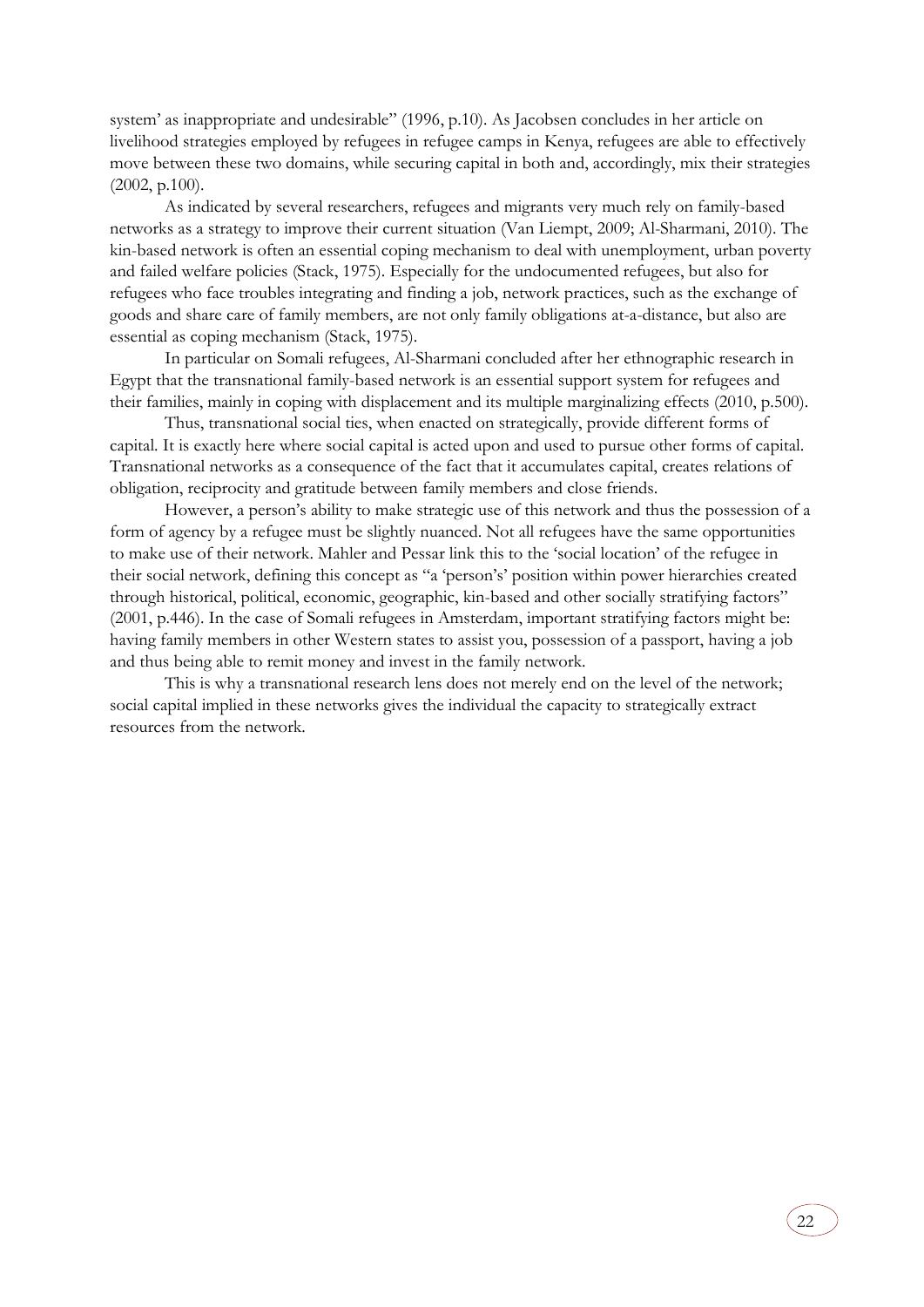## Methodology

<span id="page-22-0"></span>This research pays attention to stories, narratives, conversations and platforms of communication which are meaningful for the Somali community in Amsterdam, to understand how different transnational practice manifest themselves in their daily-lives and how local and mobile social practices can reinforce or contradict each other. Because it implied a constant interaction between data and theory with a thematic analysis of meaningful transnational practices, qualitative data gathering was required.

## <span id="page-22-1"></span>SINGLE-SITED RESEARCH ON A TRANSNATIONALLY LOCATED PHENOMENON *CONTEXT OF FIELDWORK AND METHODS APPLIED*

The study is based on a single-sited research on a transnationally located phenomenon, conducted in the period March 2014 until May 2014 in one particular locality. It grasps an understanding of how multi-sited lives are lived and how the constant interaction between spatial mobility and spatial boundedness manifests itself, retrieved from 13 in-depth, semi-structured interviews and several observations and informal conversations. This is a case study of a single community: Somali refugees in Amsterdam. Amsterdam is not claimed to be representative for the Netherlands. As a study of one community, this thesis will not have statistical weight outside itself, it only concerns the people I met, which decreases the external validity of this research.

By using different methods (*triangulation*), gathering rich, embedded data (*thick description* (Geertz, 1973)*)* has been aspired. Firstly, at the heart of this research are 13 in-depth interviews with Somalis living in Amsterdam. The interviews had an open and explorative character, which gave the interlocutor the opportunity to lead the conversation and bring in their own thoughts (Boeije, 2010, p. 67) and made their perceptions and experiences central in the conversation. Secondly, informal conversation were often much more enlightening and insightful than formal interviews. This is mainly because highly sensitive topics, such as having family members in different countries, passing different countries before entering Europe or receiving and sending money from or to family members, could not have been properly addressed in a structural conversation which was written down and perceived as a 'serious test'. Also, observations were included, for these are able to capture the untold. Observing has proven a fruitful method for revealing everyday practices that exist in the disconnection between what people say and what people do. Supplementing data gathered in interviews by observations and situating these observations within a larger framework of transnational social networks helps in filling gaps in the data retrieved from interviews. As suspicion in interviews was a problem, especially among undocumented refugees, spending time in locations in Amsterdam helped both in building trust and grasping at the same time the reality of their daily lives. Finally, I have made use of document analysis<sup>8</sup> with mainly socio-demographic data on the Somali population in the Netherlands to explain heterogeneity within the population and to contextualise the population in the locality of Amsterdam.

During the process of data collection, I switched between research methods. Interviewing, observation and informal conversations are no separate research processes, rather, these domains of data collection are intertwined and mutually depended. Because of a great amount of suspicion and the reluctance to talk about private experiences, using audiotapes was difficult. Therefore, interviews, conversations and observations where written down in a notebook and elaborated on the same day.

-

<sup>8</sup> Socio-demographic data comes from the Centraal Bureau voor de Statistiek (CBS) of the Dutch government, the Bureau Onderzoek en Statistiek from the municipality of Amsterdam (O+S). Data on asylum application and – procedures and (challenges of) integration come from publications from Vluchtelingenwerk, a Dutch civil society organization supporting refugee, and a recently published investigation of Van Liempt & Nijenhuis (2014) as part of a comparative research on Somalis in European cities.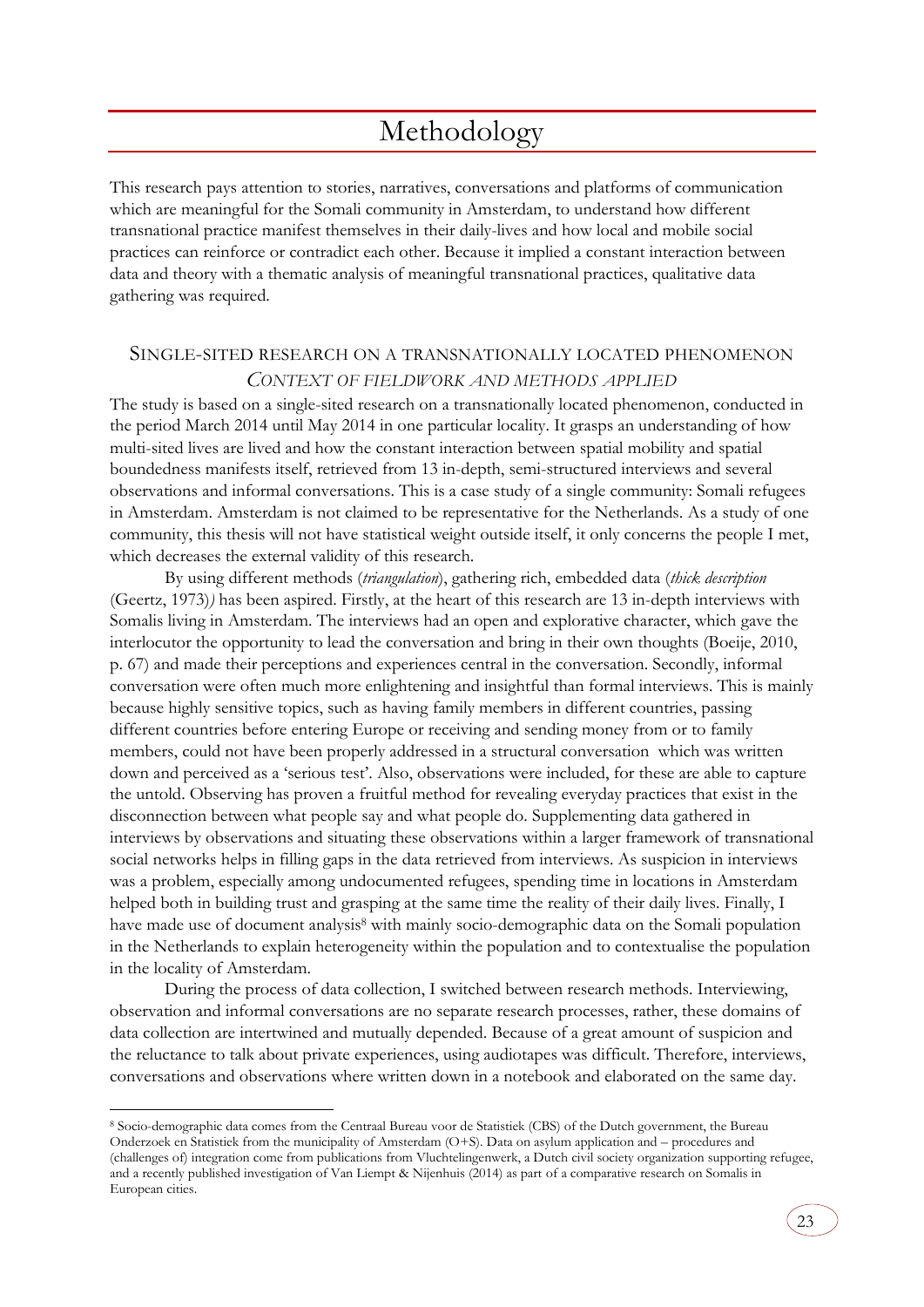Although exploring movement across international borders might require multi-sited research methods which adjust to the mobility of flows and circulations of people, money, goods and ideas (Marcus, 1995), the intimacy, nuance and depth of a community study allow to examine at close look and in contextual detail how people's everyday experience in a single locality are shaped by farreaching transnational social ties. Thereby, this study aims to emphasise at the same time local and extra-local circumstances that affect their lives and shape new social spaces in the country of resettlement. Moreover, believing that most Somalis are here to stay and that the permanency of migrant settlement has been underestimated in most literature on transnationalism (Espiritu, 2003, p.3), the focus on a single location of settlement will be able to incorporate the inherent ambiguity between locality and mobility faced in everyday lives at-distance.

## OPERATIONALIZATION

## *FROM THEORY TO THE EVERYDAY*

<span id="page-23-0"></span>As follows from the content of the Introduction, the research question at the heart of this thesis is:

## *How do transnational social networks affect the everyday lives of Somali refugees in Amsterdam?*

In order to fully address the complexity of this question, the following sub questions will be dealt with throughout the research:

- 1. What factors shape the experiences of the Somali population in Amsterdam?
- 2. What kind of transnational practices are Somali refugees in Amsterdam engaged in?
- 3. How do transnational practices influence the lives of Somali refugees in Amsterdam?
- 4. How do local practices influence the lives of Somali refugees in Amsterdam?

This paragraph explains how these sub questions have been elaborated in the topic lists used during the interviews, which is included in Appendix I. Besides, the link between the sub questions and the main research question will be explained.

1. What factors shape the experiences of the Somali population in Amsterdam?

This question will provide a description of the Somali population in Amsterdam. It will search for an overview of the socio-demographic background of Somalis and thereby intends to sketch the heterogeneity within the Somali population in Amsterdam. It will search for differences in stories of arrival, length of residence, asylum procedures, legal statuses and relevant socially stratifying factors, such as education, professions and class. These factors might cause differential experiences and different frames of reference towards society. Here, the importance of *structures* (socio-economic and juridical) in shaping the everyday experiences becomes visible. Furthermore, experiences of being a refugee and, consequently having scattered family relations, will also be incorporated in this sub question. It will shine light on the multiple relations with territorial spaces and the home country, as a consequence of this refugeeness and seek for understanding how this influences everyday experiences and worldviews. The following topics have been included in the interviews:

- Socio-demographic background information: age, gender, marital status, place of residence, profession, length of stay in the Netherlands, legal status, age at arrival, presence of relatives in Netherlands
- Experiences of fleeing
- Experiences of living in AZCs
- Experiences of 'feeling at home'
- Experiences of contact between 'old generation' and 'newcomers'
- Experiences of contact between refugees with a legal status and undocumented refugees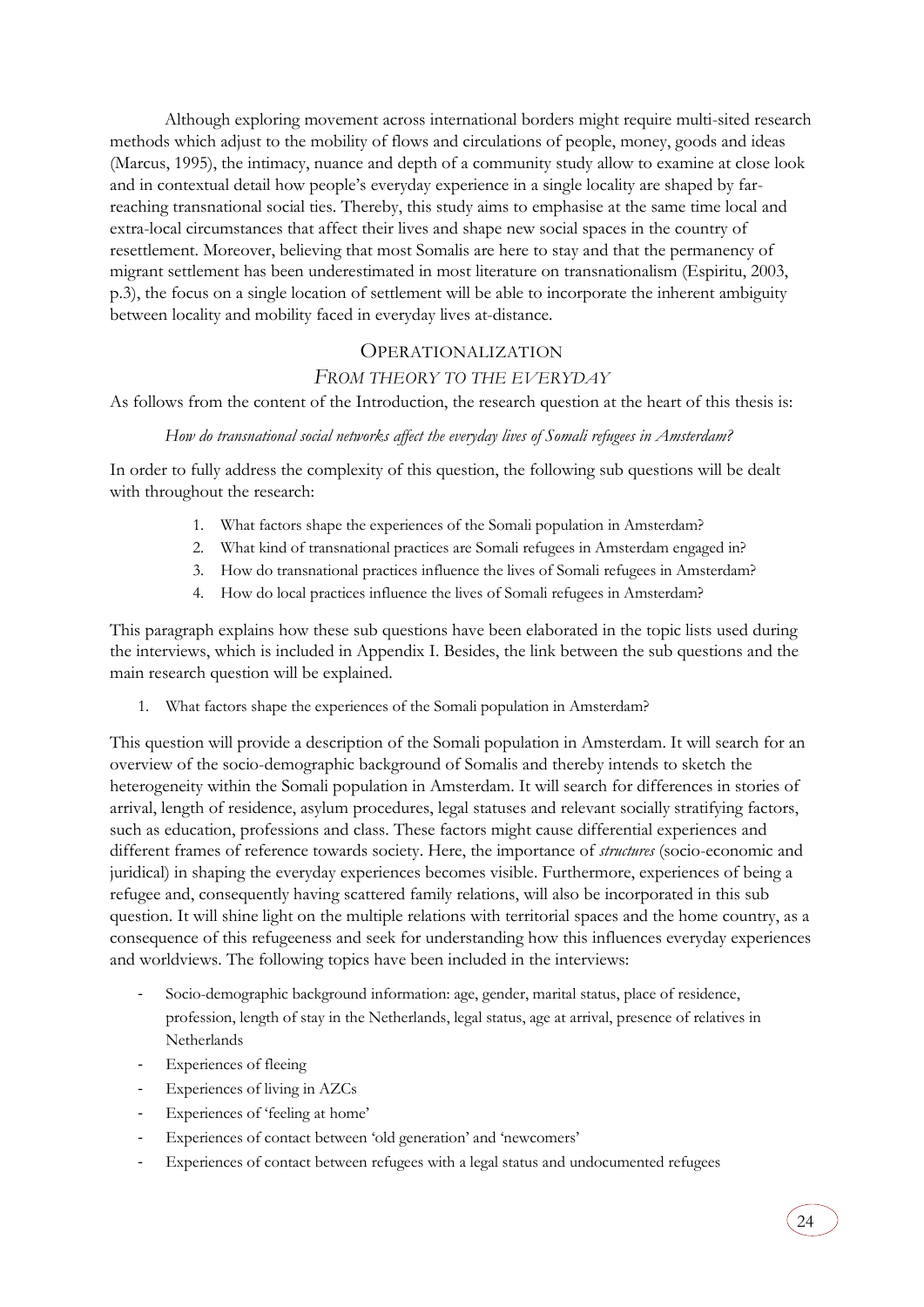2. What kind of transnational practices are Somali refugees in Amsterdam engaged in?

This question implies analysing which practise across borders are present in the lives of Somalis in Amsterdam. It will seek for practices, actions and connections that Somalis engage in as they maintain relations with their home land or with family members all over the world. It will concern actors involved and the kind of social relations between them, localities and spatial boundaries, infrastructure used to enact on this network, flows within this network, utilisation of the network, experiences with transnational family relations. It will implies all three levels of analysis. First, the functioning of the (family) network will be analysed by paying attention to relationship between family members, interactions and positions within the network. Then, it will seeks for the agency involved in strategically exploiting transnational social contacts. What strategic practices are undertaken and what forms of capital can be extracted from the network? Finally, the macro-level highlights how structural factors might constrain decision-making and how national border manifest themselves within the network and within private relations between family members. The following topics have been included in the interviews:

- Maintaining contact with family members in other countries; where, how, what about?
- Motives for contact; why?
- Engaging in the sending of receiving of remittances; how, why and to whom?
- What media are used to engage in links with homeland? Private or also public linkages?
- Migration strategies; did you receive help when migrating or did you assist others?
- Marriages across borders
- Transferring goods
- Visiting relatives across borders
- 3. How do transnational practices influence the lives of Somali refugees in Amsterdam?

This sub question will analyse in what way these border crossing strategies are of influence in the everyday lives of Somalis in the locality of Amsterdam. Thereby, it addresses the 'mobile' dimension of lives in Amsterdam. Looking for the influence of transnational practices, the following outcomes will be kept in mind: meaningful family relations, safety and asylum, belonging/recognition and remittances or resources to enhance livelihood. It will pay attention to the forms of capital extracted from the transnational network and utilisation of this capital. Besides, as Al-Sharmani (2010) highlights the constraining effects of the network, I will look for the negative consequences of networks (obligations towards family members, tensions in relation at-distance) as well. This sub question will focus on the level of agency the transnational network has brought with it. However, this agency must again be perceived in the context of the social network with its power relations and obligations. Besides, structural factors such as state policies must be taken into account as well.

4. How do local practices influence the lives of Somalis in Amsterdam?

This sub question describes the influence of local practices and the local context on the experiences of Somalis in their everyday lives in Amsterdam. It concerns embeddedness in Amsterdam as a social place, a sense of belonging created by the community and the frequency of contacts with non-Somalis. Besides, during interviews and observation I paid attention to their everyday activities and involvement in certain social groups. It hopes to draw a nuanced sketch of refugees' experiences concerning the permanency of settlement and the participation in the receiving society, not as a contradiction to transnational practices, but merely as a supplement. By taking structural factors in the locality of Amsterdam into account (e.g. socio-economic position, profession), it will reflect on the position and possibilities Somalis in Amsterdam have within their social networks both within and beyond the nation-state.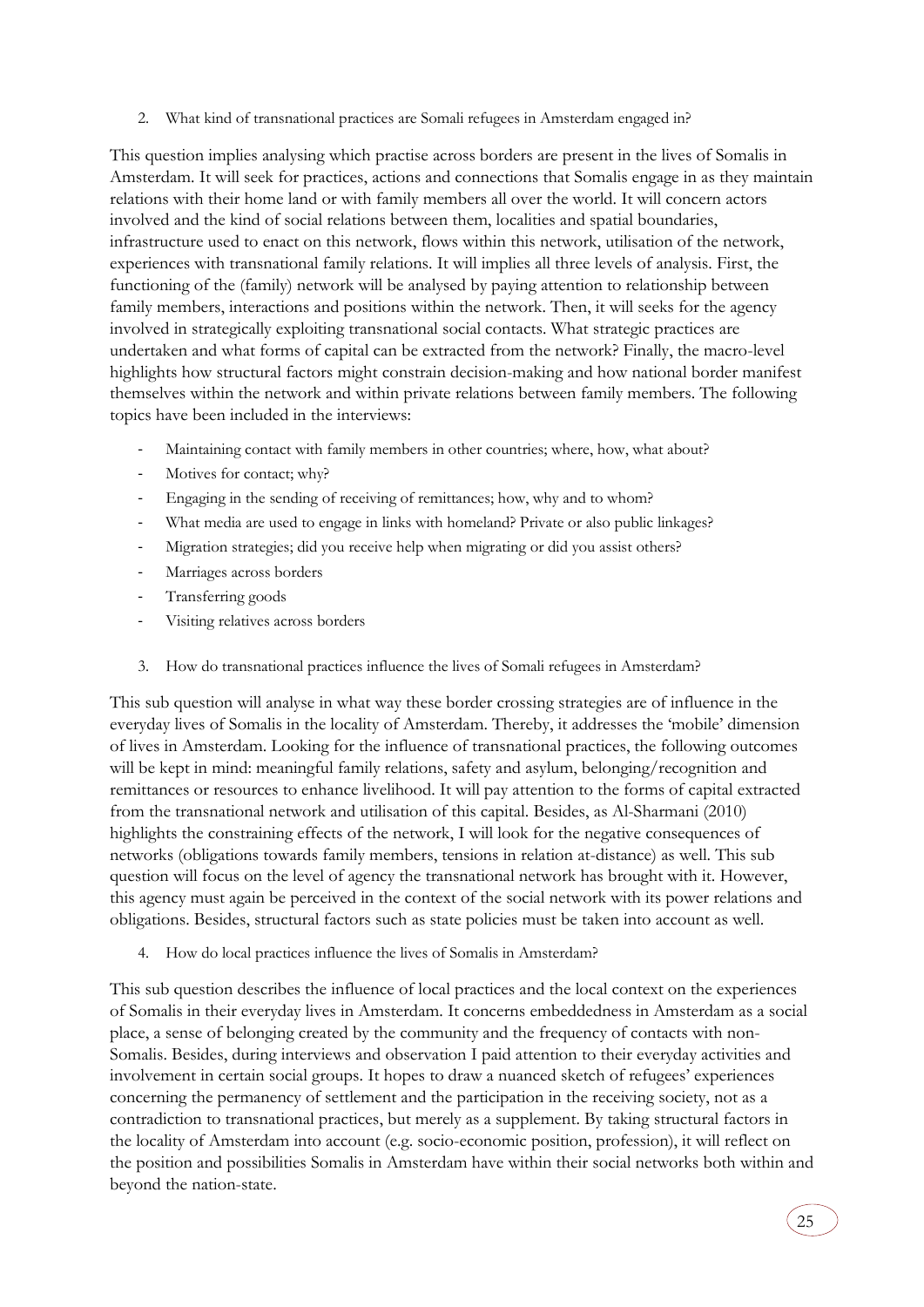## SELECTION CRITERIA FOR INTERLOCUTORS

## *ACCESS POINTS DURING THE FIELDWORK*

<span id="page-25-0"></span>At the core of this research are 13 in-depth interviews with Somali refugees in Amsterdam (10 male and 3 female). I tried to avoid one-sidedness in my sample by using different access points and by intending to diversify according to gender, age and length of stay in the Netherlands. However, as several groups have proven difficult to access, the age variation, male/female variation and variation in length of stay in the Netherlands is not representative for the whole Somali population in Amsterdam. This research therefore does only concern the people I spoke to and cannot be generalized.

Although Amsterdam is not the city that hosts the largest group of Somalis, the Somali population in Amsterdam is considerable, being the fourth largest in the Netherlands (CBS Statline, 2013). Besides, a mobilised group of undocumented refugees has since September 2012 found shelter in several empty building in Amsterdam. Getting access to these Somalis who are living their 'illegal lives' within the border of the Netherlands, makes Amsterdam the most suitable case study in researching transnational social ties. Through previous contact with this group of refugees, I have been able to create a confidential atmosphere in which to have in-depth conversations.

Fieldwork has been conducted between March 2014 and May 2014. The first, mainly explorative period of fieldwork involved establishing contacts within the community through multiple access points. In this period I visited several Somali community organisations in Amsterdam and spent several days a week in the place where a group of illegal refugees – among which a large proportion of Somalis – found shelter; the Vluchthaven, a former prison on the Havenstraat in Amsterdam Zuid.

After establishing a relationship of trust and friendship, I held in-depth conversations with both Somalis accessed through the group in the Havenstraat and community organisations. Later on, in order to reach more Somalis, I selected interlocutors through 'snowball sampling', which implies asking existing interlocutors to recruit further interview partners from among their acquaintances (Bernhard, 2002). Conversations and discussions with Somalis in the organisations whom I didn't know before required an extensive explanation of who I was, why I was doing this particular kind of research, and what the objectives of the research were. Explaining my former involvement with undocumented Somalis and my personal circumstances helped to gain trust and confidence and enabled me to ask questions about sensitive topics, such as the demands of family members for remittances, interaction with the Dutch population, the relationship between documented and undocumented Somalis and the practices and strategies across borders and within the Netherlands. Gladly, I was able to identify different some key informants who were willing to discuss migration and family issues several times with me and provided me with highly useful and reliable information through several clarifying discussions and informal conversation.

Table 1 shows the main characteristics of the 13 interlocutors that have been interviewed.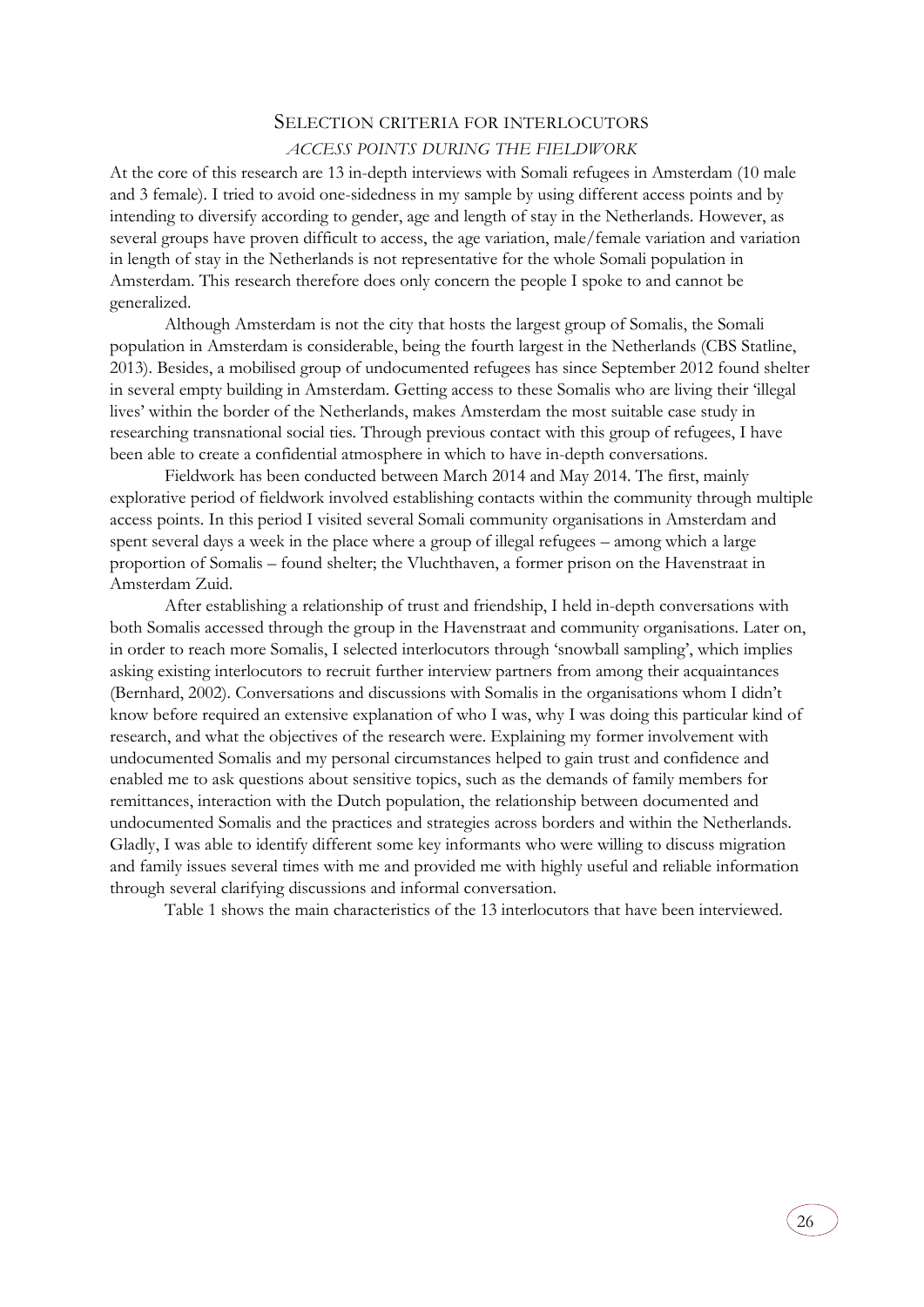|                         | Gender | Age | Legal Status <sup>9</sup> | Length of           | Marital   | Occupation             |
|-------------------------|--------|-----|---------------------------|---------------------|-----------|------------------------|
|                         |        |     |                           | residence in the    | status    |                        |
|                         |        |     |                           | <b>Netherlands</b>  |           |                        |
| 1                       | Male   | 25  | Undocumented              | 3 years             | Unmarried | $\overline{a}$         |
| $\overline{2}$          | Male   | 23  | Undocumented              | 4 years             | Unmarried | $\mathcal{L}$          |
| $\overline{3}$          | Male   | 30  | Undocumented              | 4 years             | Unmarried |                        |
| $\overline{\mathbf{4}}$ | Male   | 20  | Undocumented              | 4,5 years           | Unmarried |                        |
| 5                       | Male   | 25  | Undocumented              | 6 years             | Unmarried |                        |
| 7                       | Male   | 26  | Temporary                 | 4,5 years           | Unmarried | Unemployed,            |
|                         |        |     | residence permit          |                     |           | studying for           |
|                         |        |     |                           |                     |           | Inburgeringsexamen     |
| 8                       | Male   | 26  | Temporary                 | 5 years             | Unmarried | Just finished study    |
|                         |        |     | residence permit          |                     |           | $(mbo)$ ,              |
|                         |        |     |                           |                     |           | in search of           |
|                         |        |     |                           |                     |           | employment             |
| 6                       | Male   | 22  | Dutch passport            | 6 years             | Unmarried | Unemployed             |
| 9                       | Male   | 33  | Dutch passport            | 8 years             | Unmarried | Studied (hbo), works   |
|                         |        |     |                           |                     |           | in logistic sector     |
| 10                      | Female | 44  | Dutch passport            | 14 years            | Married   | Midwife, volunteers    |
|                         |        |     |                           |                     |           | in several             |
|                         |        |     |                           |                     |           | organisations          |
| 11                      | Female | 42  | Dutch passport            | 17 years            | Was       | Volunteers in several  |
|                         |        |     |                           |                     | married   | organisations, teacher |
| 12                      | Male   | 30  | Dutch passport            | 20 years            | Unmarried | Works in sector of     |
|                         |        |     |                           |                     |           | Humanitarian Aid       |
| 13                      | Female | 25  | Dutch passport            | 24 years - Lived in | Unmarried | Studied (university),  |
|                         |        |     |                           | Netherlands and     |           | works in a chemical    |
|                         |        |     |                           | UK                  |           | sector                 |

Table 1: List of interlocutors (n=13)

-

27

<sup>9</sup>After being recognized as a refugee by going through the asylum procedures, the Dutch government provides the refugee with a temporary residence permit. The *Integration Exam (Inburgeringsexamen)* is a requirement for obtaining a permanent residence permit. This exam deals with both language and cultural norms and values in Dutch society and is learning cycle finished with an official exam after which a permanent residence permit is granted. Five years after the start of the asylum procedure, a refugee can opt for a Dutch passport.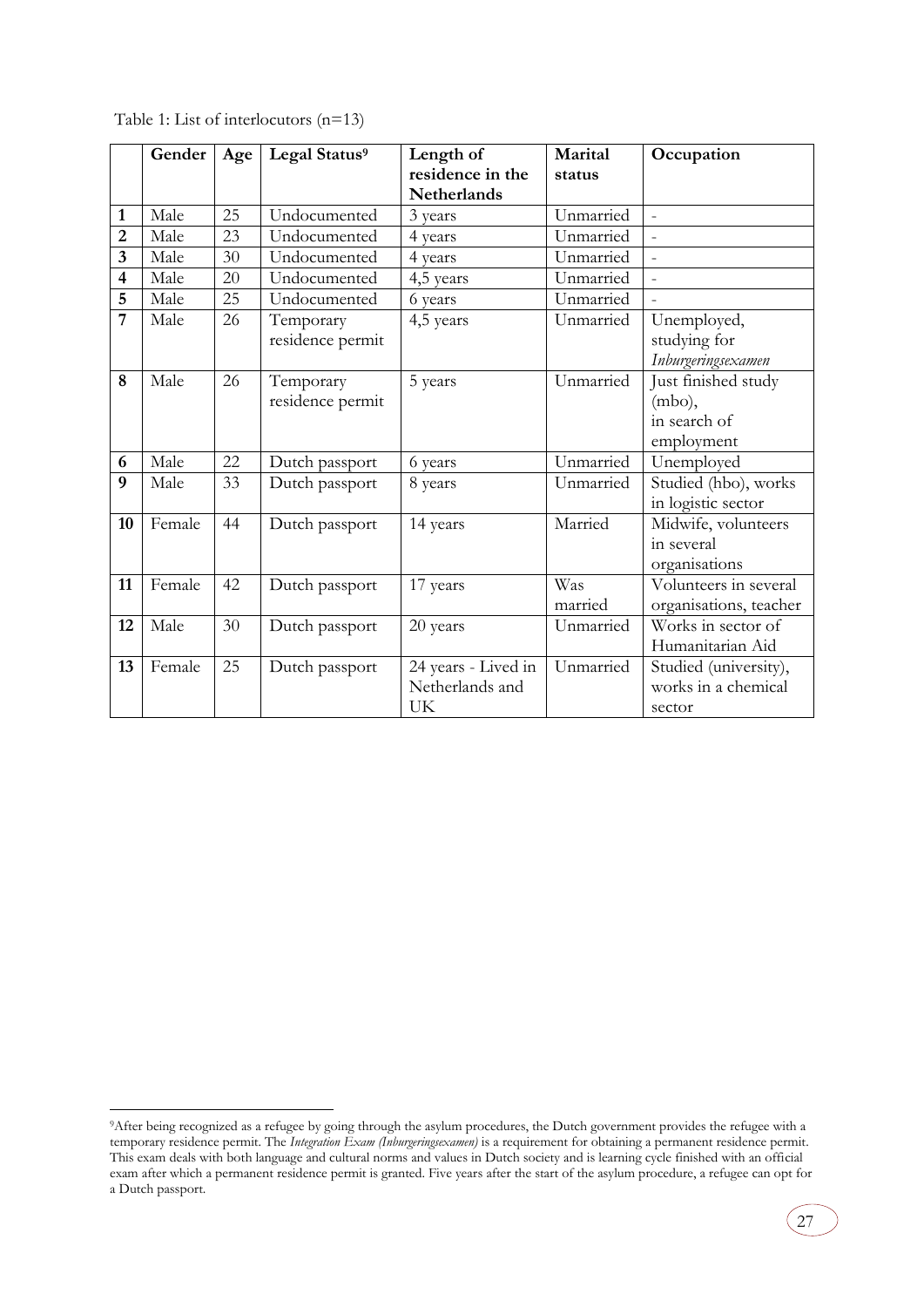### CHALLENGES OF MY RESEARCH

<span id="page-27-0"></span>*"Both the [researcher] and her informants live in a culturally mediated world, caught up in 'webs of signification' they themselves have spun"* - Rabinow, 1997, p. 151

Data collections are never pure description, but already words trying to capture a non-static reality, intermingled with personal interpretations. This makes reflecting on my role as a researcher during the process of data collection necessary. My position as a Dutch, white, female, unmarried student with a passport and experiences of my country of nationality as a 'home' has influenced my research on several dimensions10. Firstly, as stated above, interpreting data, getting an understanding of the lived reality and the experiences lying behind the eyes of my interlocutors is drenched with my personal interpretation, based on what I have experienced. Through stories and words, mutual understanding was enhanced, but these descriptions maintain caught up in my personal frame of references and relationship to the world around me. Secondly, my position influenced the access points I was able to use during my interview, the persons I could approach for an in-depth conversation and the people I spend time with. Thirdly, my position affected the amount of trust that existed between us, which further influences the extent to which my interlocutors shared private experiences with me. With knowledge on the stressful asylum procedure, the interviews with the IND and the many causes of lying in the asylum procedure in order to get a legal status in mind, I was very much aware of the reluctance of several refugees to talk. Why would they share information on their life course with someone for a research, if they did not even share this with their fellow Somalis? And why would they run the risk of undermining their asylum claim, by telling me facts they did not share with the IND?

Furthermore, it could be perceived as a challenge to distinguish between my position as a researcher and my personal relationship with several of my interlocutors and maintain these domains separated. However, I am very much convinced that personal involvement is a plus in fieldwork which tries to grasp the experiences of people, for the considerable amount of trust necessary to retrieve intimate, in-depth experiences on subjects which are difficult to talk about is only present when the researcher is personally involved. Moreover, a more severe challenge during my research was the fact that time constraints made it impossible to establish confidential relationship with people whom I did not have contact with before. This makes the selection of interlocutors random, for I was totally dependent on the cooperation of the people I met and their willingness to talk in-depth with me.

Lastly, being a highly political and sensitive issue, findings I describe as transnational strategic practices used in the pursuit of asylum, safety and better opportunities might be classified as 'inappropriate' regarding their extra-state, non-legal and non-formal (Nordstrom, 2004) character. However, the aim of this thesis was to create an understanding and increase knowledge on the experiences of living a transnational live. Only be taking the whole range of strategies, including marriage and migration strategies, into account, a realistic understanding of the experiences of these Somalis can be achieved. I hope this research gives the reader a more nuanced understanding of the action of the different Somali refugees involved.

-

<sup>&</sup>lt;sup>10</sup> Because of I continuously would like to position myself within the context of this research, I chose to write this thesis in the first person singular – I.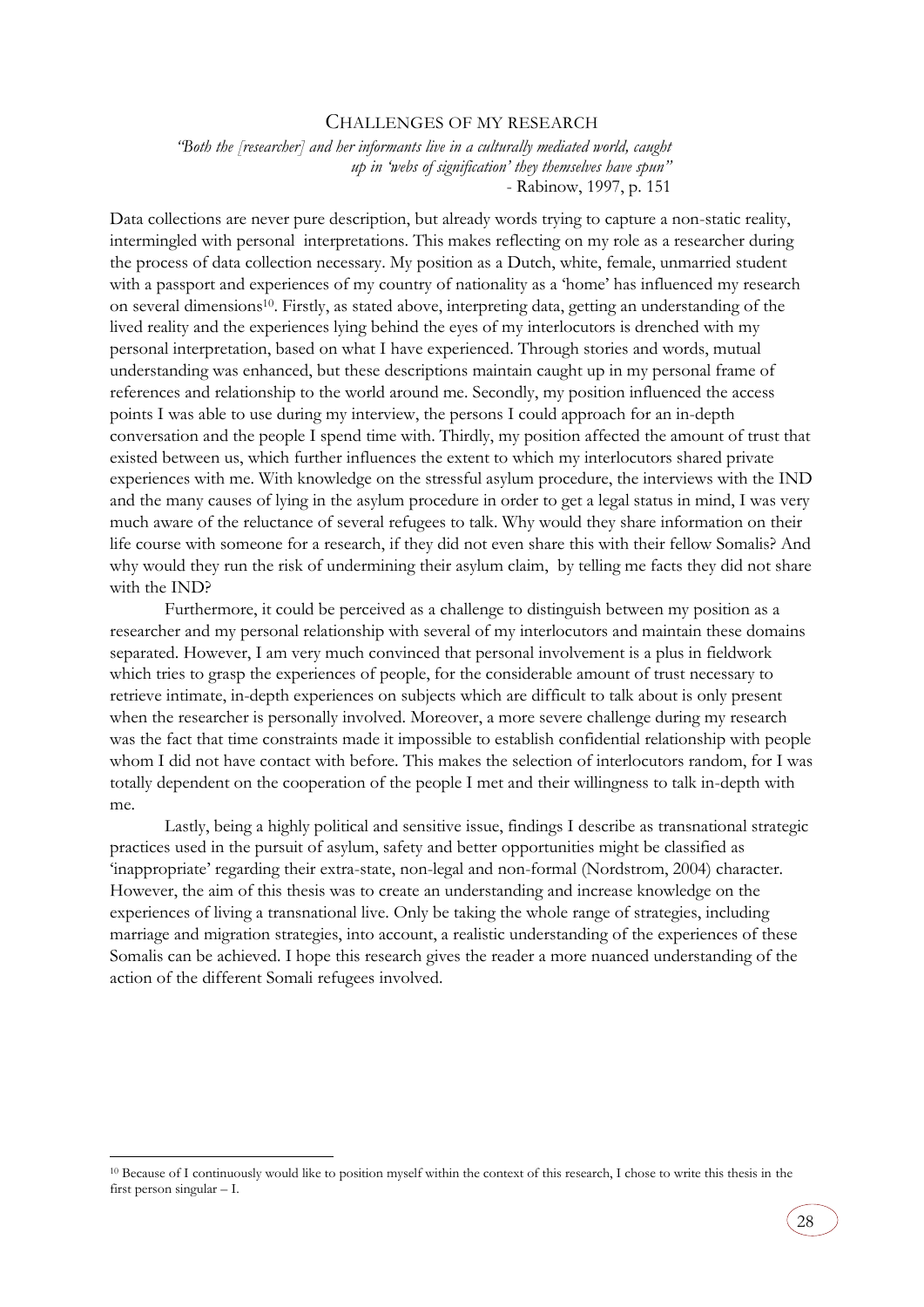## <span id="page-28-0"></span>Chapter 1 - Leaving home, ending up in Amsterdam *experiences of arriving, asylum and acceptance*

The disintegration and collapse of the Somali state in 1991 has dispersed its population and forcibly uprooted human beings from the place they once knew as 'home'. A great amount of Somali refugees sought safer grounds in the region, but a large proportion of the population also migrated towards European countries, and, to a similar degree to Canada, the US and Australia (UNHCR, 2013). Amsterdam being one of the destinations in which they ended up. Although this chapter will explain the heterogeneity of the Somali population in the Netherlands, what they all have in common is the experience of leaving home and arriving in the Netherlands.

This chapter sketches the heterogeneity of the Somali population in Amsterdam by explaining differentiated experiences which profoundly shape their frame of references towards both the Netherlands as well as transnational linkages. With different routes of fleeing, different stories of survival, these Somalis all ended up living in Amsterdam. Firstly, heterogeneity can be explained by the differential experiences of Somalis who arrived in the early 90s and those who only recently entered the Netherlands. An overview of the most important socio-demographic details of this relatively new ethnic group in Amsterdam will be provided. Secondly, experiences vary largely between those with a legal status and the undocumented refugees living in 'illegality'. As a consequence of the collapse of the Somali state, passports or birth certificates were no longer issued, which complicated the asylum procedure for the new generation Somalis, not being able to prove their nationality on arrival in a European nation state with restricting asylum policies. Finally, the chapter will explain how being a refugee has consequences for the relation with the homeland, family lives at distance and life within an involved community in Amsterdam. As all Somalis entered society through the system of applying for asylum and therefore lived several months or years in AZCs, I will describe experiences of life in AZCs shared by several of my interlocutors. Hereby, I argue that the Dutch system of asylum, at the very moment of arriving, is important in shaping the atmosphere for cross-border involvement, for it isolates refugees from society and thus makes them very much dependable on each other.

## DIFFERENTIATED EXPERIENCES

### <span id="page-28-2"></span><span id="page-28-1"></span>**The 'old generation' and the 'newcomers'**

The first Somali refugees started arriving in the Netherlands in the beginning of the 1990s as a direct result of the collapse of the state and, consequently the civil war (Van den Reek, 2001). This first wave of Somalis merely originates from North-Somalia (now Somaliland). After the worsening of the situation and the crisis in southern areas of Somali in 2007, a second wave of refugees could be distinguished (Moors et al., 2009). The second flow includes more young people than the first Somalis that arrived and was made up mainly of Somalis coming from Mogadishu (Moors, et al., 2009). For the situation in Somalia has been fragile and violent for over 20 years, the group that recently arrived is marked by having lived in war and chaos for decades and thus a lack of proper education. The lacking and malfunctioning of a government led to a high proportion of Somalis who lack proper documents of identification, like passports and birth certificates.

In 2013 a total number of 34.631 Somalis were living in the Netherlands, of which 24.597 are first generations Somalis (CBS Statline, 2013). Amsterdam is the city that hosts the fourth largest Somali population, with a total of 1.398 in 2013 (CBS STatline, 2013). Besides, in Amsterdam a large number of undocumented refugees united themselves to become visible and start a political demonstration against the strict asylum policies of the Dutch government. Under the name *We Are Here*, the group consists of undocumented refugees from several African countries, however the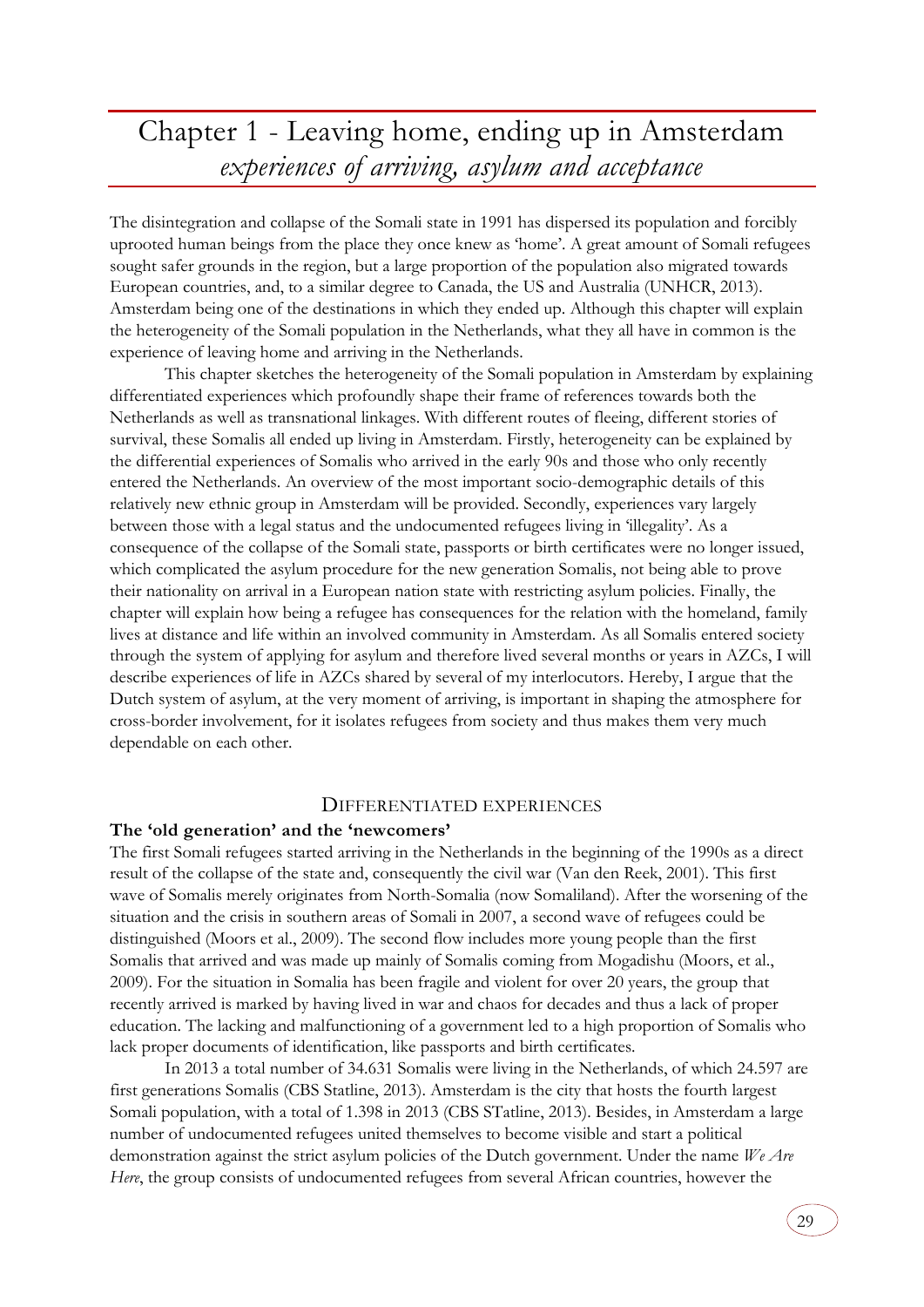majority coming from Somalia. Over the last 2 years they found residence in several locations in Amsterdam.

There is a great leap between experiences when arriving as one of the first refugees from Somali in the beginning of the 90s, or arriving more than twenty years later. Not only has the sociopolitical climate in the Netherlands changed, as explained thoroughly by Van Liempt (2011) in her research among Dutch Somalis relocating to the UK, also the experiences of having lived in a country of fragility and violence is a factor that causes an enormous differentiation between these two groups; the 'old generation' and the 'newcomers'.

As Fatma explained to me: "We (the ones who arrived early) were the ones who were leading a good life before the war. It are always the wealthier and educated people who leave first. My brothers and sisters and I were lucky enough to already have finished our education, when the war broke out". The first Somalis, mainly coming from northern areas, which is now Somaliland, are also stated to be more tolerant and to "have known a different Somalia". This can partly be explained because the 'newcomers' have lived in a situation of insecurity and violence, without proper institution, medical care and education. Also, several women stated that in the Somalia where they used to live, "religion was not that much present on the street". As Saafi explains to me: "my parent were, and still are, very open and tolerant". The Somali community in the Netherlands in general is perceived to be very closed-off and very religious, as confirmed by research (Moors et al., 2009, Van Liempt & Nijenhuis, 2014, 2014) and by several of my interlocutors.

Moreover, as a large proportion of Somalis arriving recently in the Netherlands has already spend decades as a refugee in a country in the horn of Africa or the Arab region, their experiences are more and more shaped by a lack of 'home' and a nomadic way of live. A lot of them living in neighbouring countries in illegality as well, while sometimes having to cope with a daily fear of being deported. In the words of Walid: "those young guys, they have seen already seen the whole world". The whole world – however, from a different perspective, living in-between borders, in the gaps of the nation-state system, searching for a place where they do "have opportunities".

These differentiated experiences cause a kind of breach within the community. Although there is frequent contact between Somalis, no matter when they arrived, I have heard in several conversations that it is difficult to understand each other, despite the shared identity and cultural background. Fatma and Maryam told me that the organisation they are working for especially targets those women who recently came and aren't able to find their way through Dutch society. As a group of "successful, old refugees" they started activities to help other refugees integrate, participate socially and get acquainted with the juridical-bureaucratic system.

"We cannot expect the same from those who have come here twenty years ago, with their passport and diplomas in their hands, they had a stronger position when they entered the Netherlands. Newcomer lag behind on education, emotion, have a lot problems and have seen a lot of misery. They have already experienced being a refugee for so long. And when things don't work out well when they are in the AZCs here, they feel they cannot be anywhere; they like they are nothing more than just a number".

A huge difference is noticeable between the lives of, on the one hand, Somalis who arrived a long time ago with their (extended) family and have been able to cope with learning the language, rule of society etc. They have been able to find work and give their children a proper education. On the other hand, there are refugees who arrived recently and, because of not speaking the Dutch language and a lack of education, feel unable to participate in society in any form. It are these differentiated experiences that do not presuppose, however, highly influence, the extent to which transnational social practices play a role in their daily lives in Amsterdam.

During my research I came across a Somali man who had a residence permit which stated "nationality unknown". This is done by the IND when an individual is unable to provide sufficient official documents to prove his or her nationality. As Ali Ware, leader of Somali community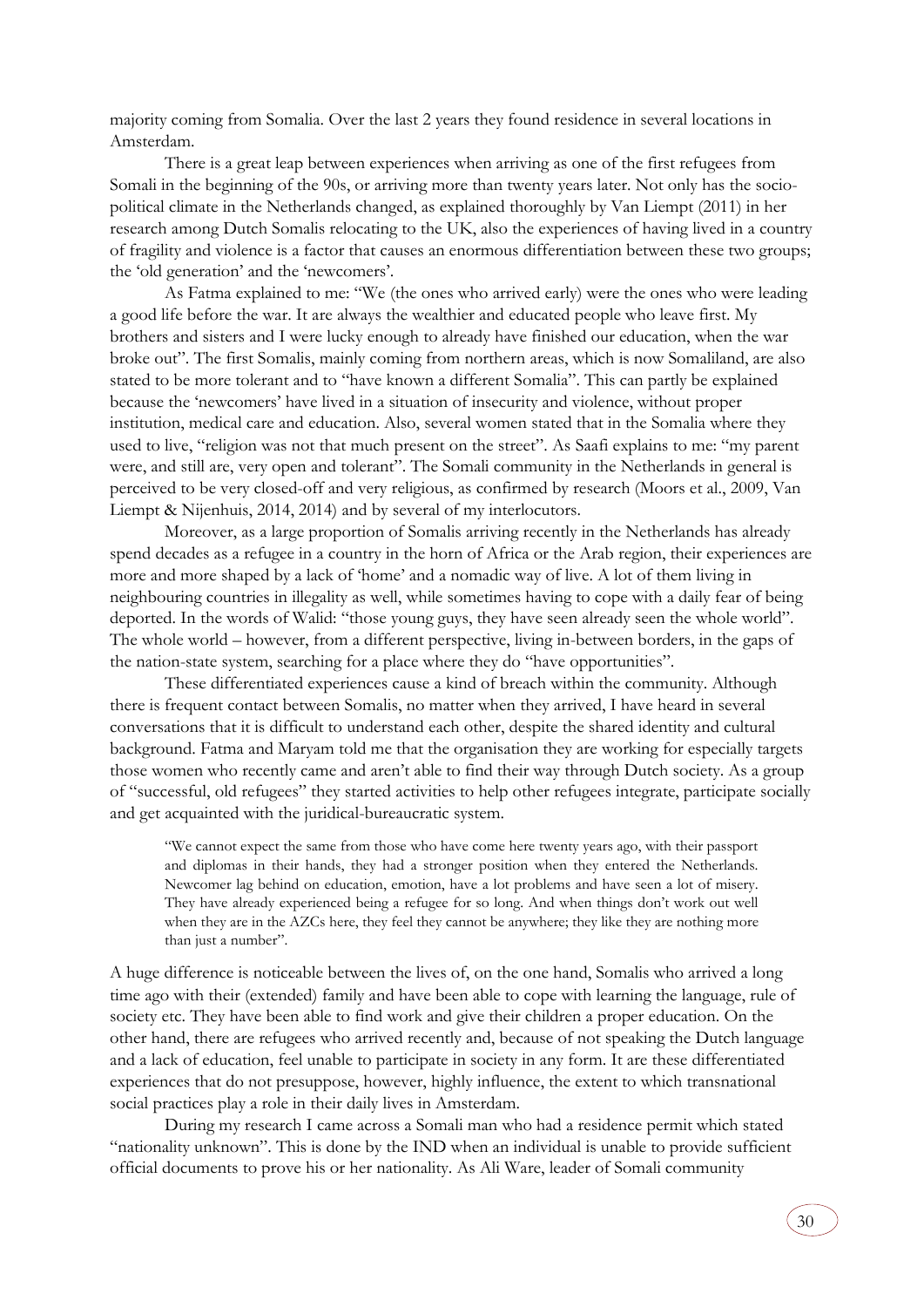organisation SOMVAO whom I met during my fieldwork, explained in a research of Van Liempt and Nijenhuis (2014, p 29): "These Somalis did not have proper documents upon arrival and were never officially recognised as Somali". This means that they do have a residence permit, but do not appear in official registers, as a consequence of the collapse of the Somali state and its bureaucratic apparatus, which makes passports and birth certificates inaccessible for a whole generation.

### <span id="page-30-0"></span>**LEGAL STATUSES, ILLEGAL LIVES**

*"If I would have a* verblijfsvergunning*, I would be able to start my life, you know" - Umar, 23 years old*

Beside the differentiated experiences between the 'old generation' and the 'newcomers', there exists a gap between Somali with a legal status and Somalis who remain undocumented and unable to legally claim any of their human rights, such as housing, food, education or work.

All of the undocumented Somalis did enter a legal application for asylum. However, there are several reasons they were not able to prove their refugee status with a coherent fleeing story or the correct legal documents. In order to make these undocumented – by law considered illegal – refugees return to their home countries, in 2001 an intensification of detention for illegal took place (Vreemdelingenwet, 2001). This was supposed to complete the cycle of asylum policies and fasten the – often involuntarily – return of refugees. However, in reality policies don't always work out as they are intended. The country of origin must provide the Dutch government with the correct papers to make a refugee return. Due to various reasons this return is often not possible. Identity and origin of the refugee must be stated by legal papers, which most of the times was a reason for rejected asylum (Ministerie van Veiligheid en Justitie, 2013). Besides, the country of origin must recognise the refugee as a citizen. Temporary travel documents also must be provided by the country and the border officials must provide the refugee with access (ibidem). Somalia is one of the most problematic examples of where the Dutch asylum policy fails; since 2010 only few forced deportations have taken place. A large proportion of the undocumented Somalis in Amsterdam did not receive asylum, but in fact is unable to return to their country (Ministerie van Buitenlandse Zaken, 2013).

An estimate of the CBS in 2010 stated the total number of undocumented Somalis between 1.300 and 5.900 (qtd in: Klaver et al., 2010); a broad estimate, which grasps the difficulty to control this group. I myself witnessed the last couple of years how several undocumented Somalis left the Netherlands – mostly through illegal channels – to find better opportunities somewhere else. However, the number of undocumented Somalis also increases, for Somalis who finish their asylum procedure and were not able to get a residence permit, are put "on the streets" regularly.

Living an 'illegal' life in Amsterdam, means not having access to a "normal live", as stated so many times by the Somalis I met. As Dutch laws restrict work, rent of housing and education, there are no options to participate socially. Also, the Dublin Convention II prohibits crossing the border towards another European country, to avoid applying for asylum there. With your fingerprints marked in the Netherlands, you ended up in Amsterdam– often by coincidence – and are unable to leave or stay.

## REFUGEENESS AND SCATTERED FAMILIES

<span id="page-30-1"></span>This paragraph explains the complication of being a refugee is in "the age of the nation-state and its accoutrements such as passports, citizenship, and diplomatic representation" (Peteet, 1995, p.170) The term *refugeeness* as elaborated on by Peteet implies "a framework for experiencing, interpreting, and acting on the world, giving location to self and community in an immediate socio-political order and in an international community" (1995, p.170). It is precisely this framework of experiences that is leading in the experiences of Somalis who all crossed borders and entered the Netherlands to ask the Dutch nation-state to give them asylum. Moreover, when gaining a legally recognised refugee status is not achieved, living as an undocumented refugee even more severely excludes you to a *non*-*place* (Nordstrom, 2006).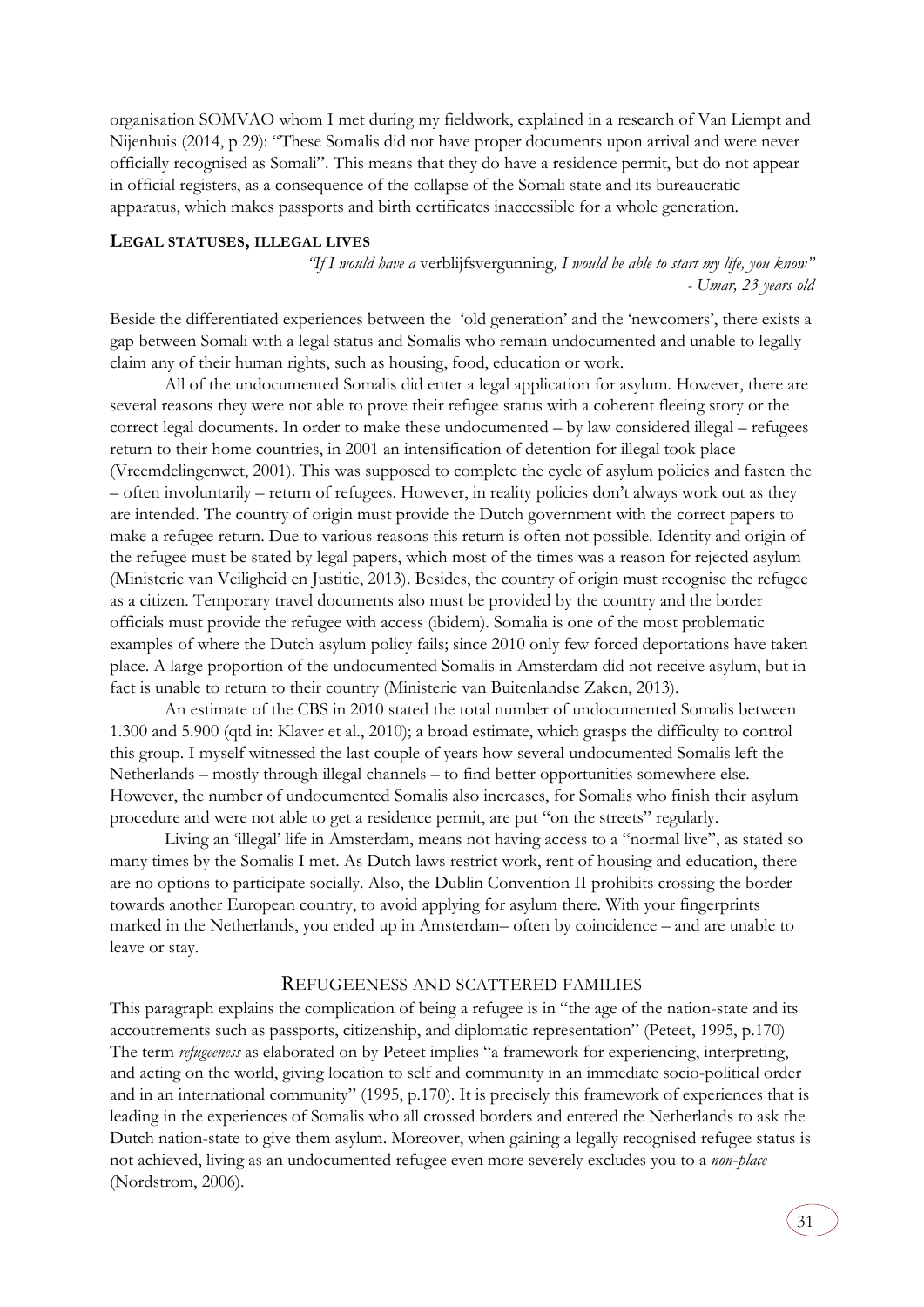As all first generation Somalis have been through an asylum procedure when entering the Netherlands, I argue here that the Dutch system of asylum, from the very moment of arriving onwards, shapes the atmosphere for cross-border involvement, for it restricts the social participation of refugees and thereby makes them entirely dependable on each other. AZCs have importance in establishing contacts with other refugees, and in particular with other Somalis. As several of my interlocutors stated, they met friends in the AZCs with whom they sustained contact after leaving the AZC. Besides, some met friends or distant family members whom they knew before fleeing to the Netherlands, but of whom they were not aware that they also ended up in the Netherlands; of all places.

 Entering through an asylum procedure means having lived in AZCs for a considerable period of time. However, as several of my interlocutors, Somalis who arrived at a very young age, don't keep memories of that period. Taking into account that the Dutch asylum politics have been problematic over the last decades and policy changes have been made, some Somalis who arrived more recently have stayed in these asylum residence for several years. As Anwar told me, he had lived in AZCs for over two years and was relocate six times. Besides, Fatma, who arrived as a single mother of three children, lived for four years in a AZC.

Here, the non-congruency between geographical and social spaces is obvious; although located within the Dutch borders, not being able to take part in Dutch society and thus maintaining social contacts with other refugees in the AZC or with transnationally located family members, makes these spaces more transnationally located than interacting with Dutch society.

The Dutch government implemented a categorical protection policy between 2004 and 2009 as a consequence of the break-out of large scale violence in Somali (Staatscourant, 2005). This led to granting a lot of resident permit to Somali refugees in this period. This made the procedures fast and therefore shortened the period in the AZC, which made gave Somalis the opportunity to very rapid start life in the Netherlands and don't waste time 'waiting'. Several young Somali men I spoke to, arrived during this period and respectively send 3 and 6 months in procedure, nothing when compared to the four years Fatma spend in AZCs.

'Waiting' or 'sleeping' is often the word that Somalis use to refer to the period they lived in the AZC. Characterized by a lack of opportunities, a lot of stress of the application and the geographically isolated location of these camps, time spend in the AZC is seen as a period of being in-between; having fled Somalia, but not yet able to enter the Dutch society. The isolated location, away from cities, makes it difficult to get acquainted with Dutch society, intersected by the denial of the rights to participate socially, is specifically targeted to prevent integration and instead prepare asylum seekers for the possibility that they will not be granted refugee status and therefore need to return to their home countries (Van Liempt & Nijenhuis, 2014, p. 72).

In the AZCs the non-congruency between geographical and social spaces is embodied; although located within the Dutch borders, not being able to take part in Dutch society and thus maintaining social contacts with other refugees in the AZC or with transnationally located family members, makes these spaces more transnationally located than interacting with Dutch society. Besides being an actual location, AZCs have an important symbolic meaning within the community itself. AZC or 'camp' is a very common linguistic concept referred to in conversations in different languages. As most Somalis are familiar with live in the AZC, the shared experiences led to a common frame of references.

Beside individually applying for a residence permit, a large proportion of Somalis received a legal status through family reunification (Vluchtelingenwerk, 2013). In the period 2001-2011 onethird of the Somalis who received a permit also received a legal status as "refugee", the other half received their permit through family reunification (CBS Statline, 2012). Maryam (44 years old) told me she was lucky to get asylum by means of family reunification after marrying her husband in Yemen. After being displaced in the region for ten years, she was happy not to have to go through a lengthy, stressful asylum procedure. As she herself refers to it: "I have been a refugee for over 24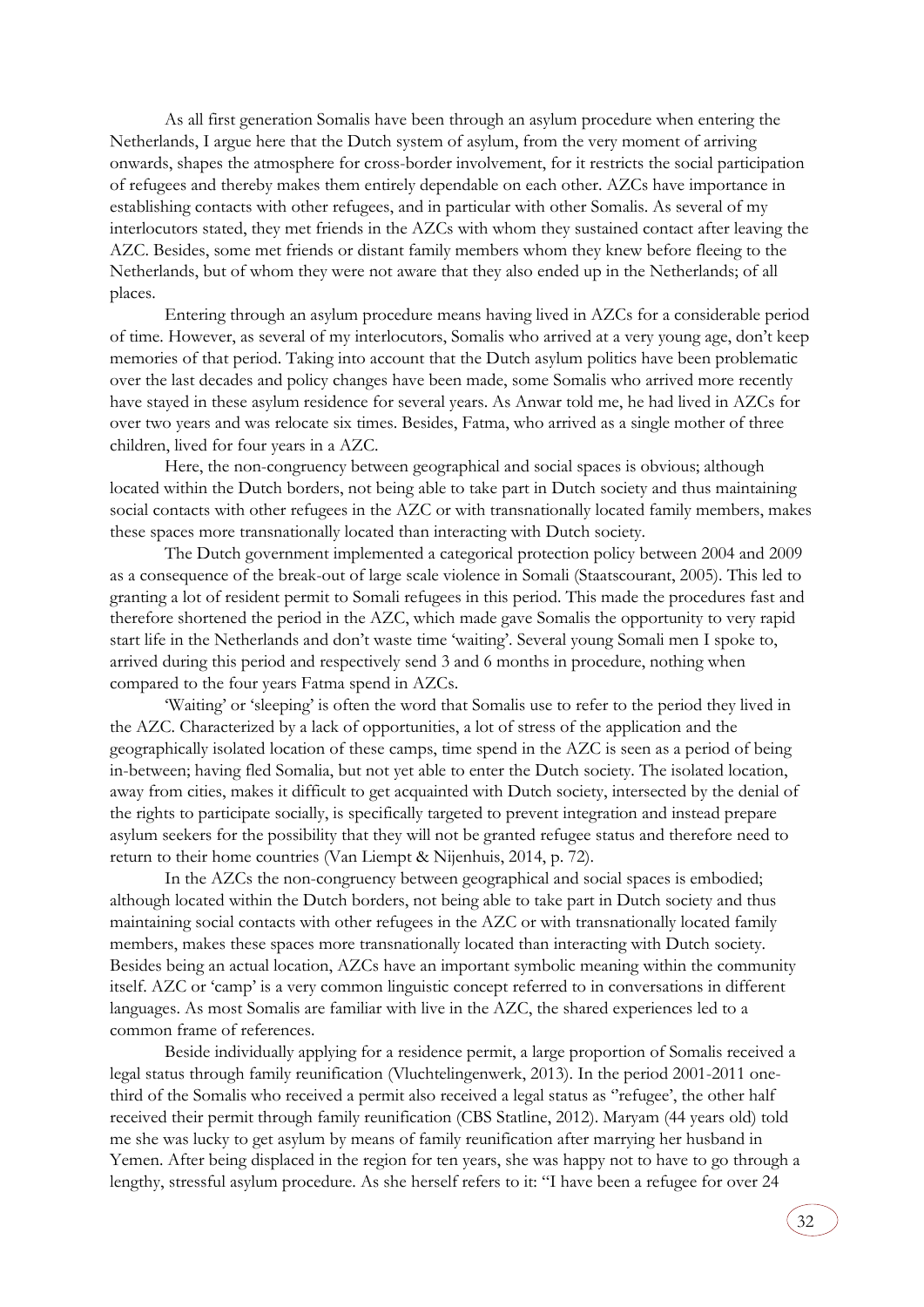years now, that is more than half my live. Around 2000 I was lucky to join my husband and almost immediately start a life in the Netherlands".

Being a refugee not only shapes the relationship with the Netherlands, but also marks the relationship with the home country, for it robs Somalis of a place to return to, for in their 'home' they fear persecution or violence. As Fatma puts it:

"…and that is where we are different from other migrant groups, like the Turks or Moroccans. They came her in search of work opportunities and still have their country and their families to return to".

Some of my interlocutors are young Somalis who grew up without knowing his or her country, a generation that has lived scattered all over the world, as a nation without a territorial state, mostly legally unrecognised because of a lack of passports, which only further underlines the statelessness of a whole generation of young Somalis. Having lived in Somalia until he was eleven years old, Cali fled with his family to Yemen. The fact that Yemen welcomes Somali refugees while the richer countries in the Arab Peninsula apply very strict procedures and frequently deport Somalis (Morris, 2010), gives urban settled refugees without a legal status the opportunity to attend school and so did Cali. In 2008, however, hoping to join his brother living in the Netherlands, Cali left Yemen, passed through Syria and Turkey, reached Greece by boat and continued onwards until arriving in the Netherlands. Having lived in several place, in severe insecurity, I do not think Cali is an exception. It could be stated that a young generation of Somalis grew up without knowing its country or with only knowing Somalia in insecurity, a generation that has lived scattered all over the world, as a nation without a territorial state, mostly legally unrecognised because of a lack of passports, which only further underlines the statelessness of a whole generation of young Somalis.

Secondly, the fact that the war in Somalia has been enduring for over twenty years now, led to scattered families, living all over the world. As a typical characteristic of a diaspora, I would like to underline the triadic relationship towards space (Cohen, 1997) that several of my interlocutors have stated to have. As Libaan explained to me, part of his direct family is living in North Somalia, Djibouti, Egypt and Italy. Besides, he has a sister and a brother living in the UK and a second cousin in the Netherlands. Relationship with these relatives are maintained, while settling and creating a tie with the territorial state of the Netherlands and more specifically with Amsterdam. Besides, a strong tie with the motherland is maintained, even though some of my interlocutors have left this country at a really young age. This multiple ties with geographical spaces creates a series of transnational contacts with family members which is inexhaustible. After stating here that, as a consequence of the enduring fragility in Somalia and of being a refugee, family members have relocated themselves to various countries in the world, the following chapter will elaborate on the multiple forms in which these transnational linkages are enacted on.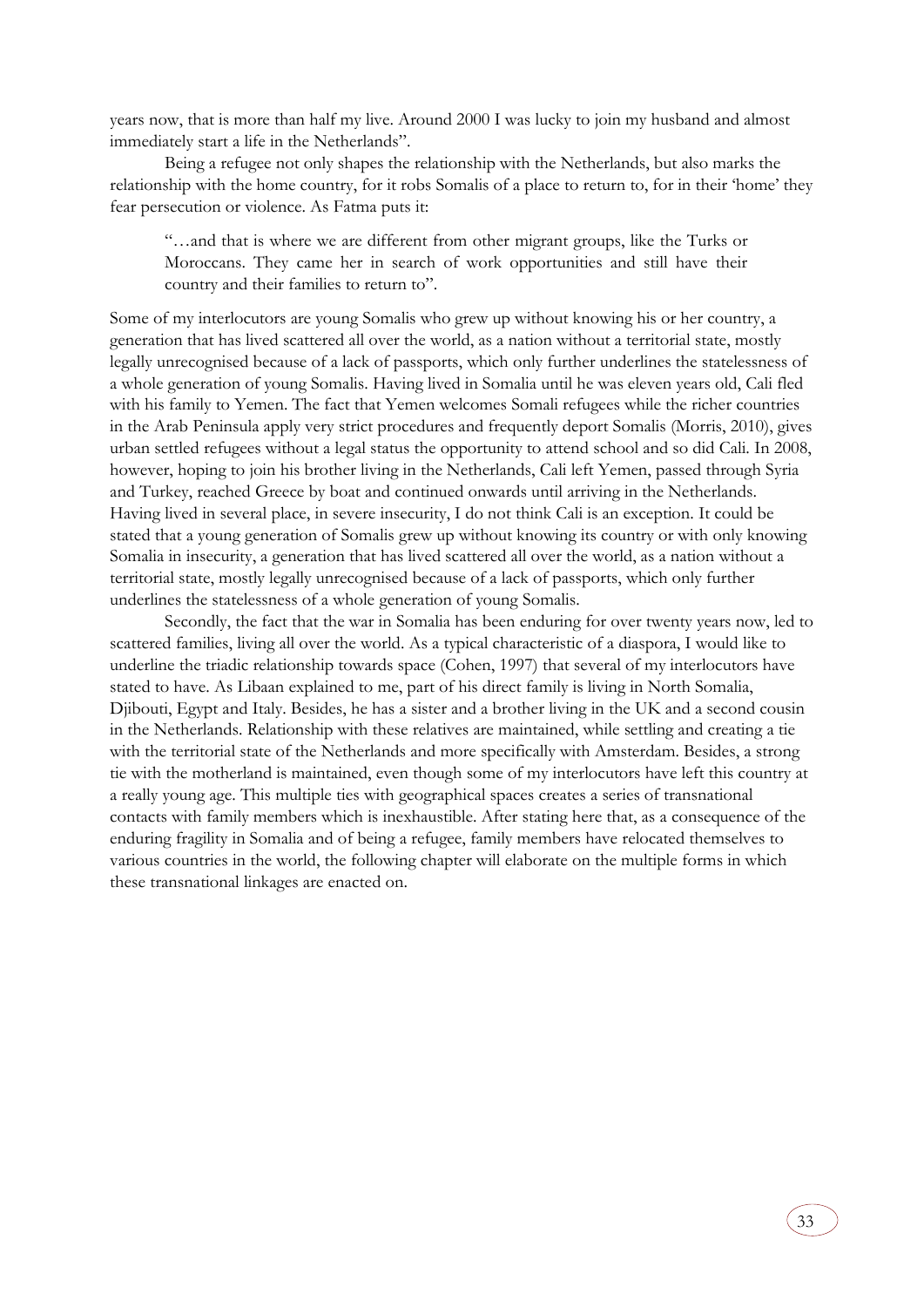<span id="page-33-0"></span>Practices across borders are present in many aspects of the lives of Somalis in Amsterdam. In this chapter I will describe these practices, actions and connections that occur in the midst of our capital city, but that are extracted from the eye by the layers of invisibility caused by unrecognition of the extra-state nature of these actions of uncategorised people; the people not confined to as singular national category.

I use a critical transnational perspective to call attention to the border-crossing practices that Somalis engage in as they maintain relations with their homeland or families scattered all over the world. It seeks an empirically based understanding of the extent to which transnational practices are undertaken by Somali refugees and their family members in the pursuit of asylum, meaningful family relations, livelihood and opportunities for a better life. Partly in line with Al-Sharmani's research on transnational family networks in the Somali diaspora in Egypt (2010), this chapter will focus on four constitutive dimensions of transnational practices: *migration strategies, family care and management, financial support* and *cultural, communal reproduction*. However, these four dimensions are in reality often conflated and not easily separable, as for example a marriage might imply access to legal capital (migration strategy), a strategy of family care, a financial transfer that the family might need at that moment and, ultimately, it gives the Somalis the opportunity to continue their cultural practices and maintain a distinct identity.

## TRANSNATIONAL SOCIAL PRACTICES

### <span id="page-33-2"></span><span id="page-33-1"></span>**FOR THE LOVE OF FAMILY: FAMILY CARE & MANAGEMENT**

-

*"I am in touch with a lot of relatives in different countries. In the past we used to call each other, or talk on MSN, but now in the 'phone-age' everything goes by Skype, Whatsapp or Facebook. When there is a birthday in the family, we can call per Skype and see each other for a while. My family living in Puntland, Somalia, is easy to reach, for they have proper internet. I also have a cousin in Mogadishu whom I sometimes call by phone, because getting an internet connection is more difficult for him."* - Samiira, 44 years old

As stated by almost all of my interlocutors, several contacts between family members are sustained on a frequent basis. Internet-based chat media are used to keep in touch and inform about the situation of relatives living elsewhere. Because of steady improves in the internet connection in Somalia over the last few years, almost everyone can be reached cheaply and fast. Besides, as for example Walid explained to me, some are engaged in Facebook groups with family, people from the same neighbourhood in Mogadishu, Somali friends they met in the AZC, etc.

Several times I also was informed about more urgent ways of contacting family members, namely when a violent event happened in Somalia. The news spreads rapidly, not only through formal media channels, but also through personal contacts; family members calling and telling what had happened. As Samiira told me, a week before I met her, she had been worried about the situation of her brother-in-law. Knowing he had left from Puntland to Mogadishu, to arrange paperwork for the inheritance of a plot of land of the family, she was informed about a bombing in the centre of Mogadishu. Alarmed by the news she immediately tried to reach her brother-in-law to ask if he was alright. *Alhamdulillah11,* he was.

This example shows the importance of maintaining regular contact with family members

<sup>11</sup> Most Somalis speak Arabic and repeatedly intermingle languages as they speak. Alhamdulillah means 'thank god' and demonstrates how language is often drenched with religious (Islamic) references.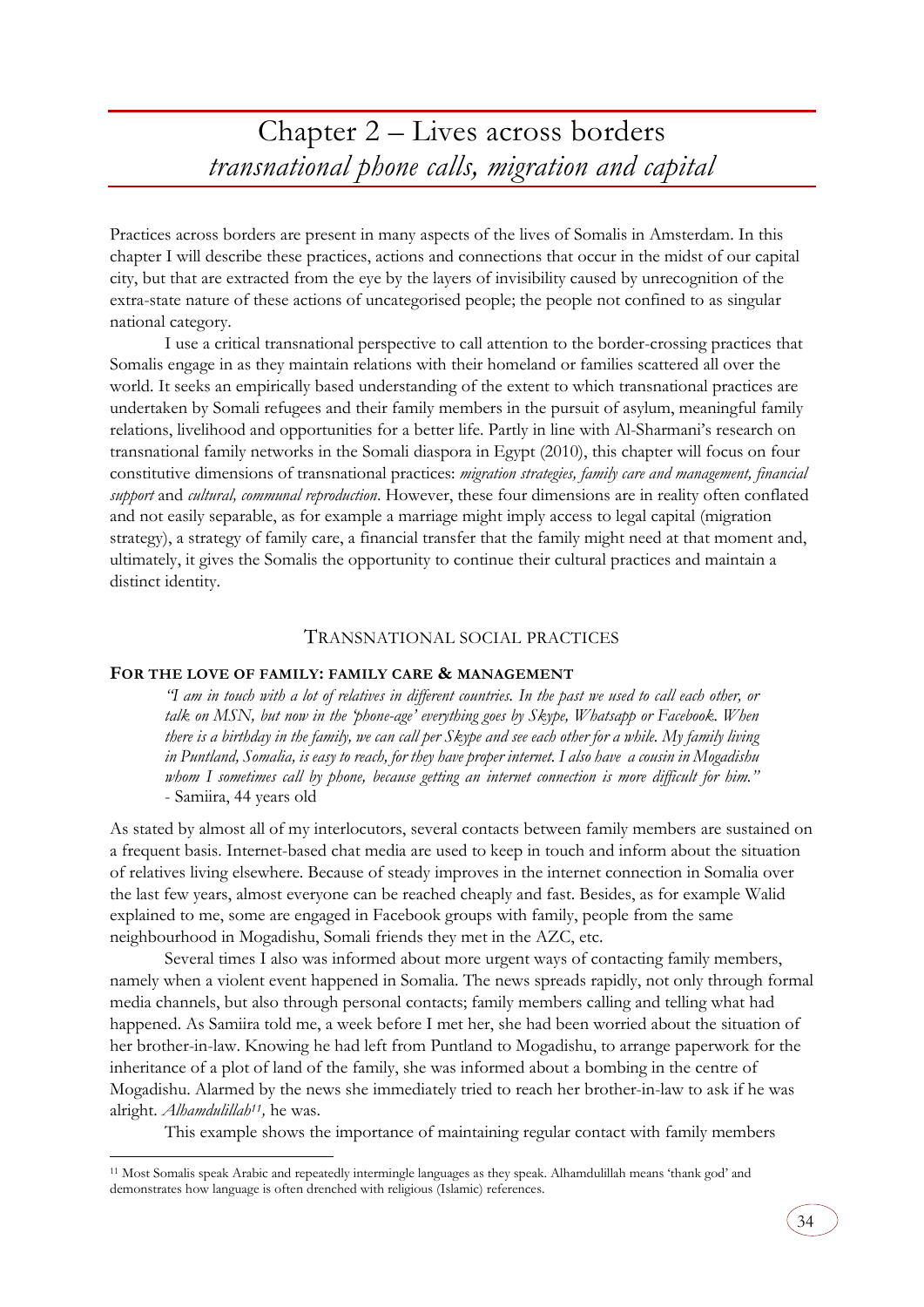living in fragile situation, not solely in Somalia itself, but also in difficult situations in neighbouring countries. As formerly the Somali community in Syria and Egypt was large, the fragility in these countries also caused a lot of worries for Somalis with relatives or friends there.

Besides these contacts and their importance for the maintaining of meaningful family relationships, the care and management of different family members often comprises a more strategic dimensions, which more directly implies decision-making aimed at improving the livelihood or opportunities of Somalis and their families. I came across an example of such a strategic decisionmaking process, that occurred within the family of Anwar, an undocumented Somali I spoke to.

"Living illegal in Yemen, my cousin now finds itself in a very hard position. Because of trouble in the family, he cannot stay at the house of his uncle were he used to live. Now, the family is gathering the financial needs for him to travel illegally into Saudi Arabia and cover his life expenditures there. We all transfer 150\$ through *dahabshiil<sup>12</sup> .* However, living illegally in Saudi Arabia is also a risky shot, for he runs the risk of being deported back to Somalia. And, although he has the nationality, he does not know Somali, because he left with his family when he was young".

Here, collectively deciding where relatives across borders might find the best opportunities for life and assisting each other with financial needs is what makes practices of family care and management transnational.

Another important practice of family care and reproduction is the arranging of marriages across borders. It are either the partners who are residing in different countries or the family members who are involved in the arranging of the marriage from across the border. In general, it is noticeable that the Somali community itself is a very closed-off one. Therefore, 'mixed marriage' are not very common, or at least a topic of discussion within the community itself. Most of my interlocutors claimed to have a tolerant perspective towards marriages between Somalis and partners of different nationalities, however, I also discovered the great difficulties to accept a marriage partner of different nationality, moreover when they are non-Muslim.<sup>13</sup>

Several times, I heard stories of marriages being arranged between Somalis with the involvement of family members or partners across borders. For example, a young man (26 years old) I had a conversation with stated he was about to get married. His parents, living in-between Yemen and their hometown in southern Somalia, were about to introduce him to a potential bride: the daughter of a family they are close to, living in the south of the Netherlands. I do not want to state that these traditional practices are common. Another interlocutor who has lived in the Netherlands for over 22 years stated: "those practices occur, but it is more common that two young people meet each other here and ask their parents' permission, either here or in another country". However, organisations such as the Somali women organisation *Iftin*, are concerned about forced marriages and parents who 'punish' their children when they are not behaving, by sending them back to the home region or an Arab country to 'find the right path' and marry a Muslim girl.

Because of the on-going violence and fragility both in Somalia as for refugees living (in illegality) in neighbouring countries, strategies that help relatives flee the country and seek a situation of safety and stability is of prime importance for Somalis. The story of Maryam that opened the Introduction of this thesis is an example of this. Living in illegality in Saudi-Arabia with the constant threat of being deported, living in fragile Yemen, in the large refugee camps or in urban areas with scarcely more opportunities, living in refugee camps in Kenya or in Nairobi or illegally finding shelter in Egypt, who did not sign the UN 1951 Convention on the Status of Refugees and therefore has no official asylum policies (UNHCR, 2013) – these situations sketch the inherent difficulties implied in

-

<sup>12</sup> Dahabshiil is a large scale, Somali based money transfer network similar to Western Union. It has branches in 150 countries and thus reaches Somalis in almost every country in the world (Dahabshiil: [http://www.dahabshiil.com/\)](http://www.dahabshiil.com/)

<sup>13</sup> In Islam, a woman must always marry a Muslim, for the father's religion will determine the religion of the children; if her husband is not Muslim, the children of a Somali will not be born Muslims.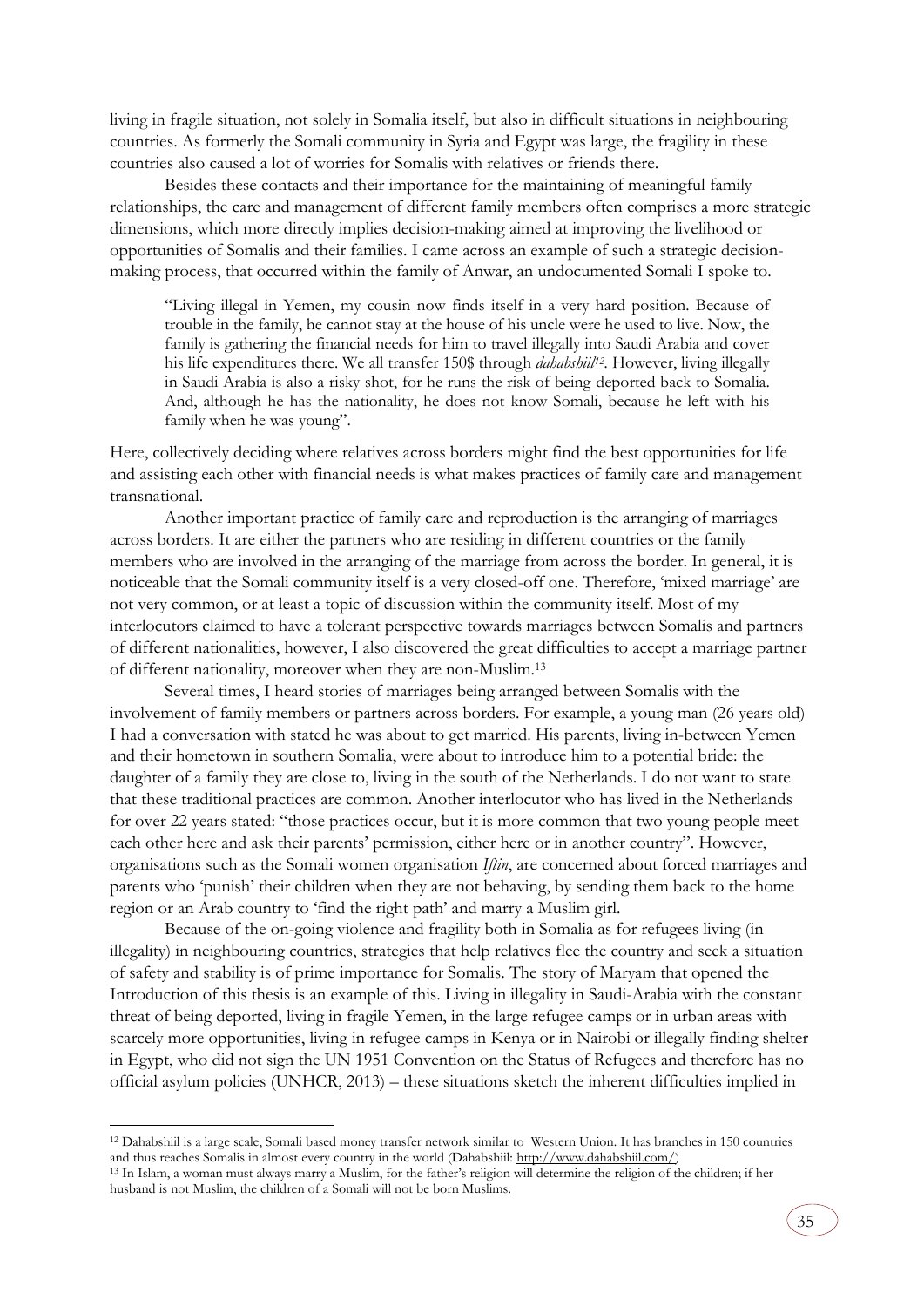fleeing and not knowing where you might end up. Here, socio-economic structures and the overarching legal framework have huge implications on the situations of family members. The border is constantly manifesting itself in the daily lives of relatives. But, it is also here as the above mentioned examples indicate, where strategic action of the individual might improve the situation of family members.

## <span id="page-35-0"></span>**MIGRATION STRATEGIES AND LEGAL CAPITAL**

-

*"A friend of me, he was caught trying to get to the UK with a false passport. His sister lives there. Like him, there are a lot of us who just ended up here without choosing the Netherlands as our destination"* - Zein, 21 years old

One of the assumptions underlying most migration theories implies that migrants are free to move wherever they want to and make choices based on preferences or the so-called "push/pull factors" (Van Liempt, 2011, p. 256). However, the possibility to choose movement, is very much constrained by actual possibilities within the larger structures; inequalities in power between different countries, entry policies of potential countries and routes of smugglers. It is necessary to see the strategies and choices concerning migration within a larger framework of juridical and bureaucratic structures constraining free movement of peoples. These structures put constraints on the choices refugees have (ibidem). As Zein told me, refugees might not always be in the position to move where they want to go. Almost all of my interlocutors told me they did not know they were going to the Netherlands in particular, they just headed off to Europe with the informal information about fleeing routes and settlement opportunities they won through their social network. Several times I was able to grasp stories of Somalis who initially had wanted to join family members in another European countries, but due to the Dublin Convention<sup>14</sup>, had to apply for asylum in the country through which they entered Europe. An example here is Walid (26 years old, 5 years in the Netherlands), who wanted to settle with his brother in Denmark, but arrived at Schiphol first. He told me he is considering to relocate to Denmark after getting his Dutch passport, to continue his studies and stay with his brother whom he has visited several times.

As the example in the introduction of Maryam explains that it are not only the 'newcomers' who are concerned with these migration strategies. The movement of family members, be it from or to Europe or between countries in the region, is a matter frequently discussed and planned within families at-a-distance.

Besides, for the undocumented refugees, migration strategies are of existential importance. Due to the Dublin Convention, which restrict refugees to apply for asylum in another European country, legal options for resettlement are limited. This pushes them in a situation where they are, at the same time urged to leave and unable to do so. In order to find opportunities for a live outside illegality, several strategies might be employed. I want to reveal that these strategies regularly crisscross the legal and illegal domains of society. Firstly, aiming through legal channels to once again start a procedure for asylum goes often hand in hand with obtaining proper documents to be able to prove your nationality and your life course. Through strategic usage of social contacts, both information on which (legal) documents might be useful and how to get these documents is shared. For the people standing on that thin line of survival between legality and becoming a juridical unacknowledged 'illegal', the transnational linkage for obtaining legal capital, like birth certificates,

<sup>14</sup> The Dublin Convention III regulation (which replaced the original Dublin Convention of 1990) states: "this regulation establishes the principle that only one Member State is responsible for examining an asylum application. The objective is to avoid asylum seekers from being sent from one country to another, and also to prevent abuse of the system by the submission of several applications for asylum by one person." (Summary of European legislation:

[http://europa.eu/legislation\\_summaries/justice\\_freedom\\_security/free\\_movement\\_of\\_persons\\_asylum\\_immigration/l33153\\_en](http://europa.eu/legislation_summaries/justice_freedom_security/free_movement_of_persons_asylum_immigration/l33153_en.htm) [.htm\)](http://europa.eu/legislation_summaries/justice_freedom_security/free_movement_of_persons_asylum_immigration/l33153_en.htm).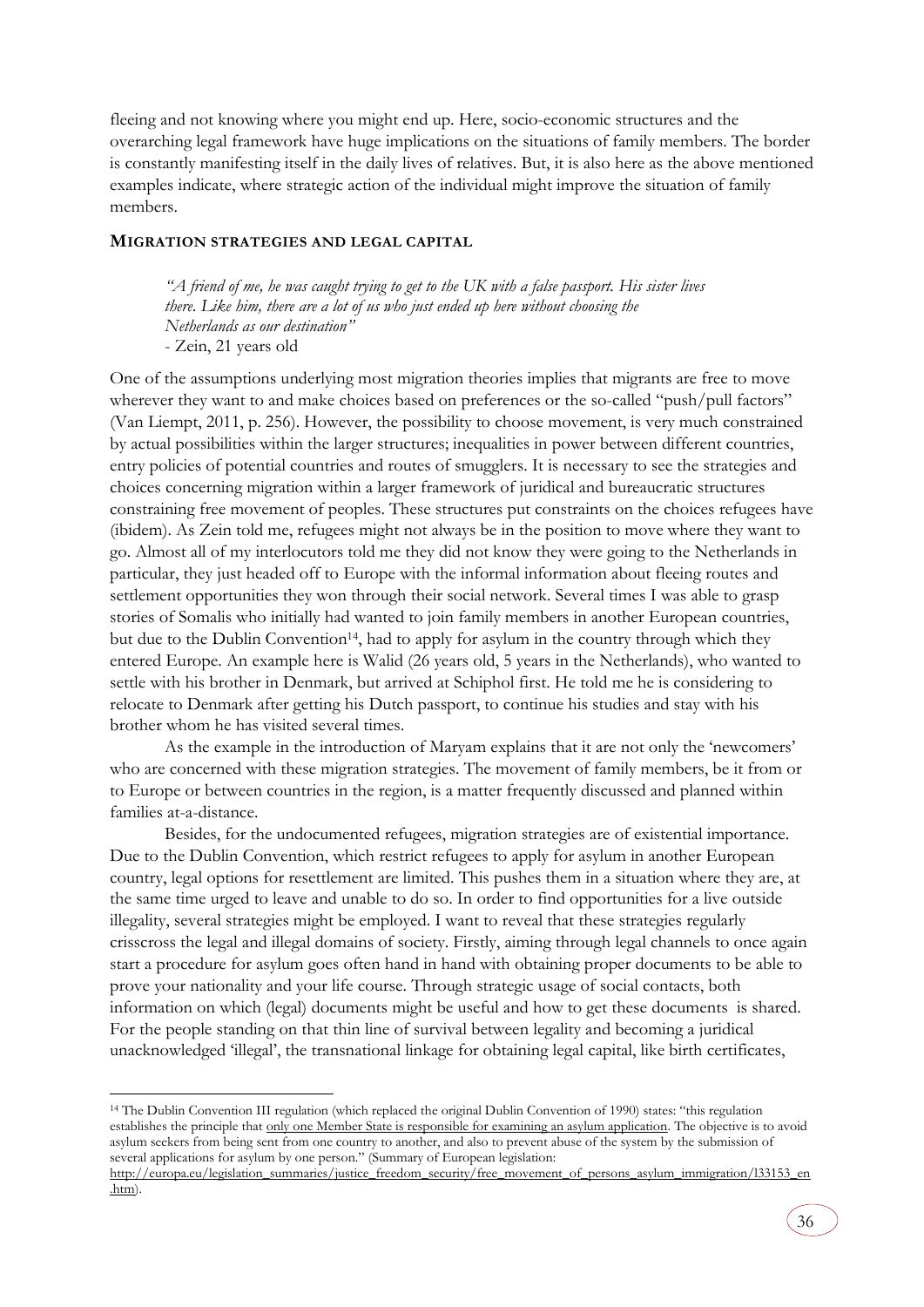passports, etc. – be it official (by contacting parents, urging embassies or organization to provide documents) or false – is of existential importance. Finding a way through the bureaucratic system of asylum in Europe – following formal or non-formal paths, in both the legal and illegal domain – are strategies of existence. However, it are precisely these actions that are often considered inappropriate by the 'system'.

Secondly, when deciding to leave the Netherlands, but not opting for return to Somalia because of the fear for persecuting or a situation without opportunities, some Somalis I spoke to would like to try and find their luck somewhere else. Because the legal framework restricts legal possibilities to travel to any other country, the illegal channels must once again be exploited. Although I am not sure if these strategies are successful, I noticed that illegal ways of trying to reach another country, most of the UK were intended through false documents or good contacts. Besides, when leaving for another European country, like Germany, information and tricks are shared. This is also how the widespread manipulation of fingerprints of Somalis in the Netherlands, signaled by the IND in 2009 worked. Unable to get legally recognized in another country, like Malta, Somalis intended to go to the Netherlands, where the categorical protection policy was applied in that time. The discovering of fingerprint manipulation eventually led to the abandonment of this particular policy. However, it must be stated that I do not confirm a 'pulling effect', in which the country with the softest laws will suck up all immigrants, for dynamics implied in the process of fleeing are not limited to 'push and pull' factors; processes of movement are fragmented, full of interruption, luck and misfortune, and interlinked with personal aspirations, limited opportunities and constraining structures. The pursuit of meaningful safety is not a linear, one-way path.

Here the story of Feysal is illustrative: "if you have contacts here in the Netherlands, and it are people you trust, you can ask him to search for a false passport. He searches for passport, mostly from a Somali living in the UK and afterwards you pay. Living illegal in the Netherlands is not a way of life, for nobody, so we look for other possibilities". This is also why a Somali friend from university told me she encountered much trouble when her Dutch passport was stolen. Arriving at a young age, she has lived in the Netherlands all her live. When she went to the police to report the robbing of her passport, she had to officially declare that she did not sell her passport, which later on could be used by other Somalis.

These examples indicate that migration is not a one-way flow towards Europe. Multiple connections between places exist and still, after arriving in Europe or in Amsterdam, these strategies are of importance for pursuing meaningful protection for the refugee itself or for family members living abroad. In a context of constraining asylum policies and the constant, arbitrary presence of the border for those who do not have the proper legal capital (a European passport), transnational social linkages provide opportunities to move which Somalis would otherwise not have possessed.

## <span id="page-36-0"></span>**REMITTANCES & RESOURCES**

Of the three transnational strategies described in this chapter, sharing of remittances and resources across borders might be the most well-known form of transnational involvement. But, to enrich the understanding of these processes of sending remittance, I will explain that money and resources are not solely send to Somalia, but have multiple destination across countries. Besides, the purposes of sending money or resources are often intermingled and might involve more than just assistance.

When I asked Anwar (30 years old) about his engagement in money transferring or receiving practices he explained to me:

"Within the family sending money to assist each other is important, especially to Somalia. My mother lives there, it is difficult for her to get money, because she is a women. If I, for example, receive 200 euros this month, I keep 100 to cover my life expenditures. The other 100 I try to send to my mother, so she can eat. Because I am in a difficult situation, I sometimes receive money from my brother living in Malaysia".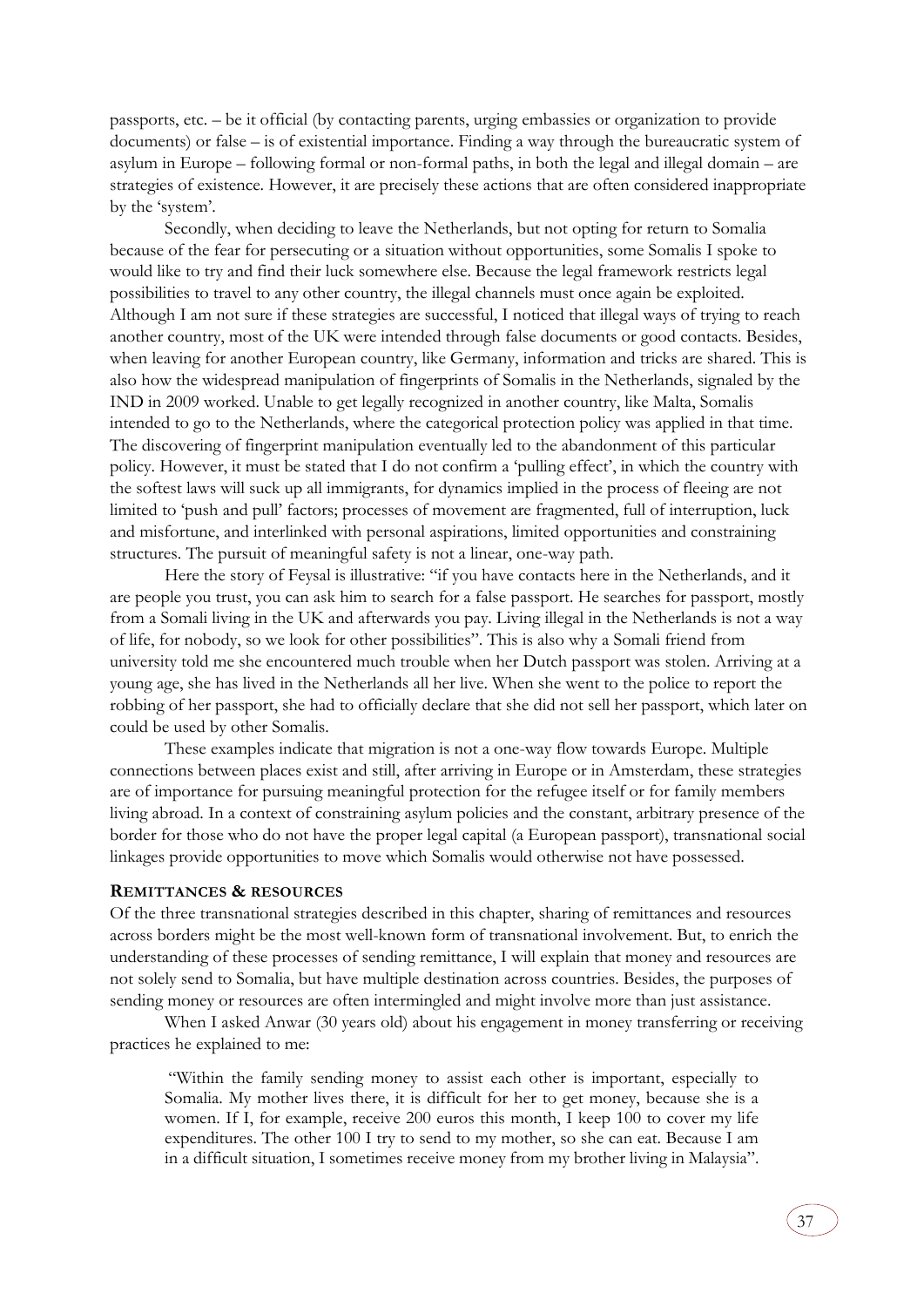Very important about the above example, is to perceive flows of remittances that are so common among diaspora, not as one-way flows, but as flows with multiple destinations. Anwar's situation makes this clear; he financially assists his mother in Somalia, while at the same time receiving money from other relatives, because of his situation as an undocumented refugee. Several interlocutors in the same situation as Anwar have stated to receive money from family members abroad.

Probably, sending money from Amsterdam towards the home region is done more often. Saafi explained to me that ever since her parents settled in the Netherlands some twenty years ago, they have monthly send remittances to their brothers and parents back in Somalia. Luckily, her parents adapted really soon to their new environment and have since been able to find jobs to financially sustain both Saafi and her siblings here and family members who were behind. What is also common within the Somali family, is to send money on certain occasions. This can be the case when someone within the family died and the rest of the family most be supported, when there is a wedding or during religious holidays such as *Eid* at the end of Ramadan.

The importance of supporting family members has several times been explained to me by my interlocutors. Walid for example explained to me that he usually sends remittances when his mother and siblings from Kenya call him. "They try not to call too often, because they know it is also difficult for me, because I was studying and haven't found a job yet. And when they call, I have to send them money, I cannot refuse".

Beside these practices there are several examples of collective saving systems. First of all, as the example of Anwar showed, on occasions of crisis within the private spheres of the family, or as the example of Mariam in the Introduction states, in situations of insecurity and violence, collective decision-making within the family might involve collective remitting money. Most of the time, a decision is made about how much every family member must send and to whom. Also, Baashi who has lived in the Netherlands since he was eight years old, states that on occasions his father asks him to contribute something as well for a family member in Somalia who is in need.

Another form of collective saving was explained to me by Anwar and later on confirmed by others. Anwar explained how the traditional Somali saving mechanism *ayuuto* works:

"every person contributes a certain amount of money per month, every month one person receives the entire amount of money, so in that month you can do an investment or buy something expensive you might otherwise not have been able to buy. This particular system is done for example by my mother and the women in her neighbourhood in Somalia, or by brothers and sisters. But, I also participated in *ayuuto* while living the AZC. A group of young men from Somalia, we would put together a part of the pocket money we receive each week and once in a while, you would receive a larger amount so you could buy shoes or something".

This kind of saving mechanisms between family members do also take place across borders, between relatives in different settlement countries.

The most common channel trough which to send money to relatives in another country is through the Somali banking system *Dahabsiil*. This system is set up by Somalis all over the world. Almost all of my interlocutors have once mentioned *Dahabsill* and often stated it to be a fast, cheap and reliable way of transferring money. Although undocumented refugees might find trouble to legally identify and open an account, most Somalis have friends who can send the money for them. This highly complex system of cash transfers, from and to Somalis all over the world could be perceived as the embodiment of the multiple transnational contacts that Somalis sustain all over the world. It are these linkages that challenge borders and, despite the constraining effect of borders in family life at-a-distance, help sustain meaningful relations.

It is in this last category of transnational social practices that lines become blurred; remitting money is not a strategy in itself, it is a means with another purpose. Purposes are multiple and often intermingled. If a Dutch Somali remits money to his sister living in Saudi Arabia, this might be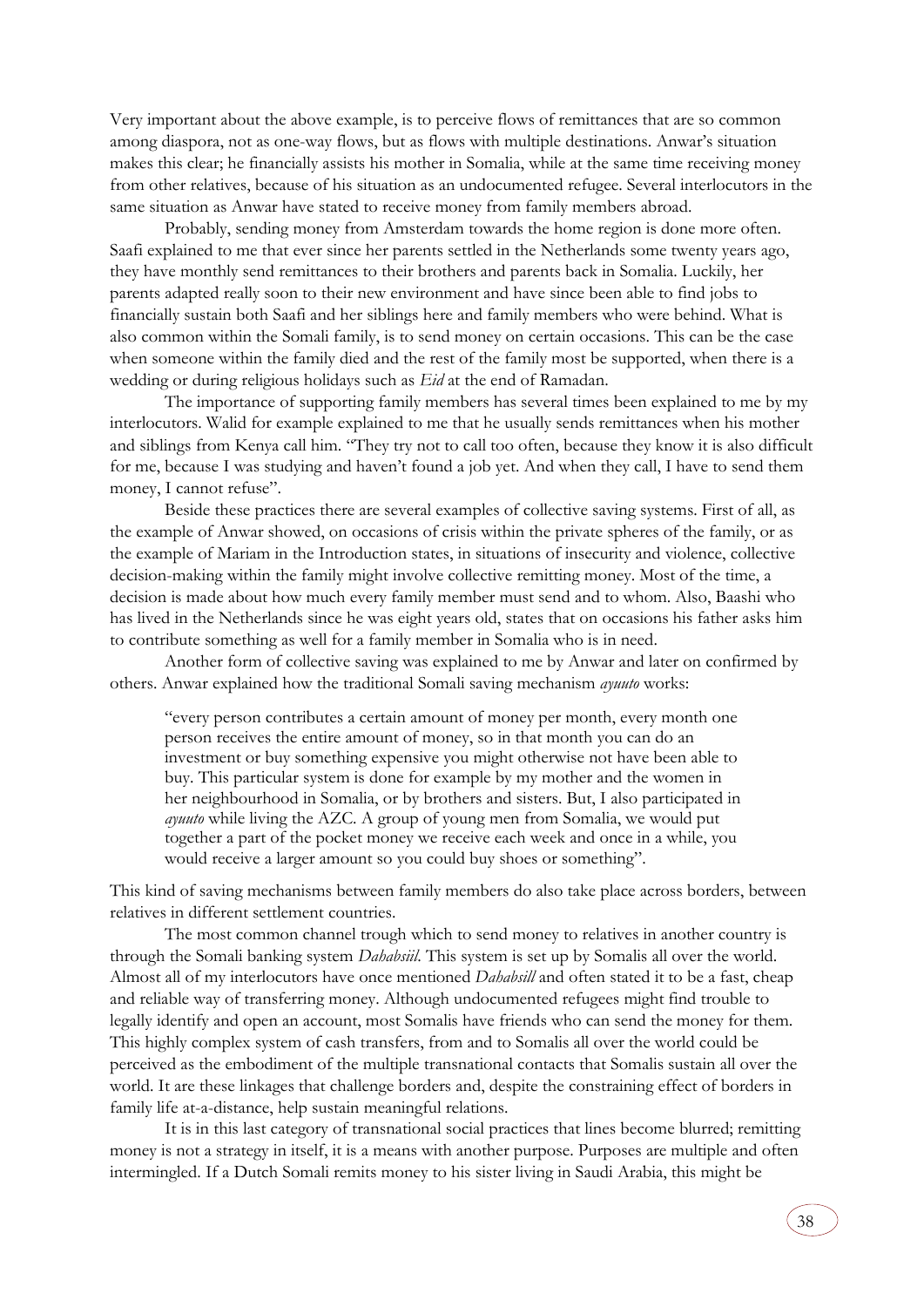because he feels obliged for the well-being of his family members and because his culture teaches him to safeguard the relationships with relatives. It might also be because he wishes she reproduces their culture. And, if her prospected husband would possess Saudi Arabian citizenship, this could also be a migration strategy, which increase her social position and beside her position within the transnational network; afterward she might be able to contribute more to her network. Although this might challenge the dimensions describe above, together these dimensions touch the very core of this research; understanding how transnational practices are undertaken by Somali refugees and their family members in the pursuit of *asylum*, *meaningful family relations*, *livelihood* and *opportunities for a better life*.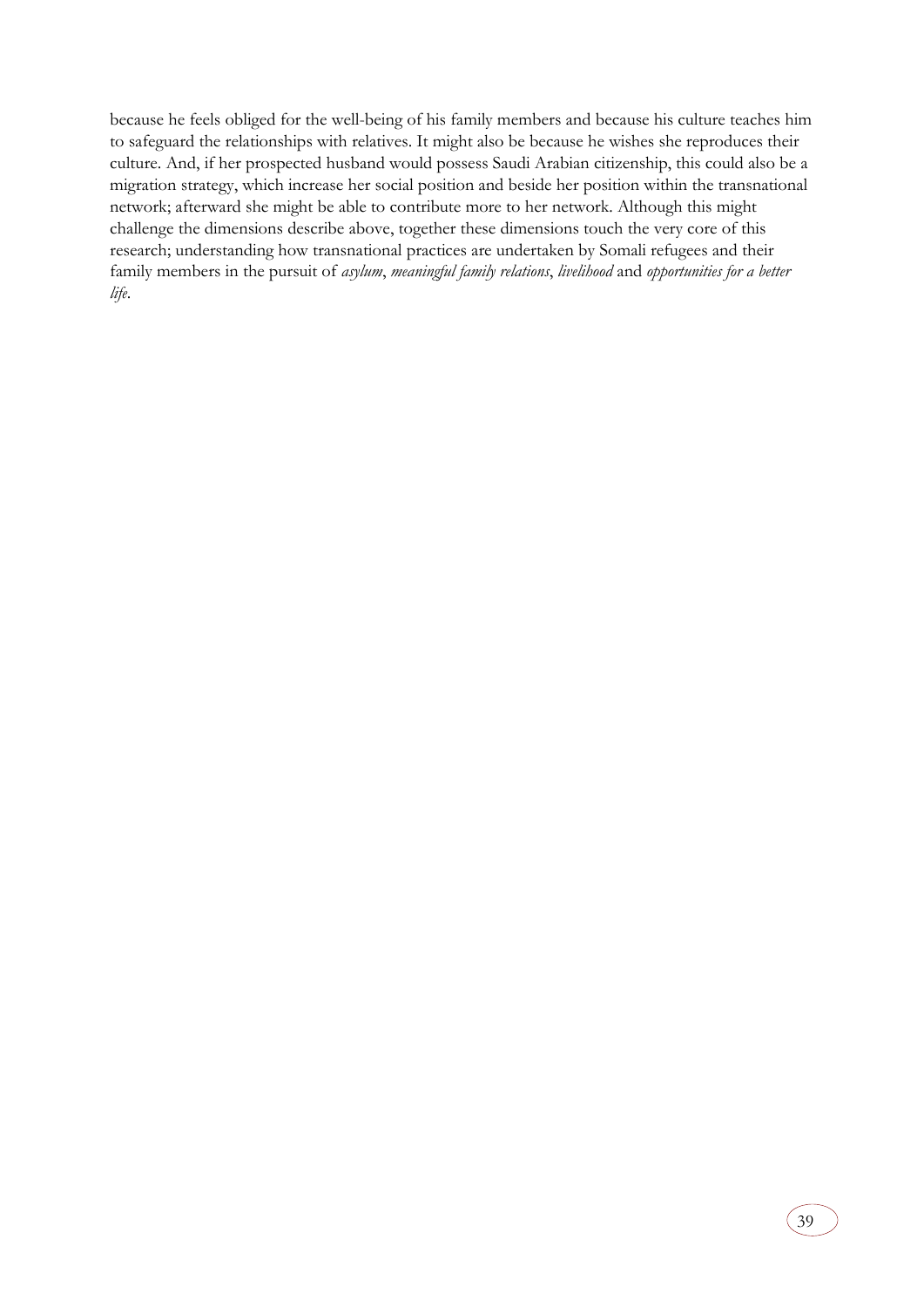## <span id="page-39-0"></span>Chapter 3 – Living in the local reality of Amsterdam *obligations, constraints and capital*

In the previous chapters, it is explained how Somalis are marked by enforced homelessness and as a result often maintain social ties across multiple borders. These ties often lead to transnational social practices being undertaken by either the Somalis in Amsterdam or their families. This chapter, in contrast, will analyse in what way these border crossing strategies are of influence in their lives in the locality of Amsterdam and what influence the relations and institutions anchored in this particular locality have. Taking into consideration that most Somali refugees are here to stay, their lives are as much structured by their livelihoods in European societies, as they are by social, political, cultural and religious practices connecting them with their home country. Hereby, I claim that everyday lives of Somalis in Amsterdam is characterised by a constant interplay of both mobile and local practices.

First, the effects of transnational lives in Amsterdam will be explained, dealing with capitals extracted from this network and the usage of this capital in the context of Amsterdam. Secondly, obligations and constraints that come with the transnational family network are explained. Finally, in contrast to the 'routedness' of the previous chapters, experiences of rootedness and an involved community in Amsterdam are explained.

## TRANSNATIONAL LINKAGES ROOTED IN LOCALITY - EFFECTS

<span id="page-39-1"></span>Where do these transnational linkages and the local reality of Amsterdam meet? It is precisely in the everyday lives of the Somali population. In-between daily practices such as work, bringing the children to school, meeting colleagues or friends, Fatma states she is knitting a semi-traditional wedding dress for her sister living in the UK, where the whole extended family will be present. Or as Maryam explains: "we regularly Skype with nieces and nephews on birthdays or special occasions. The children, born here, get to know their family while at a distance". Or, in summer holiday, when Cali finishes school, he will travel to Yemen with his brothers to join his parents for the holy month of Ramadan. Returning to his life in Amsterdam, he will bring a large suitcase with goods from the Arab Peninsula, clothes (both traditional and modern), electronics, traditional food, henna…

These examples illustrate the constant interaction there is between mobility and locality, being two highly intermingled domains of the everyday.

Stating the importance of transnational practices in the pursuit of recognition and dignity, I want to bring forward two examples Maryam explained to me. Firstly, she stated that the experiences of losing everything was fundamental to how she perceives herself in the Netherlands. Living in Puntland, the northern region of Somalia, she explains that from one day to another her family lost everything. From having a safe house with a plot of land, having finished an education and having a job, she had to ask a state – that was not the state of her nationality – to guarantee her safety. Furthermore, she had to start from scratch in a new society in which she found difficulties to manoeuvre. It is in this context of loss that transnational linkages are exploited to cope with the new situation. Here, social capital is some way or another transformed into symbolic capital.

The second example Maryam stated was the frustration of several women, mostly the ones who arrived recently, to not be able to participate socially, because of a lack of knowledge on the Dutch system, not being able to speak the language or illiteracy or because of the low socio-economic position they are in, which withholds them from finding a job. "During the 23 years of war Somalia finds itself in, women have played a crucial role. They have worked as small entrepreneurs and were the head of most families. Arriving in the Netherlands, these women got locked in by a complicated, bureaucratic system, which frustrates them".

 Investing in transnational contact and the homeland might be perceived as a strategy to convert the social capital within networks in symbolic capital, which could be of use in a locality to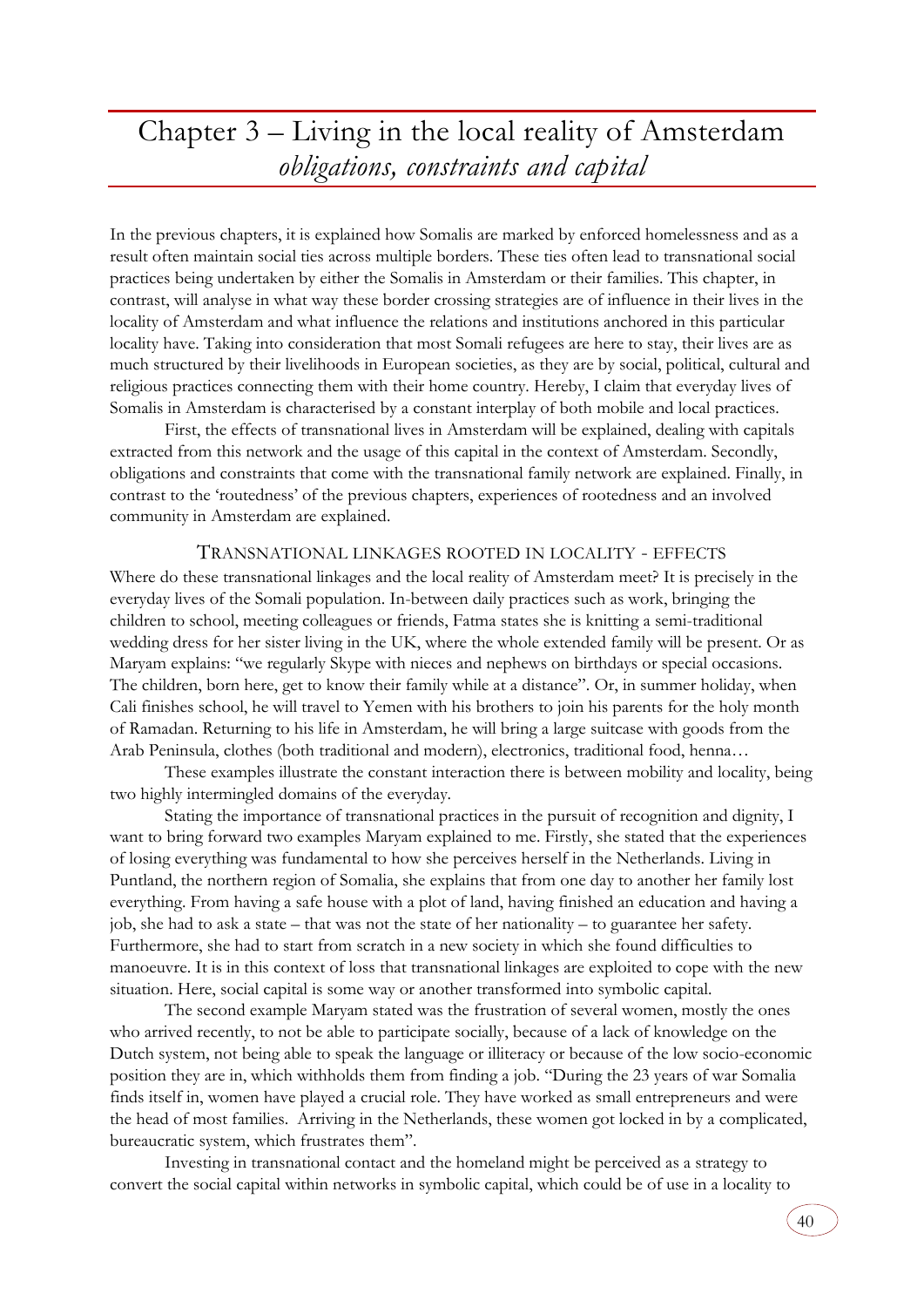comprise a difficult socio-economic position. The downward mobility implied in fleeing is partly compromised by this symbolic capital. Besides, starting a live in the Netherlands also is a form of upward mobility; viewed from a transnational perspective, these Somalis are the ones who succeeded in settling in Europe. Linking this to Bourdieu's explanations: "struggles for recognition are a fundamental dimension of social life […] what is at stake […] is the accumulation of a particular form of capital, honour in the sense of reputation and prestige" (qtd in: Espiritu, 2003, p.213).

Besides, the fact that cultural manifestation can be contained while away is important to take into consideration. As the example of Fatma who is knitting a wedding dress, shows, transnational linkages give the opportunity to maintain a certain cultural identity. Several of my interlocutors stated that they consider it as a very important aspect of Somali culture to pass this 'cultural capital' on to their children, even though they are raised in the Netherlands. Also, pursuing resources from Arab countries or from the Horn of Africa is a way of both accessing livelihood resources, but also a way of retrieving goods that have a cultural and symbolic meaning. I have seen several times that friends or relatives who travel back to the region for family visits, marriages or other special occasions take with them a lot of typical 'stuff'.

However, it must be stated that there is a huge difference between the refugees who do have legal status and the group of undocumented Somalis. Because of their uncertain situations, the undocumented Somalis are much more relying on the network and much less involved in local practices. They do not have to cope with the bureaucratic system Fatma talked about, which makes them a disenfranchised group 'standing on the border'. Here, the transnational social network is very useful, not only for support to cover life expenditures or accessing goods, also for finding recognition in this world where you seem not welcome in any place. Settling in a transnational space, getting a sense of home in the loopholes of the nation. Social networks might in various manner serve to empower these individuals, who are so vulnerable in their position of non-recognition. However, it must be noted that I did not find a difference between the distinct groups I earlier described. The extent to which a network is used or a locality is lived differs highly between individual refugees. There does not exist a direct linkages to the length of residence in the Netherlands, as I met several women who have been here for over 15 years and are still very much involved with their transnational contacts. On the other hand, I met a man who has been here even longer, but who is very much engaged in Dutch society and has less contact with family members he never met. "My parents are involved with a lot of family members. But because I don't really have a connection with someone solely because he is family. I don't keep memories of most of those relatives".

## <span id="page-40-0"></span>OBLIGATIONS AND THE PAIN OF LIVING WITH YOUR HEART IN MULTIPLE LOCATIONS

Beside the positive effects these networks might have because of the potential to extract capital and the agency this network gives refugees, which they would otherwise not have possessed because of the socio-economic position they find themselves, family lives at-distance also come with certain costs. Firstly, a very strong cultural assumption underlies the need to assist others might be experienced as a severe constraint during life in Amsterdam. As Zein explained to me:

"People with family in Somalia always have to send money back. I think they have too much stress, more than I have, because they have to take care of their families while away. I had a friend in the AZC, his wife and children were back in Somalia. As the head of the family he had to take care of them and send money. He used to cry every day, because he didn't have a status and could not send money. In the end he went back to Somalia. Just like our friend Faaid, who left half a year ago. He could not remain here without a status, because his mother is back in Somalia and he wasn't able to provide her with anything".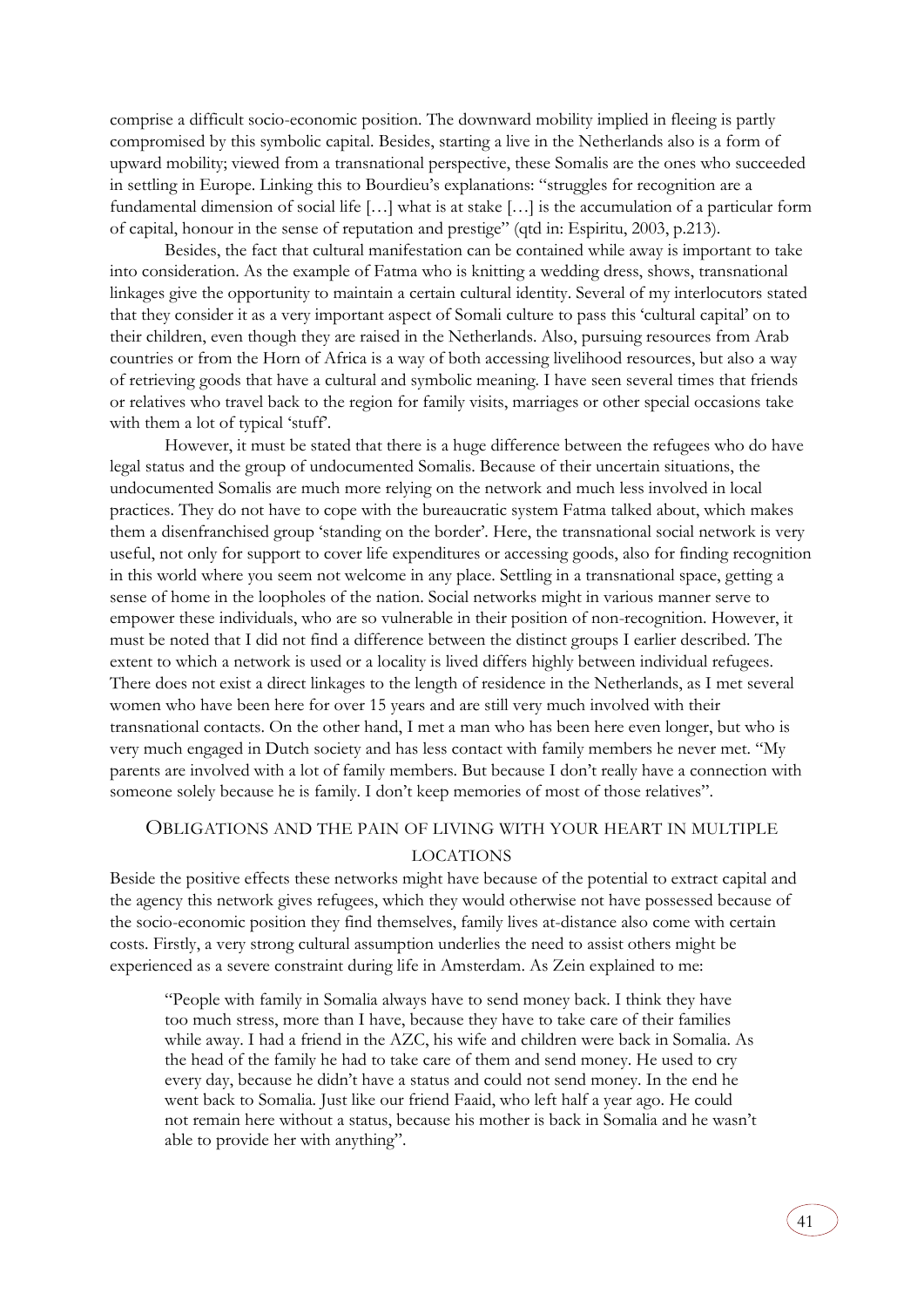Several of the undocumented refugees I spoke to said that they did not tell their families about the situation they are in, because of shame or because they do not want relatives to worry about them. However, this creates an oblique situation in which it is expected of relatives living in Europe to assist the family, while they actually are not able to do so. Furthermore, Zein explained how behaving bad to your family is often corrected by other family members, who might speak boldly to you about your behavior. The inability to contribute anything creates a conflicting, painful reality that must be dealt with.

Besides, the need to assist other (especially the family) has a strong religious imperative, as Cali explained to me:

"It is part of Islam to assist a family member who is in a bad situation without being asked to do so. If your neighbour has nothing to eat and you do have food, it is *haram*  not to share this with him. It does not have to be very much or very tasty, but you have to share it with him."

However, this obligation also leads to frustrations within the family as Saafi explained to me how her parents have been involved in remitting for over twenty years, but how her mother is strictly making a difference between those family members who are able to work and sustain themselves, and those who are really vulnerable. She herself only assist the last group, because it would otherwise make "Somalis very passive". Her husband, on the contrary, send money to those whom he feels obliged to, whether or not they are in the position to sustain themselves. Deciding whom or whom not to assist is often a difficult consideration. Saafi herself had worked part time beside her study in university, which very much surprised her family members in Somalia. According to her, that illustrates the passive attitude of several of her family members back there.

Lastly, despite the strength and strategies I encountered in the lives of my interlocutors, I also want to tell the other side of the story: the pain of living away from your family. Although most of the Somalis are keeping regularly contact with family members, taking on skype about a happy event or a difficult situation is not a choice, but the forced result of fleeing; a necessary compromise for the distance caused by the borders that cut across these lives. As Zein explains: "When I talk to my mother by telephone, I image her face as it was when I left. But when I see the pictures they send me, I discover she has become so much older."

Regular visits to family members in other countries – be it in Europe, Canada, the Arab region, or Somalia itself – are undertaken by Somalis who are in the position to do so – who have both the financial and the legal (passport) resources to do so. These actual visits are a supplement to the imagined and virtual family relations existing in the in-betweens of the transnational network. This once again puts the undocumented refugees in a very difficult position; unable to travel they are not able to visit family members and, as a consequence, also miss special events such as weddings or religious festivals in which the family is considered so important in Somali culture.

## HOME-MAKING; AN INVOLVED COMMUNITY

<span id="page-41-0"></span>In order to nuance the transnational experiences and take into account the permanency of settlement of refugees in the Netherlands, I will focus here on the way the Somali community in Amsterdam aimed at building a warm nest. Although some Somalis I spoke to state not to feel accepted, they did wish to stay in the Netherlands. The feeling of not being accepted has been brought forward by Samiira:

"I am used to the system here. I visited other countries in Europe, but always preferred the system of how things work here. I even moved to the UK, but came after some months, because I thought the education system in the Netherlands is better. And I am grateful to the Netherlands, because I asked for asylum and they helped me. They gave me a status, a residence and a *uitkering* (state benefit) when I needed one. But I still don't feel at home here, because I don't feel accepted."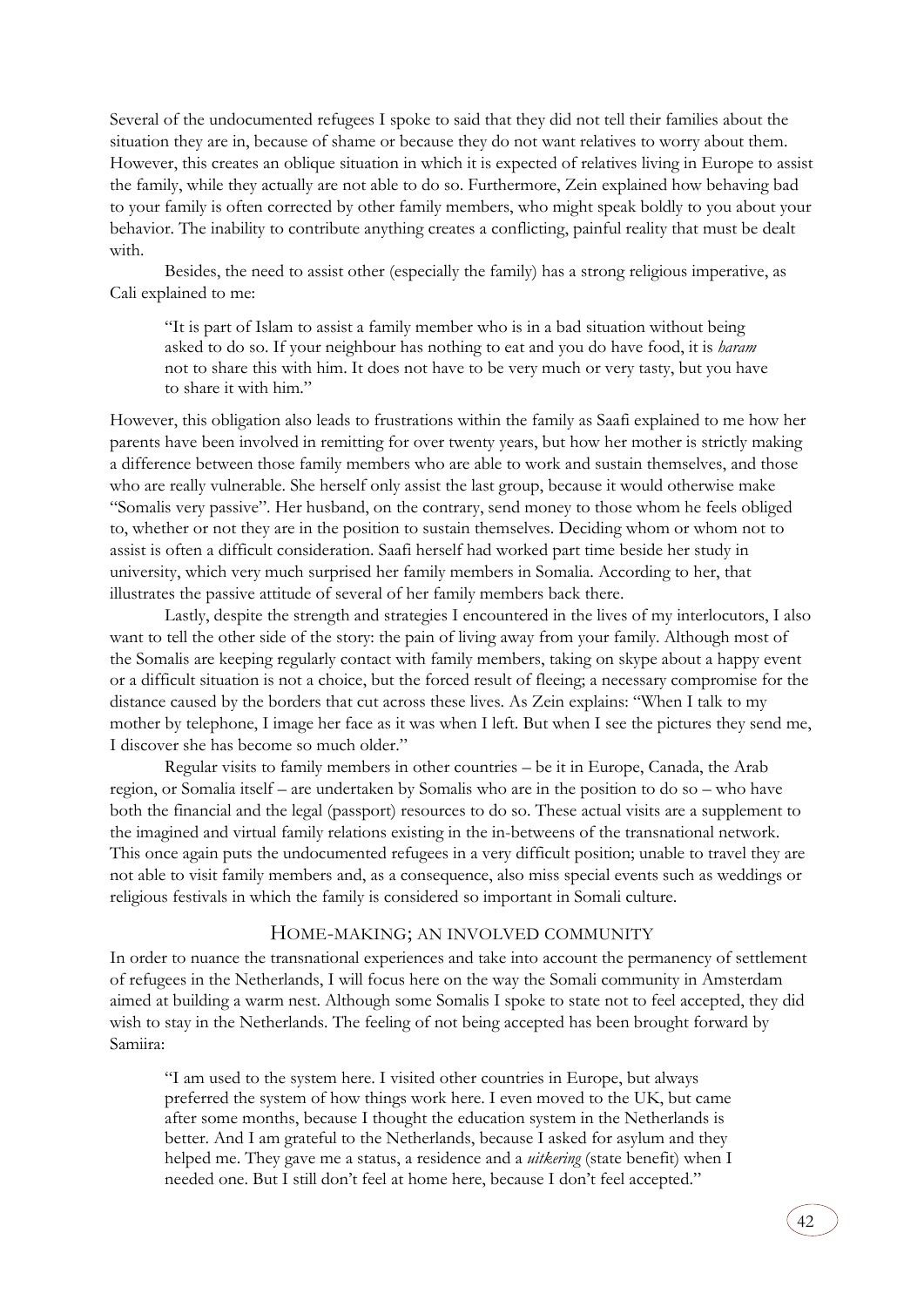I argue that the scattered, extensive form of community that came into being is a compromise for, on the one hand, the distance of relatives and, on the other hand, the experiences of not feeling accepted in Dutch society. This compromise might have its roots in experiences of the asylum path through which to enter society; life in the AZCs as describe in Chapter 1.

Amiin told me about a habit between Somalis. "When you are walking on the street and meet another Somali, it is common to say '*wariya'*. But some Somalis think it is not a polite way of talking, because it means 'hey you'." Furthermore, Saafi explained how special it is for her to have connection with someone just because he or she is a Somali. When she meets someone on the streets or in a certain place, they start talking and already have a special relationship, because of a shared nationality and a shared culture, although she does not have any lived memories of her home country. This shared nationality also is an imperative for helping each other out.

The sense of community was also very present in the organisations in Amsterdam I visited. These organisations do not solely have a function in service delivery, but more broadly are places where Somalis gather. I talked about how several Somalis perceived the role of these organisations which are familiar to all Somalis I spoke to. Some of my interlocutors told me they regularly visit these organisation to meet Somali friends, to have coffee or lunch, mostly after the Friday prayer. Besides, the voluntary involvement of Somalis who have been here already a long time and those who only recently arrived showed the solidarity between these groups. As Saafi explained, she is so much engaged with the well-being of refugees, both during the asylum procedure as well as with challenges faced during integration, because she remembers what she herself has been through when she fled. She refers to her fellow Somalis as "companions in suffering" (*lotgenoten*).

However, the undocumented refugees in general where not visiting these organisations and when addressing the leap between the undocumented and the Somalis who do have a residence permit during the conversations, I noticed contact between these two groups was sometimes problematic and there often existed a lack of understanding. It is difficult to grasp the negative attitude I encountered within the group of undocumented refugees towards some of these community organisations, but it must be a mixture of absence of solidarity, frustrations of dependency and needing assistance and differentiated experiences, of both Somalia and of arrival in the Netherlands.

Also, the mosque has an important role within the community. Beside visiting the mosque for praying, the mosque is a place to meet. Almost two years ago, the Somali community in Amsterdam started crowdfunding to be able to establish a Somali mosque. They were able to buy a small mosque in the North of Amsterdam, which is now functioning as a community mosque where prayers are held in Somali and where children can follow Somali classes.

Feeling at home, feeling Somali or Dutch and envisioning your future here or somewhere else are topics referred to in different manners by my interlocutors. Most did however state to very much identify as a Somali. And, almost all refugees, except for some undocumented, told me they wished to stay in the Netherlands. However, all of them are in some way involved in the community, be it little or a lot. There are deep friendships between Somalis, that either met here, know each other from earlier times or are close to each other because of clanship, village of origin, mutual friends or families who are close to each other. These friendships here could in some cases be perceived as an extended family feeling. Therefore, the community in Amsterdam - although scattered and not to be conceived as a bordered, static social group, but merely as a dynamic group with challenged borders and different forms of both inclusion and exclusion – is also a kind of social safety net. This is where challenges faced in Dutch society are solved out, where undocumented refugees who have no place to sleep can always knock on the door of a Somali friend and where the nightly dinner of Ramadan is shared with all who visit the mosque, be it legal or illegal, a newcomer or someone who has never really lived on Somali soil.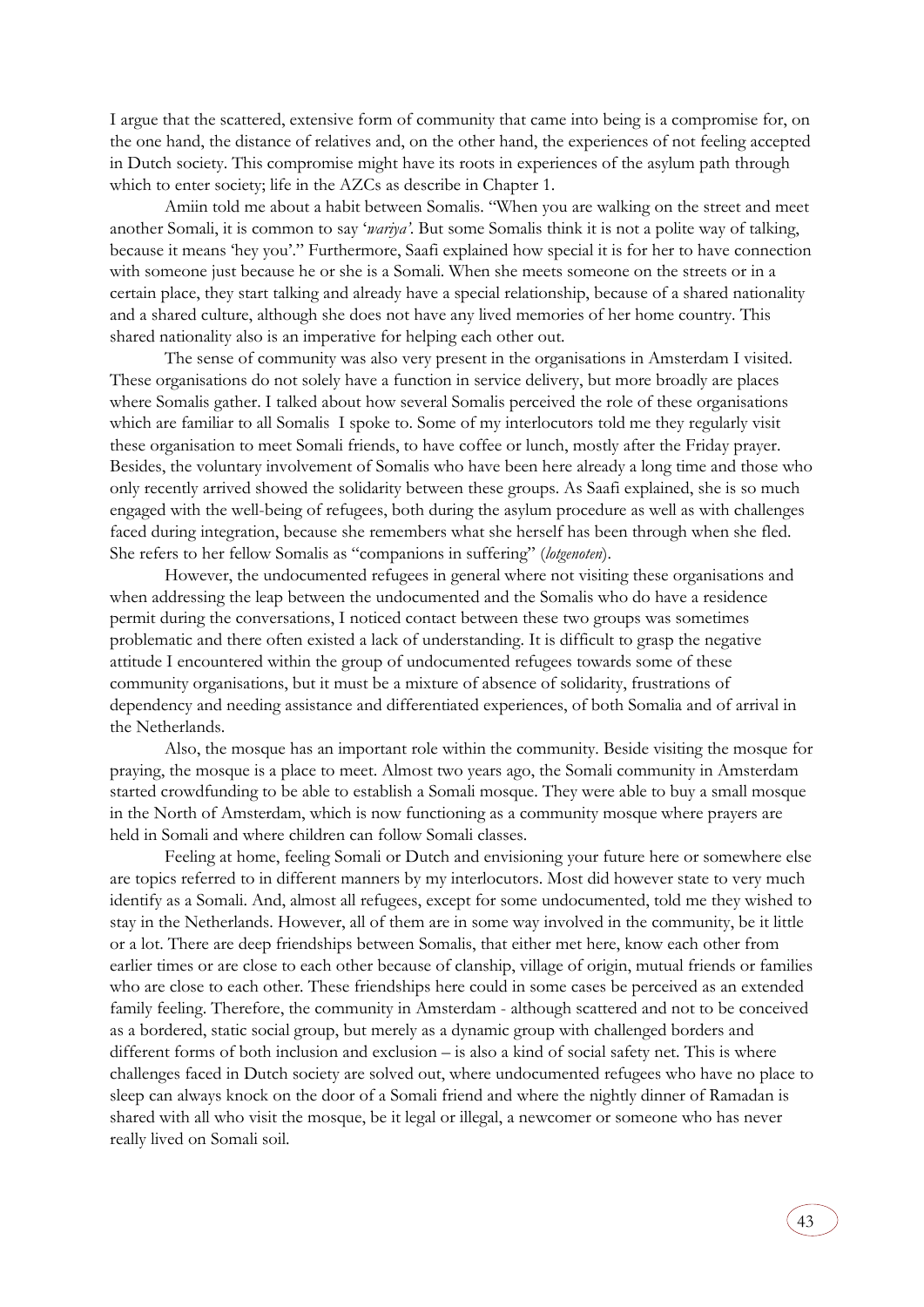## Conclusion & discussion

<span id="page-43-0"></span>At what moment do borders fade away? I met some Somalis for whom the border is constantly present, constraining their action and the actions of their family members in the home region. For them, transnational linkages are a must that might provide the opportunities they would otherwise lack. However, I also met some Somalis who are constantly moving between several nations, disregarding place and border almost completely, living their lives in a global space that, beside the passport checks at the airport, seems borderless. Several forms of capital are the reason for this; legal capital (possession of European passport), socio-economic position, being 'global elite'. With this forms of transnational incorporation comes a particular framework "for experiencing, interpreting, and acting on the world, giving location to self and community in an immediate socio-political order and in an international community" (Peteet, 1995, p.170). This framework is very much shaped by the experience of fleeing and asking for asylum, differentiated experiences and socio-economic position are also of influence.

Borders decide who is in as well as who is out. Being an arbitrary line which constrains movement and linking a nationality to a place where to belong in this world, options for refugees are scarce. Telling the individual stories of survival of refugees throws into question hegemonic assumptions about the bordered nation-state and the paradox of the nation as a natural organizing principle. But, in a position where the border is a harsh, sometimes excluding reality, people have sought for strategies to challenge these borders; to live *with* the border, to live *despite* the border. The creative strategies employed in search of opportunities illustrate the strength of a people that seems left with no opportunities. It wonderfully sketches the active manners Somalis have sought to keep their heads up. Although with revealing this strength I aim to reject notions of refugees as "passive victims", I do not want to minimize the difficulties, irresolutions and pains of leaving home, feeling the physical distance between you and your family and living life in-between localities. On the one hand, it is beautiful how people find ways beyond nation-states to live with a certain reality, no matter how harsh that is. On the other hand, these strategies are not able to compensate the harshness of this reality.

 This study aimed at getting a better understanding of transnational practices undertaken by Somali refugees and their family members in the pursuit of asylum, meaningful family relations, livelihood and opportunities for a better life. The following research question stood at the center of this study:

## *How do transnational social practices affect the everyday lives of Somali refugees in Amsterdam?*

By focusing on the everyday experiences of Somalis in Amsterdam, the nuanced interplay between mobility and locality within an overarching social network is described. Transnational practices play significant role in the lives of refugees in Amsterdam. Family networks are a central support systems that both Somalis living here and their families across border depend on. Transnational social ties function both as a symbolic as well as an actual social security network. Here, strategies are deployed to challenge the constraining impact of structures; the border. However, it must be stated that strategies encounter resistance of structures, for they always take place in the constraining context of the legal framework, of nations and – being an undocumented refugee – in a context of no opportunities.

However, the centrality of transnational linkages must not be overestimated. Taking into consideration that most Somali refugees are here to stay, their lives are as much structures by their livelihoods in European societies, as they are by social, political, cultural and religious practices connecting them with their home country. Structural factors such as access to legal residence, having a source of income, possessing the knowledge and the means to facilitate movement of family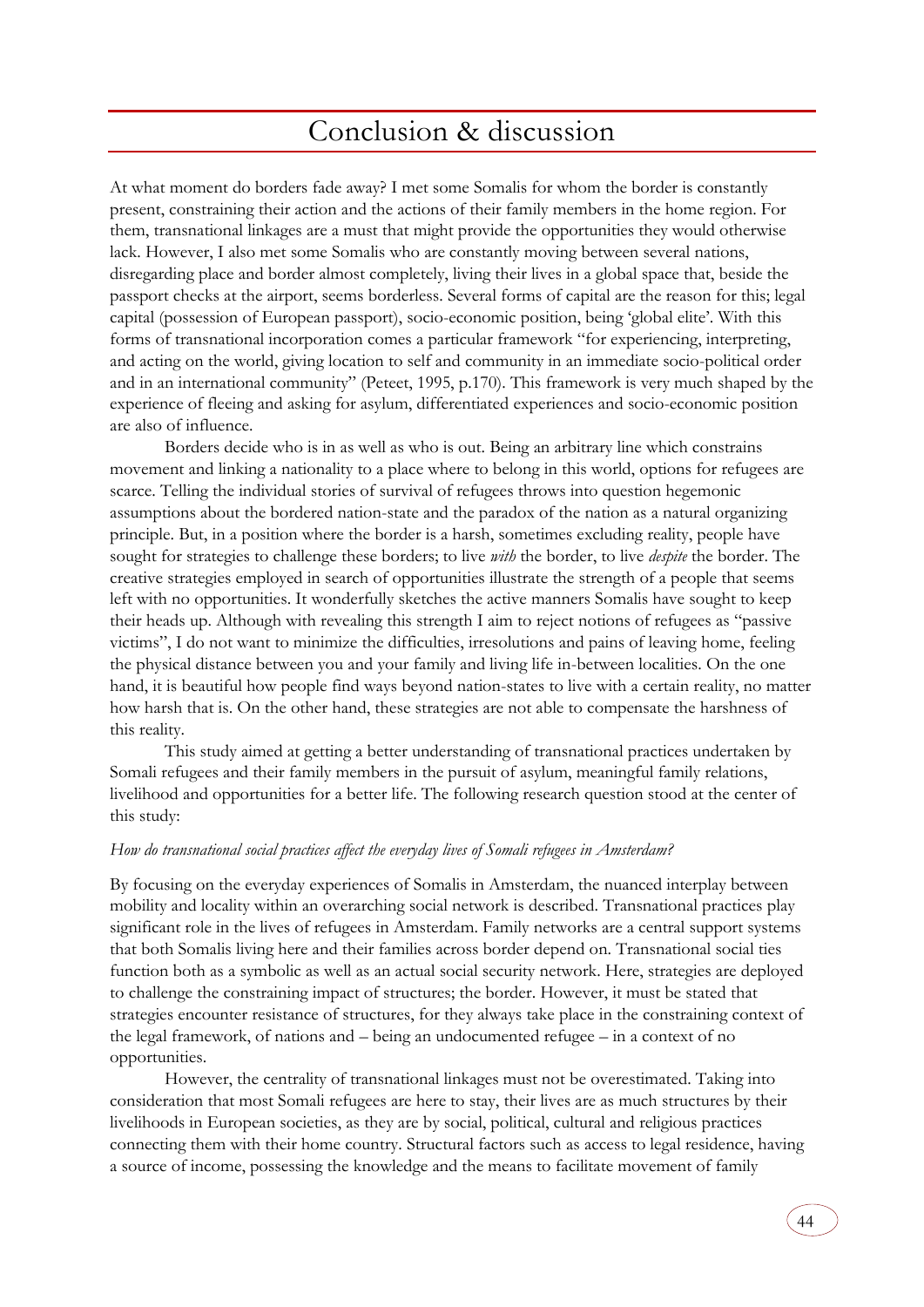members are shaped by the power differentials both between nation-states as well as between family members. These factors constrain, but at the same time enable the utilisation of a family-based support system.

Mobility and local dynamics must be seen as a constant interplay. The existence of an involved, helpful community in the locality of Amsterdam, shaped by experiences of arriving and going through a lengthy asylum procedure while partly isolated from Dutch society, is important to pursue opportunities for a better live within the nation-state. Besides, the existence of this community could be viewed as a way of compensating the distance of family members and the safety that comes with being embedded in a family network. As most Somalis I met lack the daily presence of their family, relations drenched with an 'extended family feeling' came into being. However, differentiated experiences between Somalis in Amsterdam must always be taking into consideration, as Somalis in Amsterdam are a highly heterogeneous population.

This study must be situated within the dazzling political and social debate of asylum in Europe, which is marked by increased border protection and mutually excluding viewpoints. Research on the political and humanitarian involvement of the Somali diaspora is comprehensive (Kleist, 2008; Sheikh & Healy, 2009; Zoomer and Nijenhuis, 2012). However, this thesis aimed at entering the very private spheres – instead of the public – of family lives and social relationships at a distance and the experiences of both mobility and locality in the everyday life. Instead of following a discourse that is much present in migration studies - that of assimilation and integration in the host society and a linear model of fleeing (here / there) – this study described how Somali refugees are keeping their heads up. The process of seeking meaningful safety and asylum must be viewed as a fragmented process, full of interruptions, on the one hand full of luck and blessing and, on the other hand drenched with misfortune and pain.Living between borders is often not a choice, but a *must* to ensure livelihood, meaningful family relations and opportunities for a better life; a life in dignity.

The limits of migration studies are revealed when focusing on integration. Somalis are said to occupy a problematic socio-economic position in the Netherlands. However, this is seen as a position confined within the borders of the nation-state. Taking a transnational perspective, their positions in a social network scattered across borders is revealed. Depending on legal capital, hierarchy and power implied in social relations, economic means and multiple resources, these refugees that find themselves at the very bottom of our society might in fact be effective and beneficial within transnational networks. The fact that resources are shared across borders, makes calculations on the benefits of refugees for the resettlement society a vain exercise.

I recommend to further invest in understanding lives lived in the spaces in between. Besides, transnational linkages and integration are not a zero-sum game. Settling in a certain locality might contribute to investing in transnational networks and thereby in establishing non-arbitrary, meaningful linkages between places. In a context of migration meaningful linkages are more productive then border protection. Discouraging refugees to stay and already at their arrival preparing them that they once have to return, is not effective. Instead, I argue that welcoming people is the most effective way to establish meaningful, non-arbitrary linkages between places. Not being welcomed means not belonging in this world in which citizenship of a nation-state is essential for claiming human rights (Arendt, 1967). This Fourth World, the world of being a refugee (Horst, 2006, p.77), characterised by a lack of rights, is a non-place, for its non-recognition in the everyday life (Nordstrom, 2004, p37). Settling nowhere makes establishing meaningful relations difficult and symbolically creates free-floating people living in the loopholes of our system of nations. However, when welcomed and able to start a live, people can invest in and make use of their transnational social networks. And yet then, it are precisely these loopholes of nation-states that could be used strategically by creating transnational social spaces that link – instead of disconnects - different localities, different worlds full of unshared experiences and different communities with stories that otherwise are left untold. It are these stories that create a sense of mutual recognition and humanity.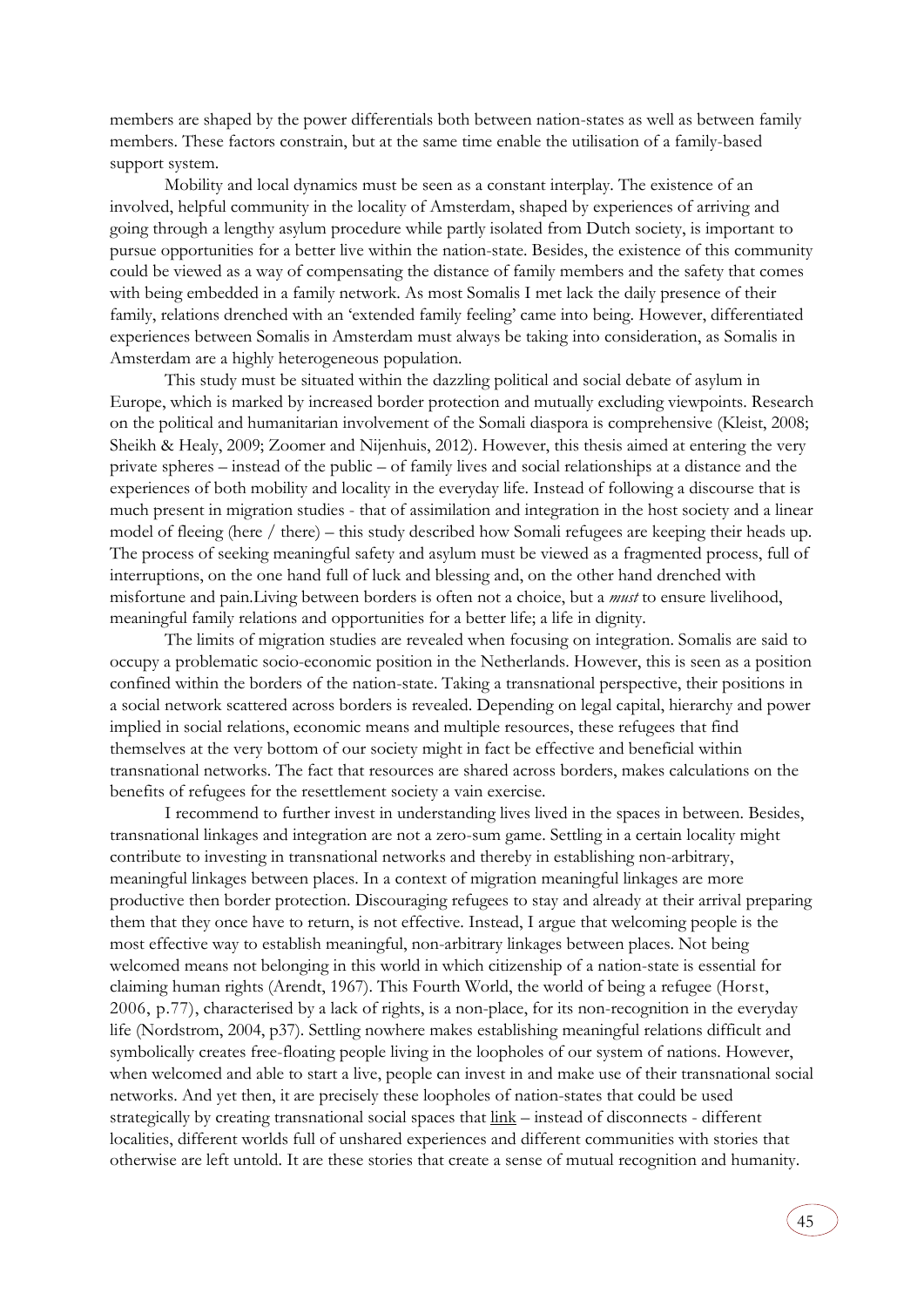- <span id="page-45-0"></span>Ager, A. (1999). Perspectives on the refugee experience. In A. Ager (Ed.) Refugees: Perspectives on the Experience of Forced Migration. London: Cassell.
- Ahmed, I. (2000). Remittances and their Impact in Postwar Somaliland. Disasters 24 (4): 380-389.
- Al-Ali, N. (2001). Trans- or A-national? Bosnian Refugees in the UK and the Netherlands. In K. Koser and N. Al-Ali (Eds.) New Approaches to Migration? Transnational communities and the transformation of home (pp. 96-117). London: Routledge.
- Al-Sharmani, M. (2007). Contemporary Migration and Transnational Families: the case of Somali Diaspora(s). Paper Prepared for the Migration and Refugee Movements in the Middle East and North Africa. The Forced Migration & Refugee Studies Program. Cairo: The American University in Cairo.
- ------ (2010). Transnational family networks in the Somali diaspora in Egypt: women's roles and differentiated experiences. Gender, Place & Culture: a journal of feminist geography, 17(4): 499- 518.
- Allen, T. and D. Turton (1996). Introduction: In search for cool grounds. In T. Allen (ed). In search for cool ground: War, flight and homecoming in northeast Africa, pp. 2-19. London: UNRISD/James Currey.
- Anderson, B. (1991). Imagined Communities, Reflections on the Origin and Spread of Nationalism. London: Verso Books.
- Anzaldúa, G. (1987). Borderlands = La Frontera: The new mestiza. San Francisco: Spinsters/Aunt Lute.
- Appadurai, A. (1996). Modernity at Large. Minneapolis: University of Minnesota Press.
- ------- (2000). Grassroots globalization and the research imagination. Public Culture 12(1): 1-19.
- Arendt, H. (1968) The Origins of Totalitarianism. New York: Harcourt, Inc.
- Auge, M. (1995). Non-place: Introduction to an Anthropology of Supermodernity. London: Verso.
- Benda-Beckmann, F.V. and K.V. Benda-Beckmann (1994). Coping with Insecurity. Focaal, 22/23: 7- 31.
- Bernhard, R.H. (2002). Research Methods in Anthropology: Qualitative and quantitative methods. Walnut Creek: AltaMira Press.
- Brickell, K. and A. Datta (2011). Translocal Geographies; Spaces, Places, Connections. Burlington: Ashgate.
- Boccagni, P. (2010). Private, public or both? On the scope and impact of transnationalism in immigrants' everyday lives. In R. Bauböck and T. Faist (Eds.) Diaspora and transnationalism; concepts, theories and methods (pp. 185-204). Amsterdam: Amsterdam University Press.
- Boeije, H. (2010). Analysis in Qualitative Research. London: Sage.
- Bourdieu, P. (1986). The forms of capital. In J. G. Richardson (ed.), Handbook for Theory and Research for the Sociology of Education (pp. 241-258). New York: Greenwood Press.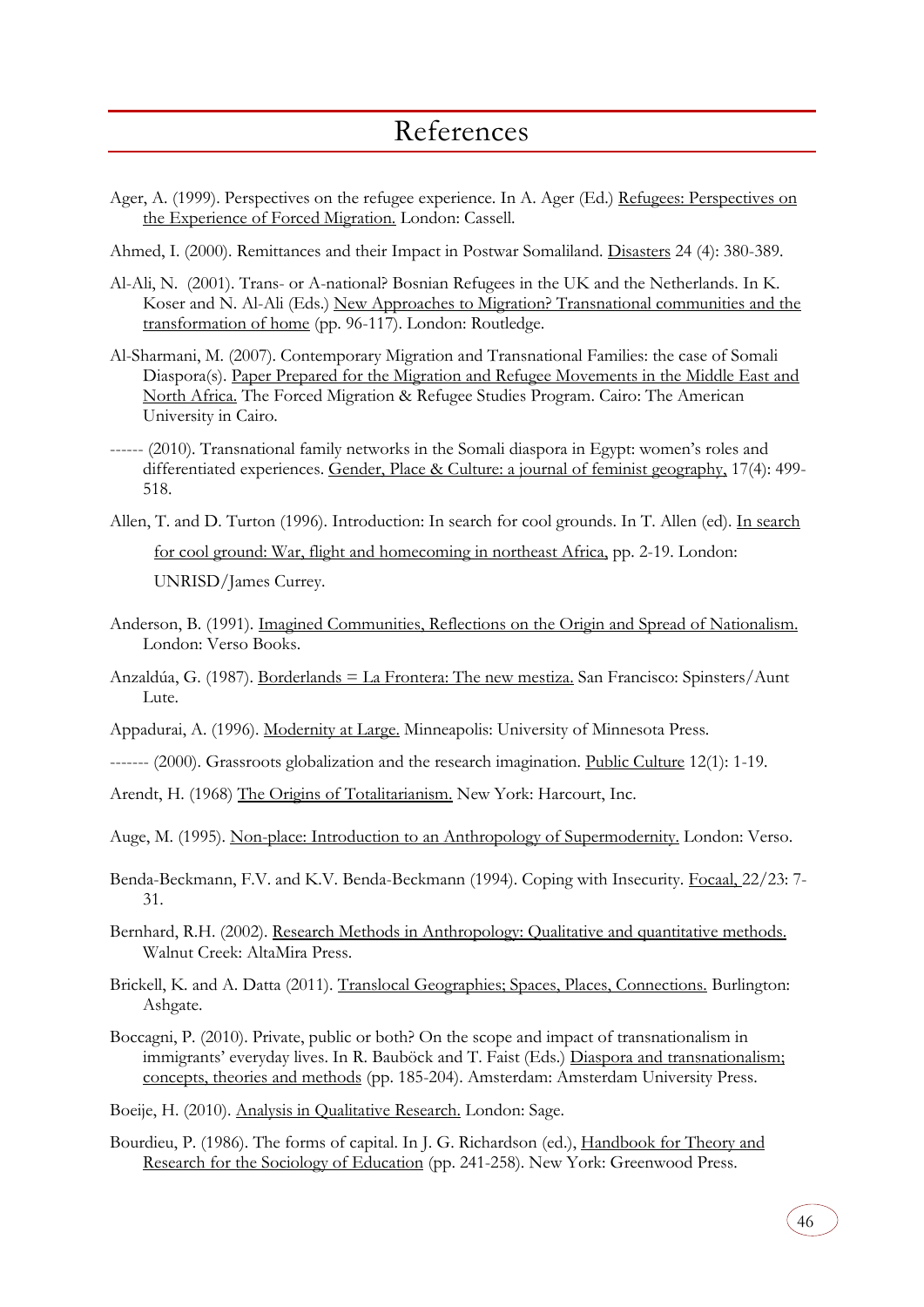------ (1996). On the Family as a Realized Category. Theory, Culture & Society 13(3): 19-26.

- Brons, M. (2001). Society, security, sovereignty and the state in Somalia: From statelessness to statelessness? Utrecht: International Books.
- Bruneau, M. (2010). Diasporas, transnational spaces and communities. In R. Bauböck and T. Faist (Eds.) Diaspora and transnationalism; concepts, theories and methods (pp. 35-49). Amsterdam: Amsterdam University Press.
- Castells, M. (1996).The rise of the network society. Oxford: Blackwell.
- ------- (2001). Studying Social Transformation. International Political Science Review, 22(1): 13-32.
- CBS Statline (2013) Bevolking; generatie, geslacht, leeftijd en herkomstgroepering, 1 januari. [<http://statline.cbs.nl/StatWeb/publication/?DM=SLNL&PA=37325&D1=1&D2=a&D3=0](http://statline.cbs.nl/StatWeb/publication/?DM=SLNL&PA=37325&D1=1&D2=a&D3=0&D4=0&D5=199&D6=9-17&VW=T) [&D4=0&D5=199&D6=9-17&VW=T>](http://statline.cbs.nl/StatWeb/publication/?DM=SLNL&PA=37325&D1=1&D2=a&D3=0&D4=0&D5=199&D6=9-17&VW=T)
- ----- (2013) Bevolking Amsterdam op 1 januari; leeftijd, geboorteland en regio. [<http://statline.cbs.nl/StatWeb/publication/?DM=SLNL&PA=70648ned&D1=0-](http://statline.cbs.nl/StatWeb/publication/?DM=SLNL&PA=70648ned&D1=0-2&D2=0&D3=40&D4=39,66,88,126&D5=(l-3)-l&VW=T) [2&D2=0&D3=40&D4=39,66,88,126&D5=\(l-3\)-l&VW=T>](http://statline.cbs.nl/StatWeb/publication/?DM=SLNL&PA=70648ned&D1=0-2&D2=0&D3=40&D4=39,66,88,126&D5=(l-3)-l&VW=T)
- Cohen, R. (1997). Global diasporas: an Introduction. London: UCL Press.
- Dahinden, J. (2010). The dynamics of migrants' transnational formations: between mobility and locality. In R. Bauböck and T. Faist (Eds.) Diaspora and transnationalism; concepts, theories and methods (pp. 51-72). Amsterdam: Amsterdam University Press.
- Engbersen, G., R. Staring, J.P. van der Leun, J. de Boom, P. an der Heijden and M. Cruijff (2002). Illegale vreemdelingen in Nederland. Omvang, overkomst, verblijf en uitzetting. Rotterdam: RISBO Contractresearch. Online available:<http://repub.eur.nl/pub/1858/SOC-2002-005.pdf>
- Espiritu, Y., le (2003). Home Bound. Filipino American lives across cultures, communities and countries. Berkely/Los Angeles: University of California Press.
- Faist, T. (2000). The Volume and Dynamics of International Migration and Transnational Social Spaces*.* Oxford: Clarendon Press.
- ------ (2004). The border-crossing expansion of social space: concepts, questions and topics. In T. Faist and E. Özveren (Eds.), Transnational social spaces; agents, networks and institutions (pp. 1-34). Burlington: Ashgate Publishing Company.
- ----- (2010). Diaspora and transnationalism: what kind of dance partners? In R. Bauböck and T. Faist (Eds.) Diaspora and transnationalism; concepts, theories and methods (pp. 9-34). Amsterdam: Amsterdam University Press.
- Fleiser, A. (2011). Making families among Cameroonian 'Bush fallers' in Germany: marriage, migration and the law. Doctoral dissertation: Freie Universität Berlin.

Geertz, C. (1973). The Interpretation of Culture. New York: Basic Books.

- Glick Schiller, N., L. Basch and C. Szanton Blanc. (1992). Transnationalism: A new analytical framework for understanding migration. In N. Glick Schiller, L. Basch and C. Szanton Blanc (Eds.) Towards a transnational perspective on migration: Race, class, ethnicity, and nationalism reconsidered. New York: New York Academy of Sciences.
- Griffith, D. J. (2002). Somali and Kurdish Refugees in London. New Identities in the Diaspora. Burlington: Ashgate Publishing Company.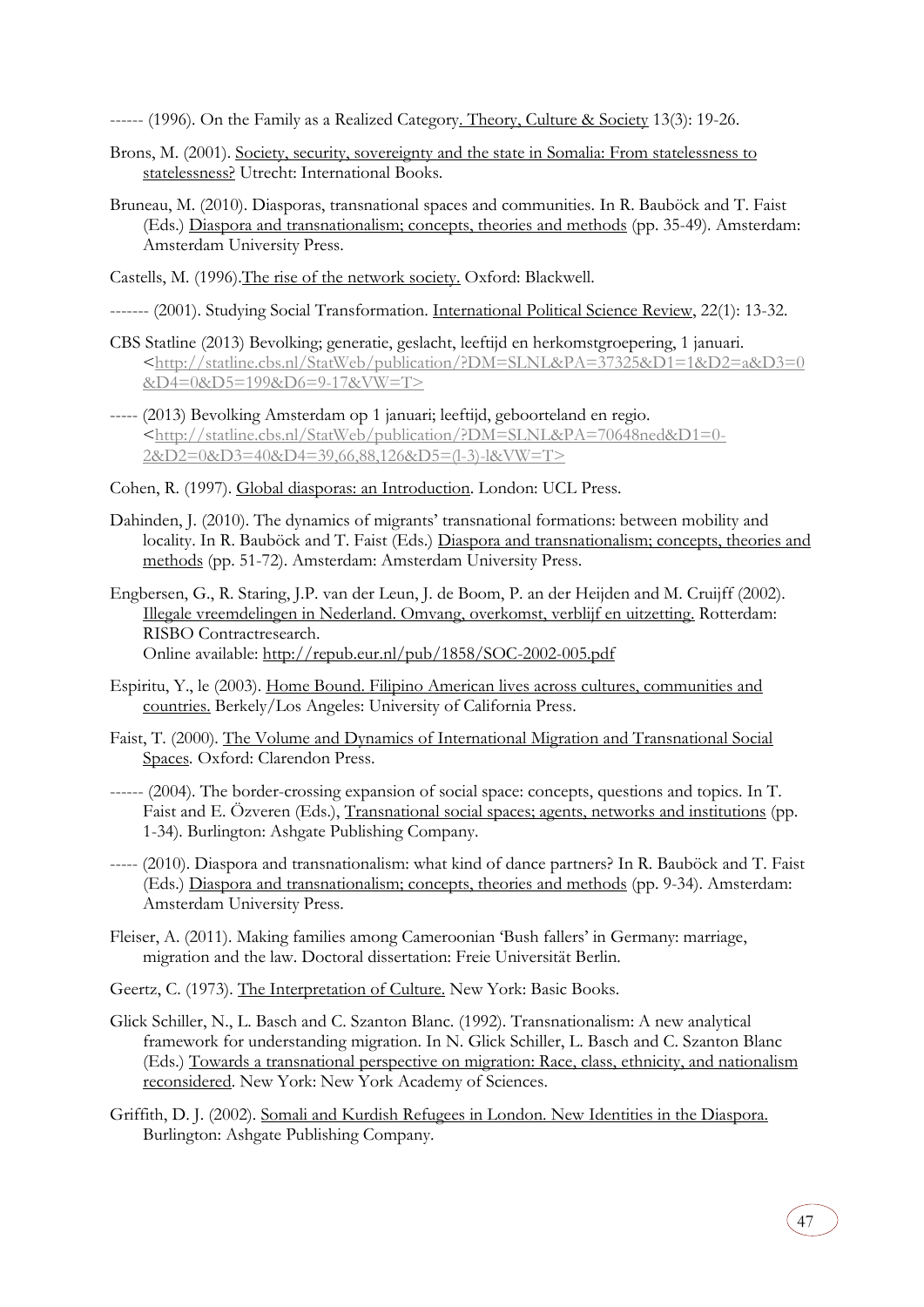- Guillén, M.F. (2001). Is globalization civilizing, destructive or feeble? A critique of five key debates in social science literature. Annual Review of Sociology 27: 235-260.
- Harrell-Bond, B.E. (1986). Imposing Aid: Emergency Assistance to Refugees. Oxford: Oxford University Press.
- Harrell-Bond, B.E. and E. Voutira (1992). Anthropology and the study of refugees. Anthropology Today, 8(4): 6-10.
- Harris, H. (2004). The Somali community in the UK. What we know and how we know it. London: The Information Centre about Asylum and Refugees in the UK (ICAR).
- Horst, C. (2004). Money and mobility: transnational livelihood strategies of the Somali diaspora. Global Migration Perspectives, No. 9. Global Commission on International Migration (GCIM).
- ------ (2006). Transnational Nomads. How Somalis cope with refugee life in the Dadaab camps of Kenya. Oxford: Berghahn Books.
- ------ (2008). The transnational political engagements of refugees: remittance sendig practices among Somalis in Norway. Conflict, Security & Development, 8 (3): 317-339.
- Jacobsen, K. (2002). Livelihoods in conflict. International Migration*,* 40 (5): 95-117.
- Kearney, M. (1995). The local and the Global: Antrhopology of Globalization and Transnationalism. Annual Review of Anthropology, 24: 547-565.
- Klaver, J., P. Poel and J. Stouten (2010). Somaliërs in Nederland. Een verkenning van hun maatschappelijke positie en aanknopingspunten voor beleid. Amstedam: Regioplan Beleidsonderzoek.
- Kleist, N. (2008). Mobilising 'the Diaspora': Somali Transnational Political Engagement. Journal of Ethnic and Migration Studies 34(2): 307-323.
- Khosravi, S. (2010). 'Illegal' Traveller: an auto-ethnography of Borders. Basingstoke: Palgrave Macmillan.
- Liempt, I., van (2011). 'And then one day they *all* moved to Leicester': the relocation of Somalis from the Netherlands to the UK explained. Population, Space and Place, 17(3): 254-266.
- Liempt, I., van and G. Nijenhuis (2014). Somalis in Amsterdam. At home in Europe Project. London: Open Society Foundations. Published online: [http://www.opensocietyfoundations.org/sites/default/files/somalis](http://www.opensocietyfoundations.org/sites/default/files/somalis-amsterdam-20140408.pdf)[amsterdam-20140408.pdf](http://www.opensocietyfoundations.org/sites/default/files/somalis-amsterdam-20140408.pdf)
- Lindley, A. and N. van Hear (2007). New Europeans on the Move: A preliminary review of the onward migration of refugees within the European Union. Centre on Migration, Policy and Society, Working Paper No. 57. Oxford: Oxford University.
- Leun, J. van der (2003). Looking for loopholes, processes of incorporation of illegal immigrants in the Netherlands. Amsterdam: Amsterdam University Press.
- Mahler, S. and P. Pessar (2001). Gendered geographies of power: Analyzing gender across transnational spaces. Identities, 7(4): 441-459.
- Malkki, L. (1995). Purity and Exile: violence, memory and national cosmology among Hutu refugees in Tanzania. Chicago: The University of Chicago Press.
- Marcus, G. (1995). Ethnography in/of the world system: the emergence of multi-sited ethnography. Annual Review of Anthropology, 24: 95-117.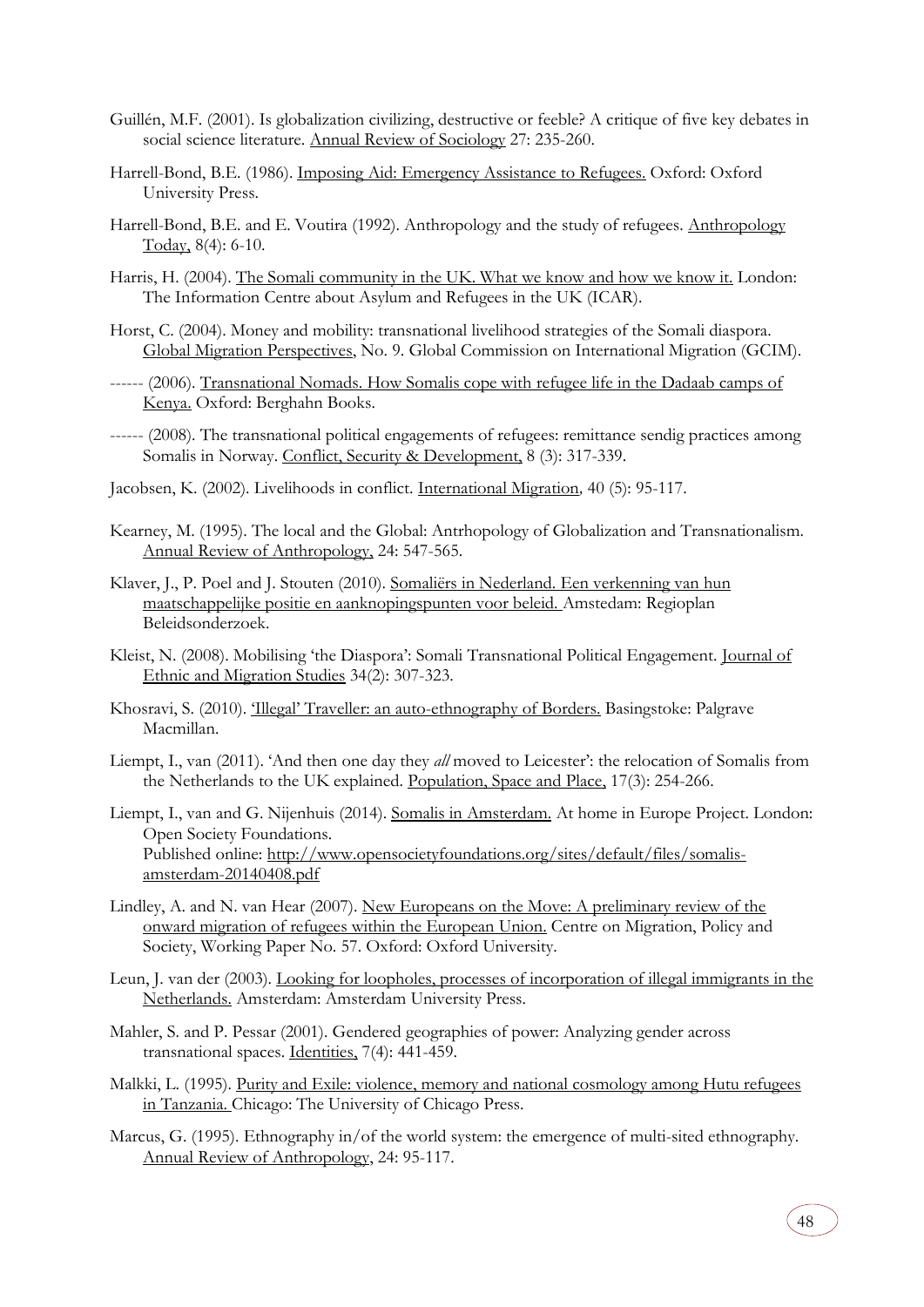- Matthews, S.H. (2005). Crafting qualitative research articles on marriages and families. Journal of Marriage and Family, 67: 799-808.
- Mazzucato, V., R. v. Dijk, C. Horst and P.d. Vries (2004). Transcending the Nation: Explorations of Transnationalism as a Concept and Phenomenon. In D. Kalb, W. Pansters and H. Siebers (Eds.), Globalization and Development: themes and Concepts in Current Research *(*pp. 131-162). Dordrecht/Boston/London: Kluwer Academic Publishers.
- Ministerie van Buitenlandse Zaken (2013). Algemeen ambtsbericht Somalië. December 2013. Published online: [http://www.dtenv.nl/images/algemeen-ambtsbericht-somalie-december-](http://www.dtenv.nl/images/algemeen-ambtsbericht-somalie-december-2013_tcm66-530587.pdf)[2013\\_tcm66-530587.pdf](http://www.dtenv.nl/images/algemeen-ambtsbericht-somalie-december-2013_tcm66-530587.pdf)
- Ministerie van Veiligheid en Justitie (2013). Rapportage Vreemdelingenketen. Periode januari juni 2013. Publicated online: [http://www.dtenv.nl/images/bijlage-rapportage-vreemdelingenketen](http://www.dtenv.nl/images/bijlage-rapportage-vreemdelingenketen-periode-januari-juni-2013_tcm66-525414.pdf)[periode-januari-juni-2013\\_tcm66-525414.pdf](http://www.dtenv.nl/images/bijlage-rapportage-vreemdelingenketen-periode-januari-juni-2013_tcm66-525414.pdf)
- Moors, Van den Reek, Vermeulen-Siesling. (2009). Voedingsbodem voor radicalisering bij kleine etnische groepen in Nederland, een verkennend onderzoek in de Somalische, Pakistaanse, Koerdische en Molukse gemeenschappen. Tilburg: IVA.
- Morris, T. (2009) Urban Displacement. Urban Somali refugees in Yemen. Forced Migration Review, 34: 36-38.
- Nohria, N. (1992). Networks and organizations. Structure, form and action. Boston: Harvard Business School Press.
- Nordstrom, C. (2004). Shadows of War. Violence, Power and International Profiteering in the Twenty-First Century. Berkeley/Los Angeles/London: University of California Press.
- Peteet, J. (1995). Transforming Trust: Dispossession and Empowerment among Palestinian Refugees. In V. Danile and J.C. Knudsen (Eds.) Mistrusting Refugees (pp. 168-186). Berkeley: University of California Press.
- Oakes, T. and Schein, L. (2006). Preface. In T. Oakes and L. Schein (eds.) Translocal China; Linkages, identities and the reimaging of space, pp. xii-xiii. London: Routledge.
- Portes, A. (1995). Economic sociology and the sociology of immigration: a conceptual overview. In A. Portes (ed.) The economic sociology of immigration (pp. 1-41). New York: Russell Sage Foundation.
- Rabinow, P. (2007). Reflections on Fieldwork in Morocco. Berkeley and Los Angeles: University of California Press.
- Reek, van den E.W.A. (2001). Somaliërs en integratie. Een profielschets. Wetenschapswinkel, Katholieke Universiteit Brabant.
- Safran, W. (1991). Diasporas in modern society: Myths of Homeland and Return. Diaspora, 1(1): 83- 99.
- Sheffer, G. (1986). A new field of study: Modern diasporas in international politics. In G. Sheffer (ed.) Modern diasporas in international politics. (pp.1-15). London: Croom Helm.
- Sheikh, H. and S. Healy (2009). Somalia's mission million: the Somali diaspora and its role in development. Somalis in Maine Archive. Paper 54.
- Smith, M. (1994). Can you imagine? Transnational Migration and the globalization of Grassroots politics. Social text 39:15-33.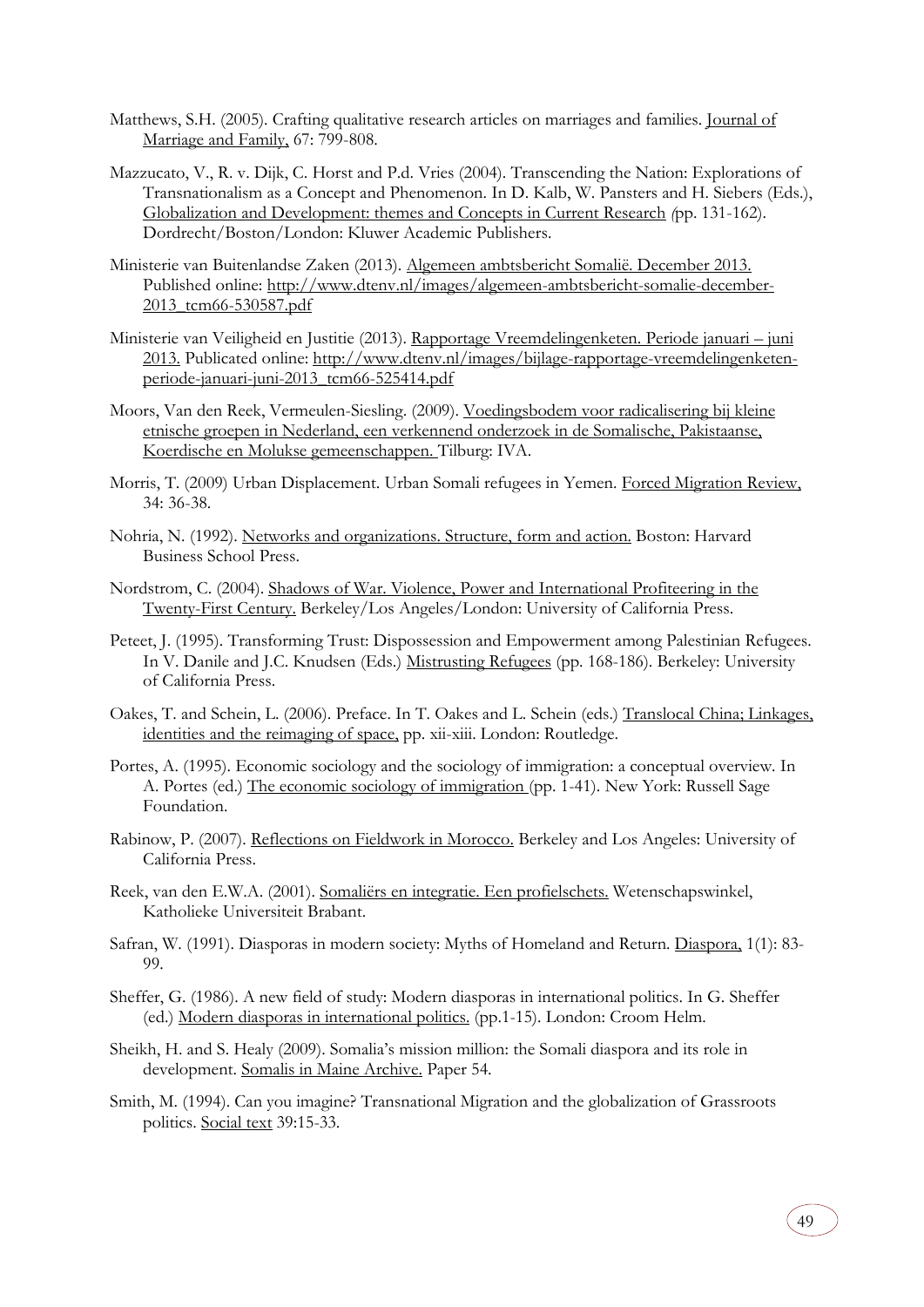- Sociaal en Cultureel Planbureau (SCP) (2014). Persbericht: Hoge en snel oplopende werkloosheid onder migranten Somber beeld arbeidsmarktpositie migrantengroepen. Den Haag: SCP. [<www.scp.nl/dsresource?objectid=36489&type=org](http://www.scp.nl/dsresource?objectid=36489&type=org)*>*
- Staatscourant (2005). Instelling categoriaal beschermingsbeleid asielzoekers Somalië. Retrieved from:<https://zoek.officielebekendmakingen.nl/Stcrt-2005-122-p11-SC70355.html>
- Stack, C. (1975) All our kin: Strategies for survival among black communities. New York: Harper and Row.
- Stein, B.N. (1986). The experiences of being a refugee: insights form the research literature. In C.L. Williams and J. Westermeyer (eds.), Refugee Mental Health in Resettlement Countries (pp.5-23). Washington: Hemisphere Publications Corporation.
- UNHCR. (1951/1967). Convention and Protocol relating to the Status of Refugees. Retrieved from:<http://www.unhcr.org/4dac37d79.html>
- UNHCR. (2013). Refugees in the Horn of Africa; Somali displacement disaster. Information Sharing Portal UNHCR. Retrieved from: [<http://data.unhcr.org/horn-of-africa/region.php?country=110&id=3>](http://data.unhcr.org/horn-of-africa/region.php?country=110&id=3)
- Vertovec, S. (2009). Transnationalism. London and New York: Routledge.

Vluchtelingenwerk Nederland (2012). Vluchtelingenwerk IntegratieBarometer 2012. Integratie in feiten en cijfers. Variatie in gemeentelijk integratiebeleid. Amsterdam: Vluchtelingenwerk Nederland. [<https://www.vluchtelingenwerk.nl/sites/public/Vluchtelingenwerk/Cijfers/VWNL-](https://www.vluchtelingenwerk.nl/sites/public/Vluchtelingenwerk/Cijfers/VWNL-IB2012%20(2).pdf)[IB2012%20\(2\).pdf>](https://www.vluchtelingenwerk.nl/sites/public/Vluchtelingenwerk/Cijfers/VWNL-IB2012%20(2).pdf)

- Vreemdelingenwet (2000). Wet van 23 november 2000 tot algehele herziening van de Vreemdelingenwet. Rijksoverheid. Retrieved from: [http://wetten.overheid.nl/BWBR0011823/geldigheidsdatum\\_08-06-2014](http://wetten.overheid.nl/BWBR0011823/geldigheidsdatum_08-06-2014)
- Wonders, A.A.M. (2013). WIJ ZIJN HIER, een etnografisch onderzoek naar overleven, leven en protest in grensgebied de Vluchtkerk. Unpublished bachelor thesis. Retrieved from Igitur, Universiteitsbibliotheek Universiteit Utrecht.
- Zetter, R. (1988). Refugees and Refugee Studies a Label and an Agenda. Journal of Refugee Studies,  $1(1): 1-6.$
- Zoomers, A. and G. Nijenhuis (2012). Does migration lead to development? Or is it contributing to a global divide? Societies, 2: 122-138.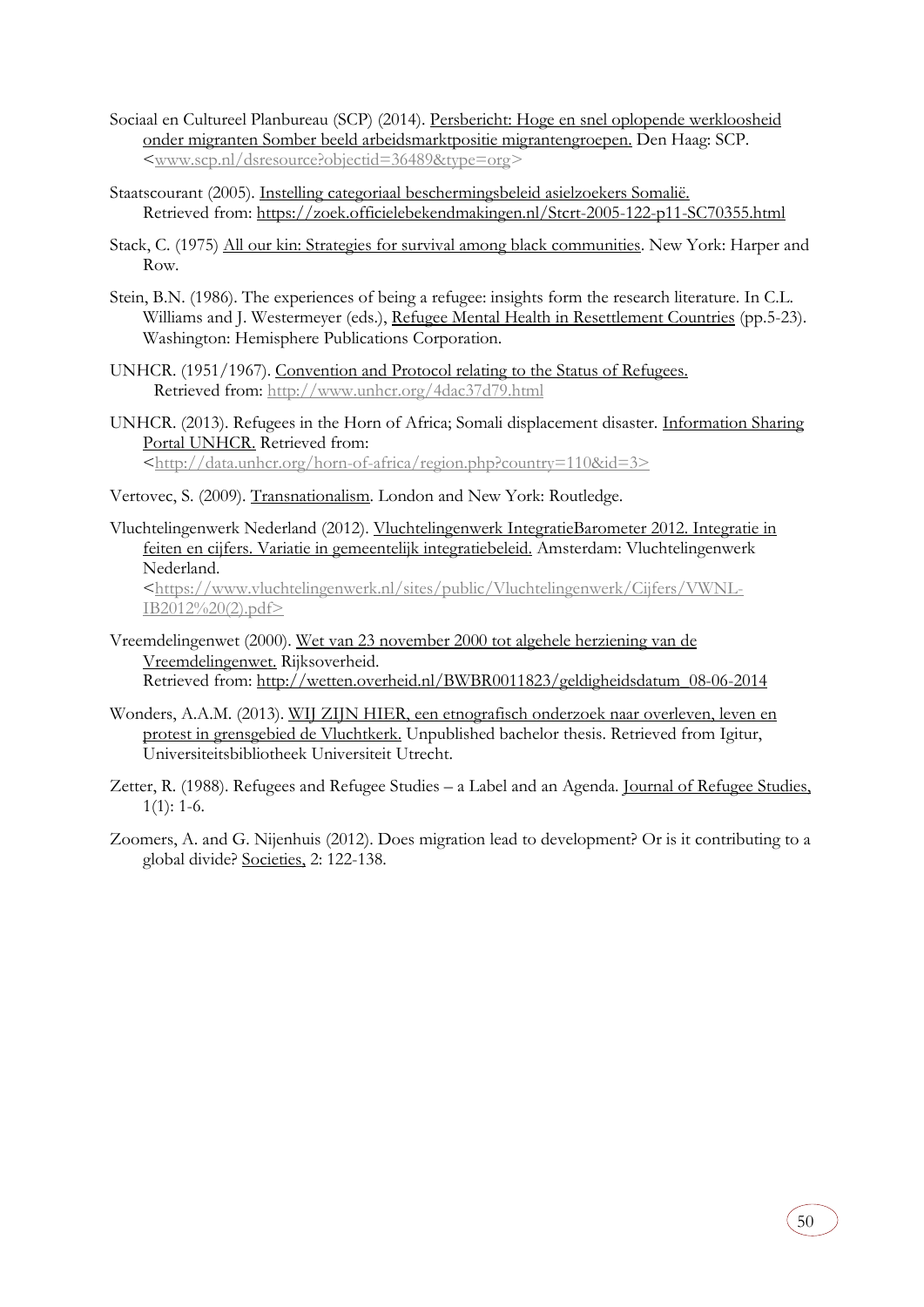## Appendix I – Topic list

## **Topic Lijst Interviews**

Algemeen:

- Naam
- Leeftiid
- Getrouwd?
- hoe lang in Nederland?
- Welke andere landen verbleven?
- Legale status
- Woont waar in Amsterdam?
- Werk/studie/bezigheden?
- Spreekt welke talen?
- familie? (hier/daar?)

#### Netwerk:

- met wie veel contact in andere landen? (familie/kinship/friends/uit dezelfde stad/dorp/extended family)
- met wie contact in Nederland? (familie/buren/andere gemeenschapsleden, kennissen uit AZC's)
- hoe contact? Via internet/skype/viber/what'sapp etc.
- Wat voor contact? Financieel, onderhouden familie relaties, responsiblity
- Facebook/forums van Somaliërs in Nederland?? Of diaspora organisaties??
- Wat voor rol spelen de verschillende clans in contacten in Nederland? Of in contacten met vrienden/kennis in andere landen?

#### Organisaties:

- Contact/bekend met organisaties Somalische gemeenschap?
- Wat voor contact met deze organisaties? Activiteiten/hulp/sociale contacten/werk?
- Rol van deze organisaties in behartigen interesses/belangen van de gemeenschap
- Moskee religieus/culturele gemeenschap van Somaliërs
- Rol van moskee in doorgeven traditie/cultuur aan kinderen

#### Identiteit:

- Met wie identificeren: Somaliërs ,Nederlanders, Pan-Arabische identiteit, andere asielzoeker, moslim (umma)
- Wat houdt een Somaliër zijn in? Verantwoordelijkheid, gemeenschap? Zorgen voor elkaar?
- Wat is belangrijk in de Somalische cultuur?
- Wat voor invloed hebben de verschillende clans op de Somalische identiteit? Zijn er verschillen tussen de clans? Hoort iedereen bij elkaar? Bestaat er wel een 'Somalisch' zijn?
- Wat is de rol van de islam in deze identiteit? Staat deze centraal in je leven?

#### Effecten:

- Helpen contacten in het buitenland met doormigreren/familiebezoek in buitenland?
- Vragen familie leden naar mogelijkheden om hierheen te komen of naar andere landen te verhuizen?
- Makkelijker om werk te zoeken via kennissen?
- Ben je op bezoek geweest in andere Europese landen?
- Voel je je thuis in Nederland?
- Heb je veel contact met Nederlanders? Met vrienden/kennissen/collega's/buren?
- Wat vindt je van een Nederlands/Somalische huwelijken?
- Wat vindt je van de mate waarin Somaliërs over de hele wereld met elkaar in contact blijven?
- Vindt je het belangrijk om contact met andere Somaliërs te houden? Waarom?
- Zou je terug willen naar Somalië (om te wonen)?
- Wil je altijd in Nederland blijven wonen?

#### Ruimtes:

- In welke plekken in Nederland zie je veel Somaliërs?
- Welke ruimtes/plekken/openbare gelegenheden bezoek je wanneer je contact hebt met Somaliërs?

51

- Wat vindt je van de AZC's? Is dit bepalend geweest voor je plek in Nederland?
- Welke plekken in Nederland vind je mooi? Op welke plekken voel je je thuis?
- Welke plekken in Nederland vind je lelijk/verschrikkelijk?
- Welke plekken van vroeger/uit Somalië mis je?